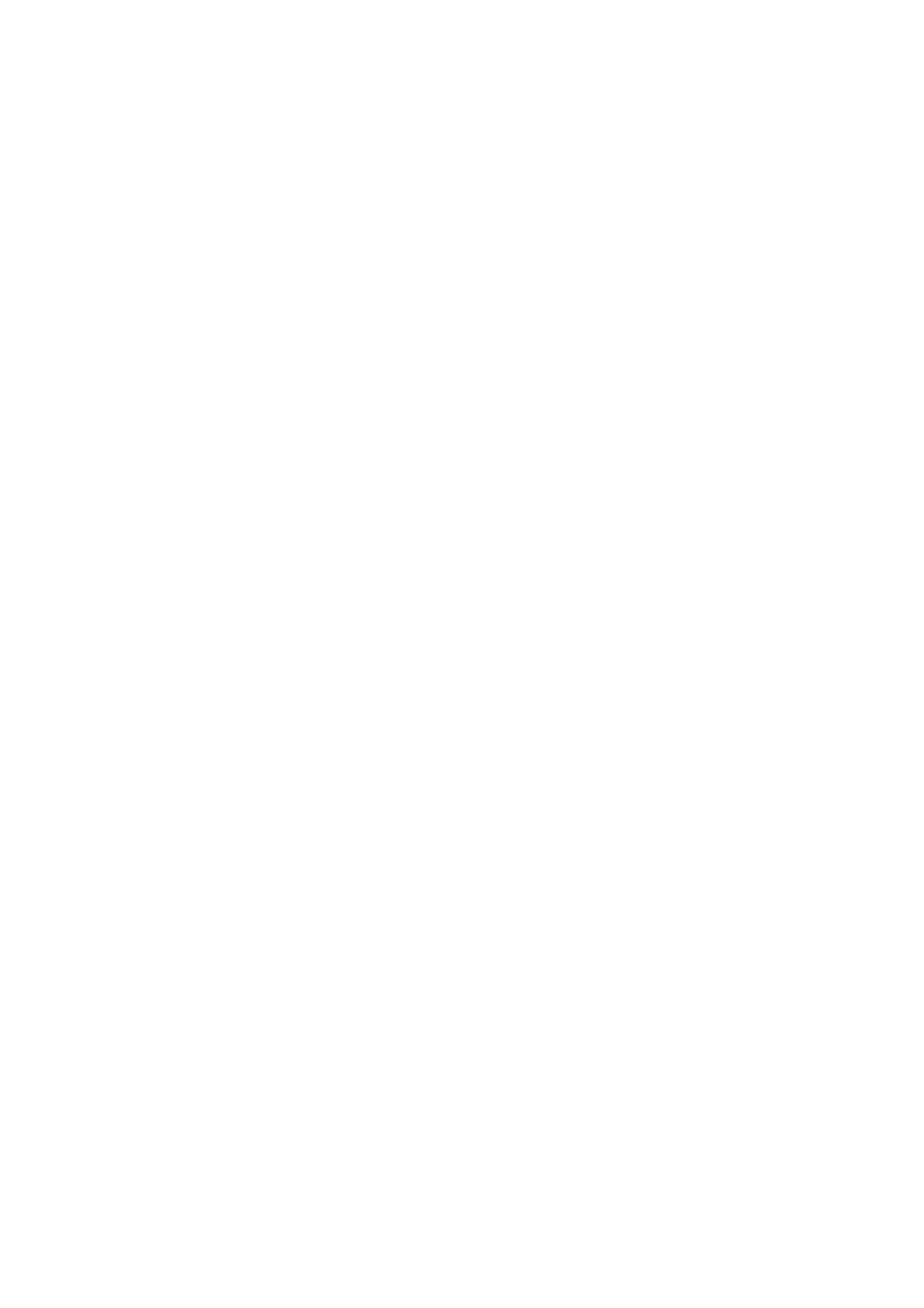*I certify that this public bill, which originated in the Legislative Assembly, has finally passed the Legislative Council and the Legislative Assembly of New South Wales.*

> *Clerk of the Legislative Assembly. Legislative Assembly, Sydney, , 2009*



New South Wales

# **Electricity Supply Amendment (Energy Savings) Bill 2009**

Act No , 2009

An Act to amend the *Electricity Supply Act 1995* to establish an energy savings scheme.

*I have examined this bill and find it to correspond in all respects with the bill as finally passed by both Houses.*

*Assistant Speaker of the Legislative Assembly.*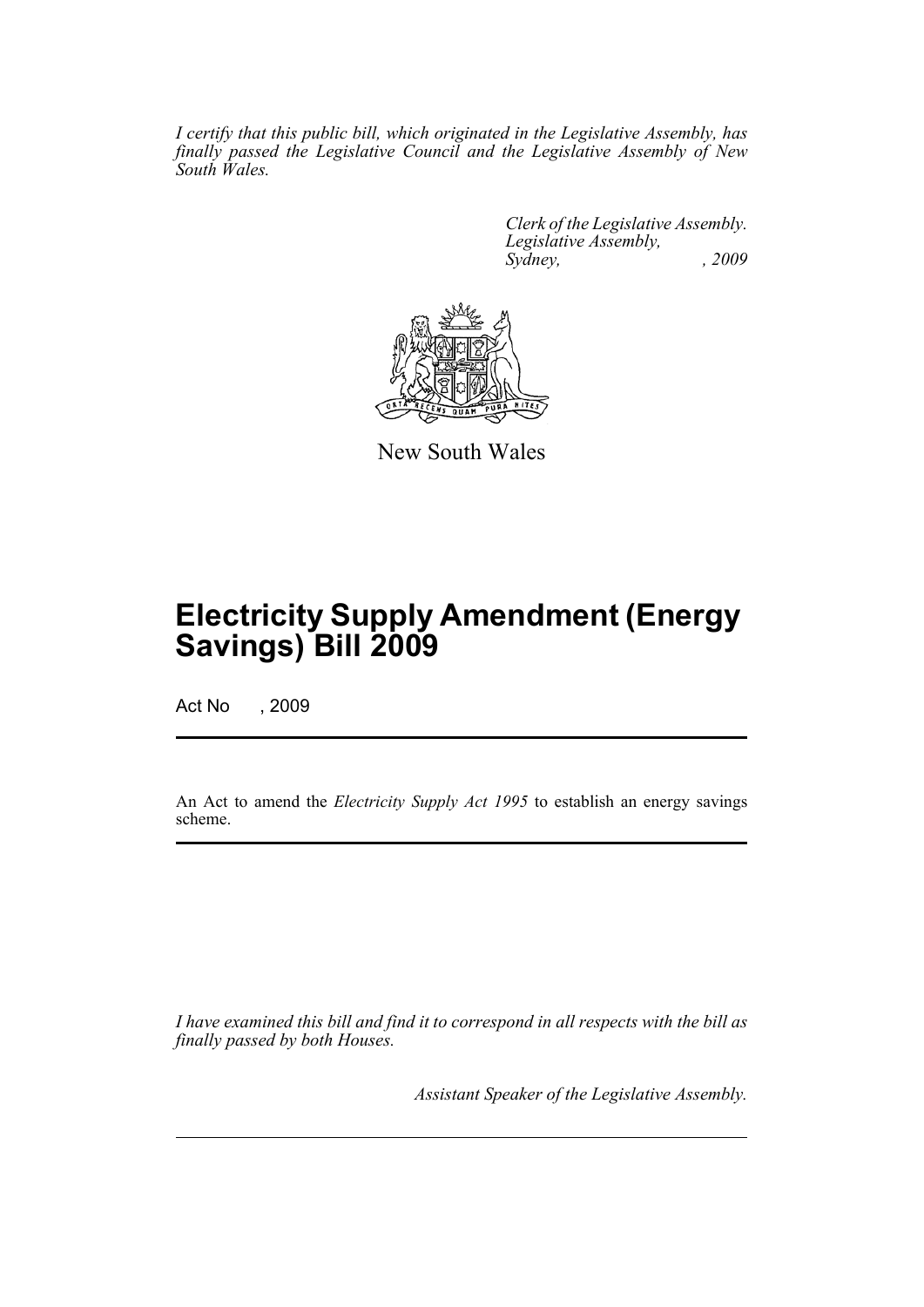# <span id="page-3-0"></span>**The Legislature of New South Wales enacts:**

# **1 Name of Act**

This Act is the *Electricity Supply Amendment (Energy Savings) Act 2009*.

# <span id="page-3-1"></span>**2 Commencement**

This Act commences, or is taken to have commenced, on 1 July 2009.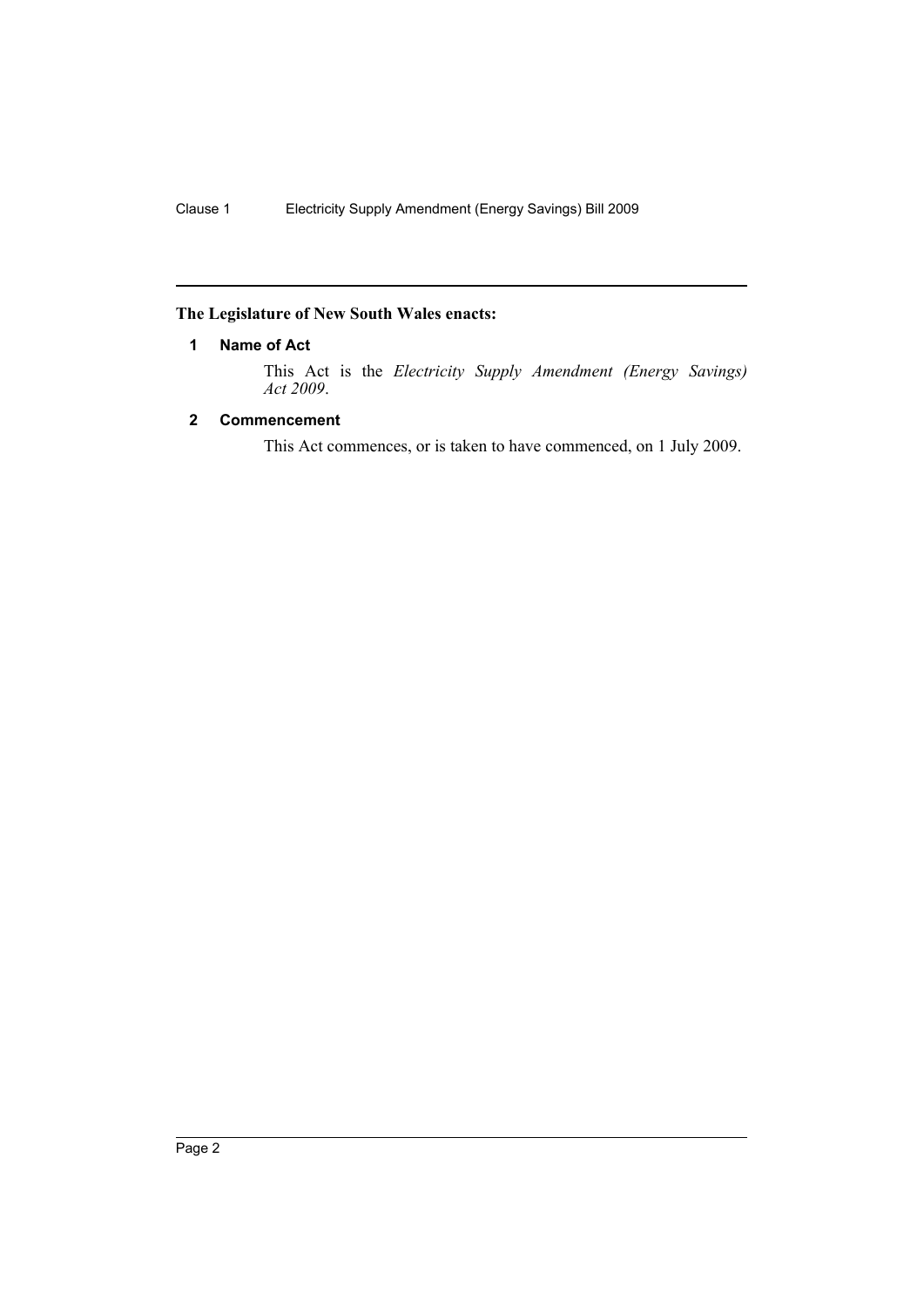Amendment of Electricity Supply Act 1995 No 94 Schedule 1

# <span id="page-4-0"></span>**Schedule 1 Amendment of Electricity Supply Act 1995 No 94**

# **[1] Section 97EC When certificates may be created**

Omit section 97EC (4) and the note to the subsection.

# **[2] Part 9**

Insert after Part 8A:

# **Part 9 Energy savings scheme**

# **Division 1 Preliminary**

# **98 Objects of Part**

- (1) The principal object of this Part is to create a financial incentive to reduce the consumption of electricity by encouraging energy saving activities.
- (2) The other objects of this Part are:
	- (a) to assist households and businesses to reduce electricity consumption and electricity costs, and
	- (b) to complement any national scheme for carbon pollution reduction by making the reduction of greenhouse gas emissions achievable at a lower cost, and
	- (c) to reduce the cost of, and the need for, additional energy generation, transmission and distribution infrastructure.

# **99 Definitions**

(1) In this Part:

*accredited certificate provider* means a person accredited as an energy savings certificate provider under this Part and whose accreditation is in force.

*base penalty rate*—see section 113.

*carbon dioxide equivalent* of greenhouse gas emissions means the mass of carbon dioxide measured in tonnes that has the same global warming potential as those greenhouse gas emissions.

*carried forward shortfall*—see section 116.

*certificate conversion factor*—see section 130.

*consumer price index* means the Consumer Price Index (All Groups Index) for Sydney issued by the Australian Statistician.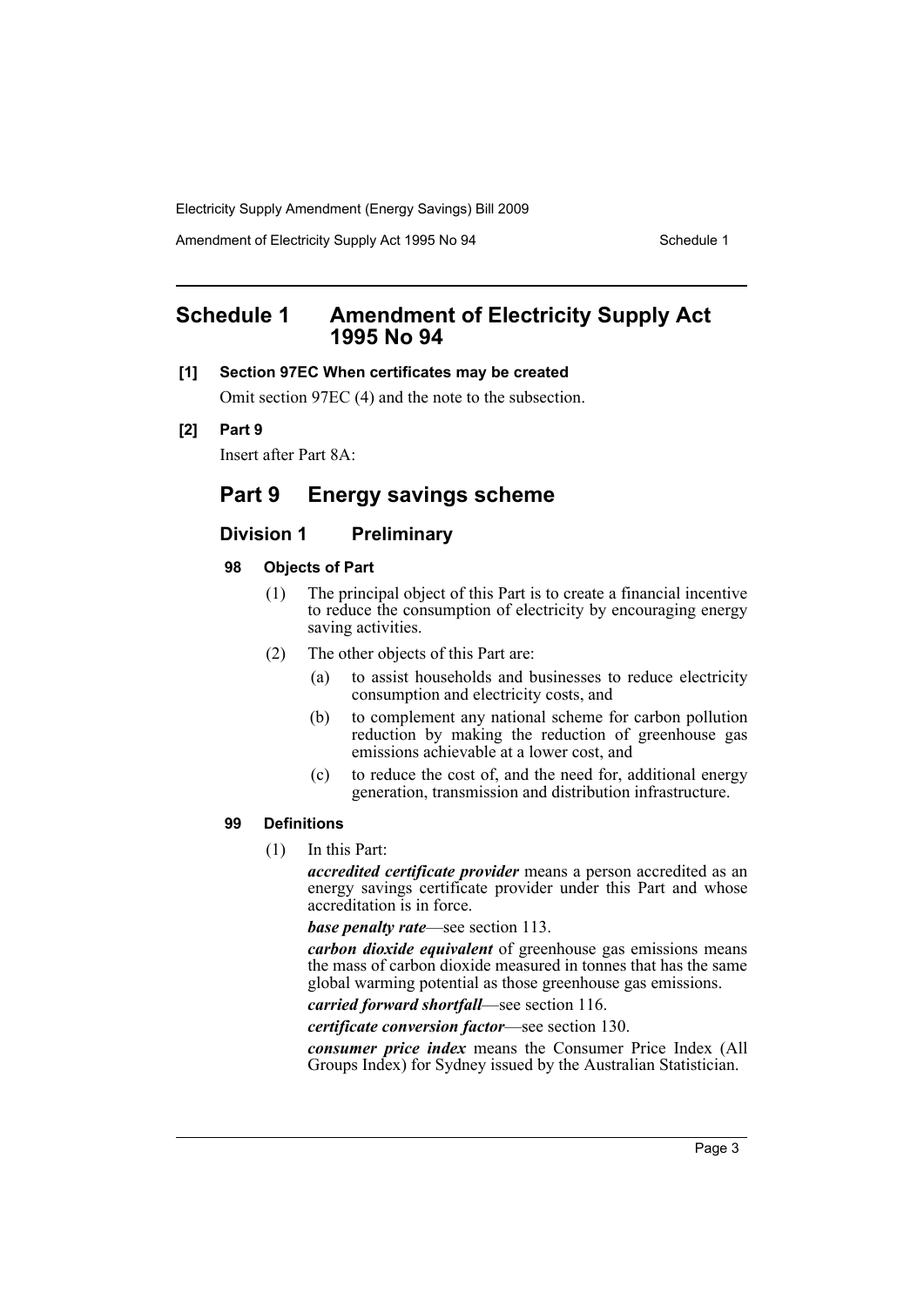Schedule 1 Amendment of Electricity Supply Act 1995 No 94

*direct supplier of electricity* has the meaning given by section 101.

*end user* of electricity means a person who acquires, or proposes to acquire, electricity for consumption purposes.

*energy conversion factor*—see section 108.

*energy savings certificate* means an energy savings certificate created under this Part.

*energy savings scheme* or *scheme* means the energy savings scheme established by this Part.

*energy savings scheme target*—see section 103.

*energy savings shortfall*—see section 111.

*energy savings shortfall penalty*—see section 112.

*energy savings statement*—see section 123.

*greenhouse gas* means carbon dioxide, methane, nitrous oxide, a perfluorocarbon gas or any other gas prescribed by the regulations for the purposes of this definition.

*individual energy savings target*—see section 106.

*liable acquisition*—see section 107.

*Market Operator* means the entity that has the function of operating and administering the wholesale exchange under the *National Electricity (NSW) Law*.

*penalty conversion factor*—see section 113.

*recognised energy saving activity* means an activity in respect of which an energy savings certificate may be created under this Part.

*register* means a register kept by the Scheme Administrator under this Part.

*related body corporate* of a person has the same meaning as it has in the *Corporations Act 2001* of the Commonwealth.

*Scheme Administrator* means the person or body required to exercise the functions of Scheme Administrator under this Part.

*scheme participant* means a person who is required by this Part to participate in the energy savings scheme.

*scheme penalty rate*—see section 113.

*Scheme Regulator* means the person or body required to exercise the functions of Scheme Regulator under this Part.

*scheme rule* means a rule approved by the Minister under Division 13 of this Part.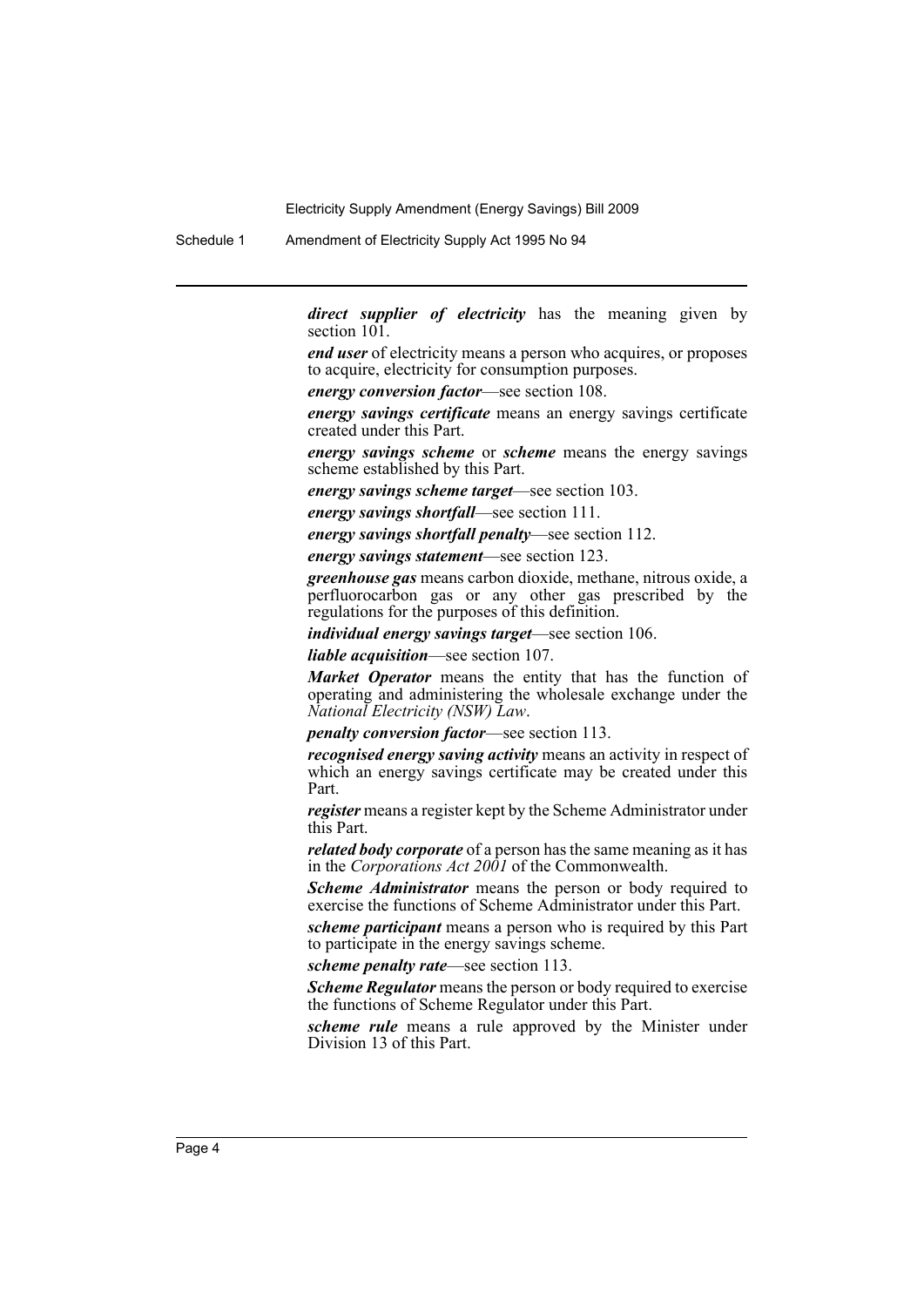Amendment of Electricity Supply Act 1995 No 94 Schedule 1

(2) In this Part, a reference to a particular *year* is a reference to the period of 12 months commencing on 1 January of that year, except in relation to the year 2009. A reference to the year 2009 is a reference to the period of 6 months commencing on 1 July 2009.

# **Division 2 Energy savings scheme**

## **100 Establishment of scheme**

There is established by this Part an energy savings scheme.

### **101 Persons required to participate in scheme**

- (1) The following persons are required to participate in the energy savings scheme:
	- (a) a retail supplier,
	- (b) a direct supplier of electricity,
	- (c) a market customer.
- (2) In this section:

*direct supplier of electricity* means an electricity generator prescribed by the regulations, or any other person prescribed by the regulations, who supplies electricity directly to a customer under an electricity supply arrangement to which section 179 does not apply.

*market customer* means a customer that has classified any of its electricity loads as a market load and that is registered with the Market Operator as a market customer under the *National Electricity Rules* (within the meaning of the *National Electricity (NSW) Law*).

### **102 Scheme participants required to meet individual energy savings targets**

Each scheme participant is required to meet its individual energy savings target for each year, in accordance with this Part.

**Note.** Failure to meet an individual energy savings target will result in a penalty being payable.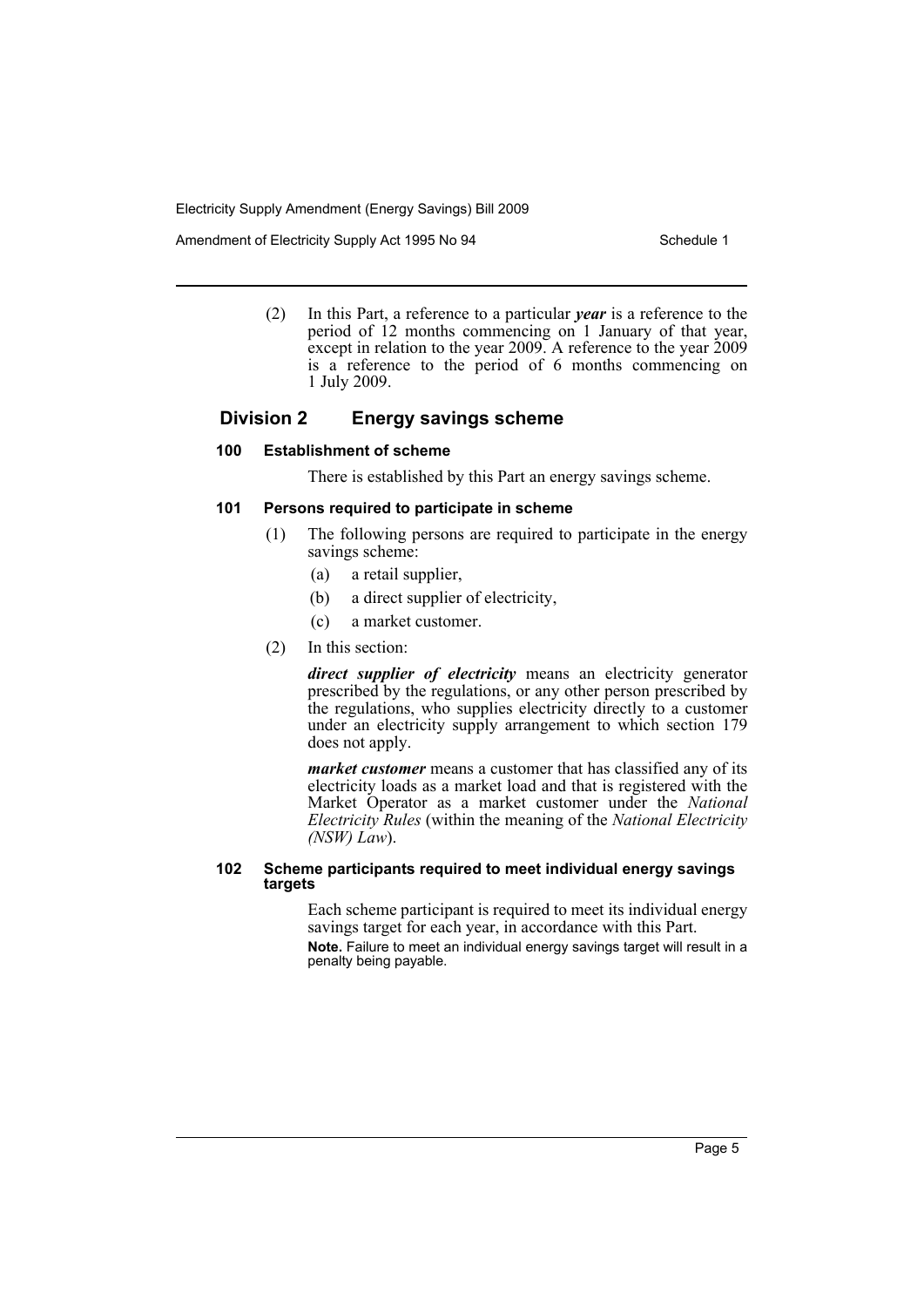# **Division 3 Energy savings scheme targets**

#### **103 Energy savings scheme targets**

- (1) The energy savings scheme targets are to be used as the basis for the calculation of each scheme participant's individual energy savings target.
- (2) The energy savings scheme targets are set out in Schedule 5.
- (3) The energy savings scheme target for a year specified in column 1 of Schedule 5 is the amount specified for that year in column 2 of that Schedule.

**Note.** The energy savings scheme target is applied to the liable acquisitions made by a scheme participant to calculate an individual energy savings target for the scheme participant. This is explained in Division 4.

# **104 Changes to energy savings scheme targets**

- (1) The Governor may, by regulation made on the recommendation of the Minister, amend Schedule 5 to change the energy savings scheme target for a specified year or years.
- (2) Accordingly, any such regulation may omit an amount specified in column  $\tilde{2}$  of Schedule  $\tilde{5}$  and substitute a new amount.
- (3) Any such regulation does not affect the energy savings scheme target for any year that commences on or before the date the regulation is made or within 12 months after the date the regulation is made.

**Note.** For example, a regulation to change the energy savings scheme target for the year 2011 would have to be made on or before 31 December 2009.

#### **105 Conditions under which energy savings scheme targets may be changed**

The Minister may recommend the making of a regulation to change the energy savings scheme target for a year or years only if the Minister has certified in writing to the Governor that, in the Minister's opinion:

- (a) the change to the energy savings scheme target is appropriate to achieve greater uniformity or harmonisation with a scheme in another jurisdiction with similar objectives to the energy savings scheme, or for the purposes of implementing a national scheme with similar objectives to the energy savings scheme, or
- (b) the change to the energy savings scheme target is appropriate because of a sustained under supply of energy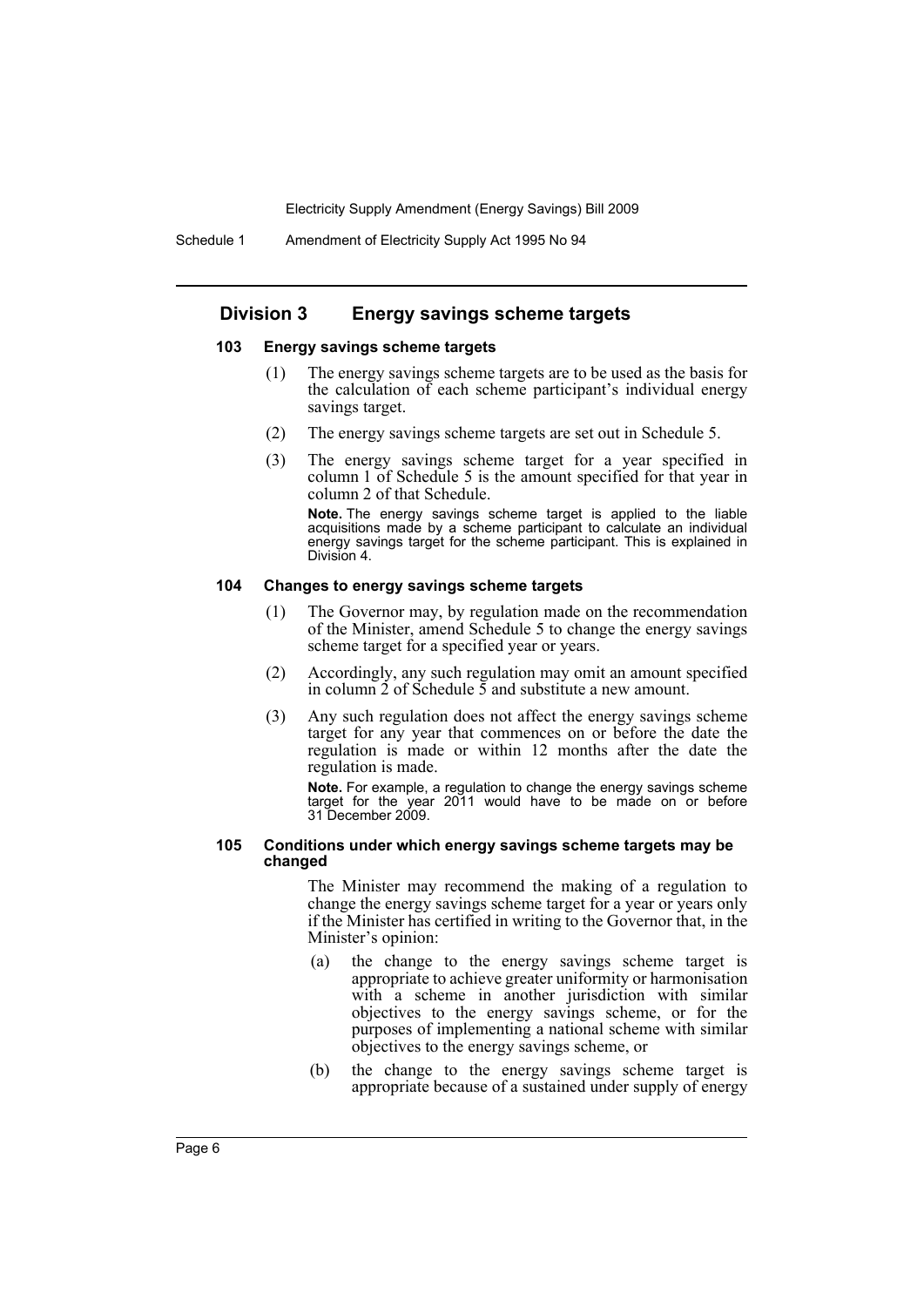Amendment of Electricity Supply Act 1995 No 94 Schedule 1

savings certificates, as evidenced by scheme participants being required to pay a substantial energy savings shortfall penalty for 2 or more consecutive years, or

- (c) the change to the energy savings scheme target is appropriate because of a sustained over supply of energy savings certificates, as evidenced by the total number of certificates created substantially exceeding the total number of certificates required to meet all individual energy savings targets for 2 or more consecutive years, or
- (d) the change to the energy savings scheme target is appropriate because of significant changes to the rules governing the creation of energy savings certificates, or
- (e) the change to the energy savings scheme target is otherwise appropriate because of significant changes to the policy or regulatory framework, or the market conditions, in which the energy savings scheme operates.

# **Division 4 Individual energy savings targets**

### **106 Individual energy savings targets**

- (1) The *individual energy savings target* of a scheme participant for a year is the amount (expressed in tonnes of carbon dioxide equivalent of greenhouse gas emissions) calculated as follows:
	- (a) **Step 1**

Multiply the energy savings scheme target for the year by the total value of all liable acquisitions made by the scheme participant during that year to obtain an individual energy savings target expressed in megawatt hours (*the megawatt hours target*).

(b) **Step 2**

Multiply the megawatt hours target by the energy conversion factor for that year.

(2) If the result obtained at the end of Step 2 includes a fraction of a tonne, the fractional amount is to be rounded up or down to the nearest whole tonne (and, if the amount to be rounded is half a tonne, is to be rounded up).

**Note.** For example, a retail supplier has liable acquisitions in the year 2010 of 75,000 megawatt hours.

To calculate the individual energy savings target, 75,000 must first be multiplied by 0.015, the energy savings scheme target for the year 2010 (this is Step 1).

Accordingly, the retail supplier has a megawatt hours target of 1,125.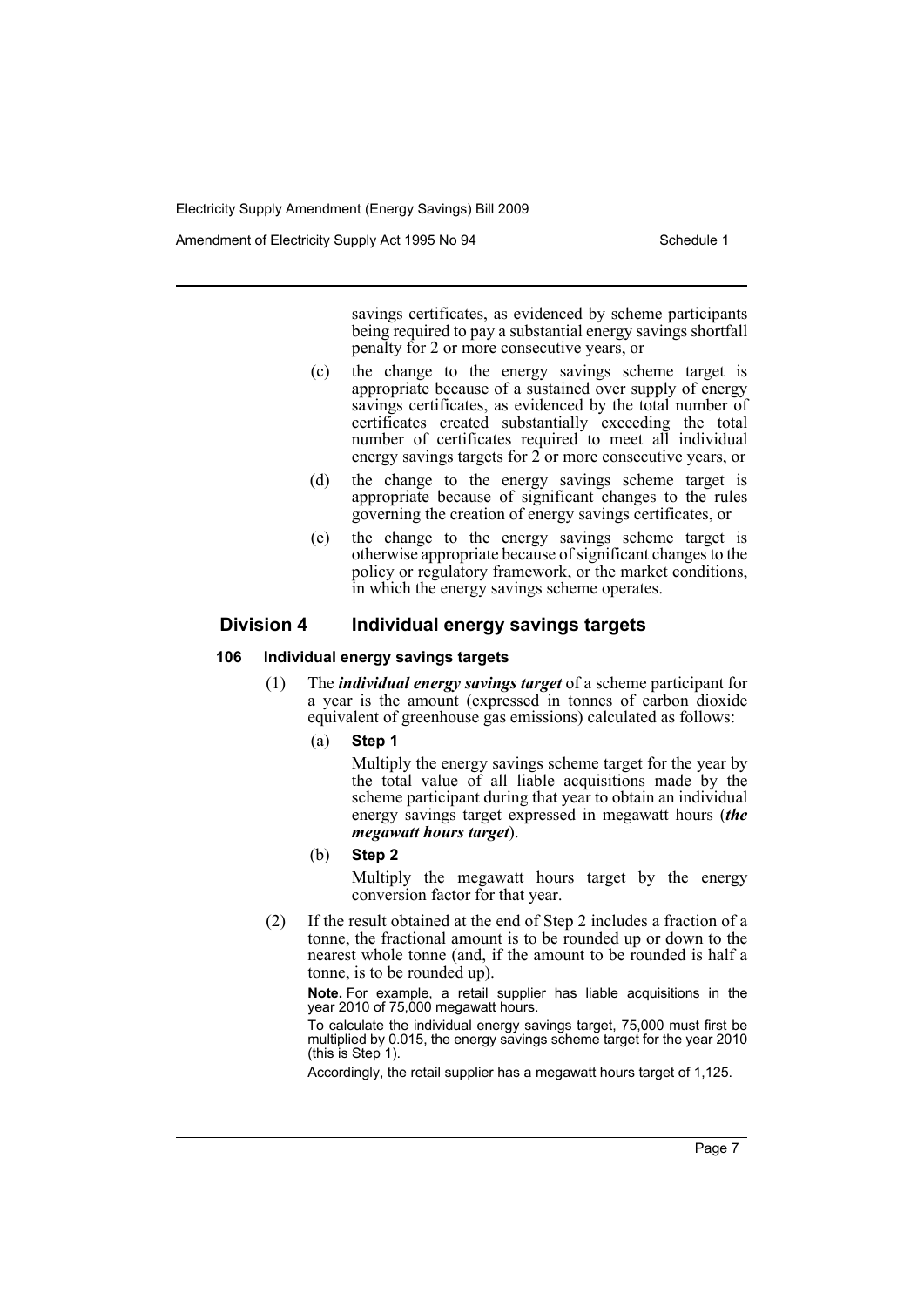Schedule 1 Amendment of Electricity Supply Act 1995 No 94

Next, at Step 2, 1,125 must be multiplied by the energy conversion factor for the year 2010, which is 1.01.

The result is 1,136.25, which is then rounded down to 1,136.

The retail supplier has an individual energy savings target for the year 2010 of 1,136 tonnes of carbon dioxide equivalent.

As will be explained further below, the retail supplier can meet this target by surrendering 1,136 energy savings certificates to the Scheme Regulator.

# **107 Liable acquisitions**

- (1) For the purposes of this Part, a *liable acquisition* is any purchase of electricity by a scheme participant, from the Market Operator or from a person who is not a registered participant under the *National Electricity (NSW) Law*, where the electricity is purchased for consumption by, or onsale to, end users in this State, or for use in this State.
- (2) A supply of electricity generated by a scheme participant is also to be treated as a liable acquisition under this Part if:
	- (a) the scheme participant is a retail supplier and the electricity is supplied by the retail supplier for consumption by, or onsale to, end users in this State, or for use in this State, or
	- (b) the scheme participant is a direct supplier of electricity and the supply is of a kind specified by the regulations to be a liable acquisition under the scheme.
- (3) For the purposes of this Part:
	- (a) a liable acquisition is *made* by a scheme participant on the date the electricity is purchased by the scheme participant or, in the case of a supply of electricity treated as a liable acquisition, supplied by the scheme participant, and
	- (b) the *value* of a purchase or supply of electricity is the amount of electricity purchased or supplied, expressed in megawatt hours.
- (4) Electricity is taken to be purchased by a scheme participant on the date the electricity is physically delivered to the scheme participant (regardless of when the contract or other arrangement for purchase of the electricity was entered into or made).
- (5) This section is subject to Division 5 (which provides for exemptions).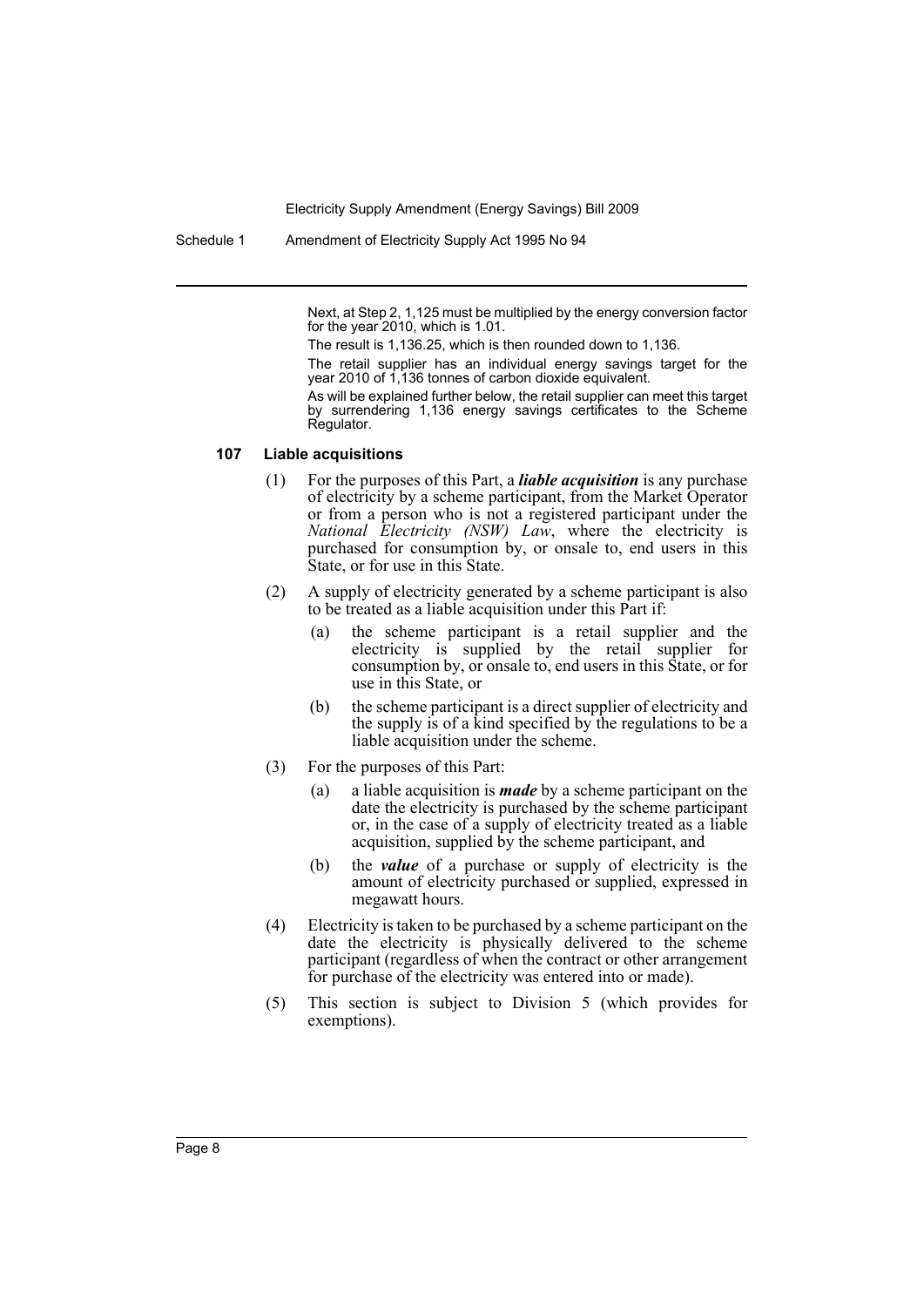Amendment of Electricity Supply Act 1995 No 94 Schedule 1

### **108 Energy conversion factors**

- (1) Energy conversion factors are set out in Schedule 5.
- (2) The energy conversion factor for a year specified in column 1 of Schedule 5 is the amount specified for that year in column 3 of that Schedule.
- (3) The Governor may, by regulation made on the recommendation of the Minister, amend Schedule 5 to change the energy conversion factor for a specified year or years.
- (4) Accordingly, any such regulation may omit an amount specified in column  $\overline{3}$  of Schedule  $\overline{5}$  and substitute a new amount.
- (5) Any such regulation does not affect the energy conversion factor for any year that commences on or before the date the regulation is made or within 12 months after the date the regulation is made.

# **109 How does a scheme participant meet an individual energy savings target?**

- (1) A scheme participant meets an individual energy savings target for a year if the energy savings attributable to the scheme participant for the year are equivalent to, or exceed, the individual energy savings target of the scheme participant for that year.
- (2) A scheme participant fails to meet an individual energy savings target for a year if the energy savings attributable to the scheme participant for the year are less than the individual energy savings target of the scheme participant for that year.

# **110 What are the energy savings attributable to a scheme participant?**

For the purposes of this Part, the energy savings attributable to a scheme participant for a year is the total value of all energy savings certificates that the scheme participant elects to surrender, in accordance with this Part, for the purpose of meeting its individual energy savings target for that year. **Note.** Energy savings certificates may be created in respect of activities

that reduce the consumption of electricity. See Division 7.

### **111 Failure to meet individual energy savings target—energy savings shortfalls**

(1) If a scheme participant fails to meet its individual energy savings target for a year, the scheme participant has an *energy savings shortfall* for that year.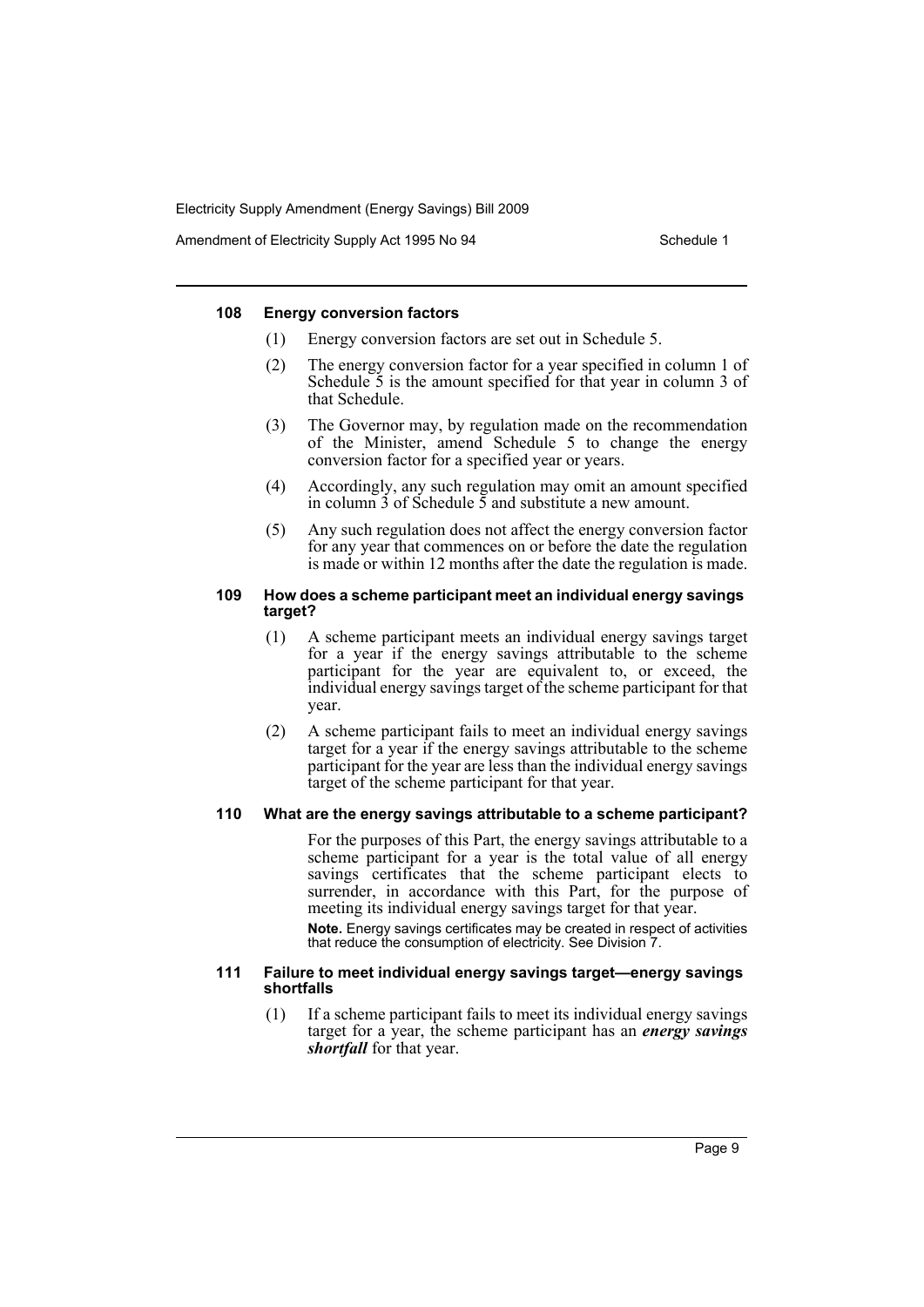Schedule 1 Amendment of Electricity Supply Act 1995 No 94

(2) The amount of the energy savings shortfall is the number of tonnes of carbon dioxide equivalent of greenhouse gas emissions by which the individual energy savings target of the scheme participant for the year exceeds the energy savings attributable to the scheme participant for that year.

### **112 Penalties for energy savings shortfalls**

- (1) A scheme participant who has an energy savings shortfall for a year is liable to pay a penalty in respect of that year (an *energy savings shortfall penalty*).
- (2) The amount of the energy savings shortfall penalty is the amount (in dollars) calculated by multiplying the amount of the energy savings shortfall by the scheme penalty rate.
- (3) If the result obtained from that calculation is not a whole number of dollars, it is to be rounded down to the nearest whole number of dollars.

# **113 Penalty rates**

- (1) The *scheme penalty rate* is the amount (expressed in dollars per tonne of carbon dioxide equivalent of greenhouse gas emissions) calculated by multiplying the base penalty rate for the year in respect of which the energy savings shortfall penalty is payable by the penalty conversion factor for that year.
- (2) Base penalty rates and penalty conversion factors are set out in Schedule 5A.
- (3) The base penalty rate for a year specified in column 1 of Schedule 5A is the amount (expressed in dollars per megawatt hour) specified for that year in column 2 of that Schedule.
- (4) The penalty conversion factor for a year specified in column 1 of Schedule 5A is the amount specified for that year in column 3 of that Schedule.

**Note.** For example, the scheme penalty rate for 2009 would be calculated by multiplying \$24.50 (the base penalty rate for that year) by 0.94. Accordingly, the scheme penalty rate would be \$23.03 per tonne of carbon dioxide equivalent of greenhouse gas emissions. A scheme participant who has an energy savings shortfall of 100 tonnes of carbon dioxide equivalent of greenhouse gas emissions in 2009 would be liable for an energy savings shortfall penalty of \$2,303.

(5) The regulations may provide for the adjustment of base penalty rates in accordance with movements in the consumer price index.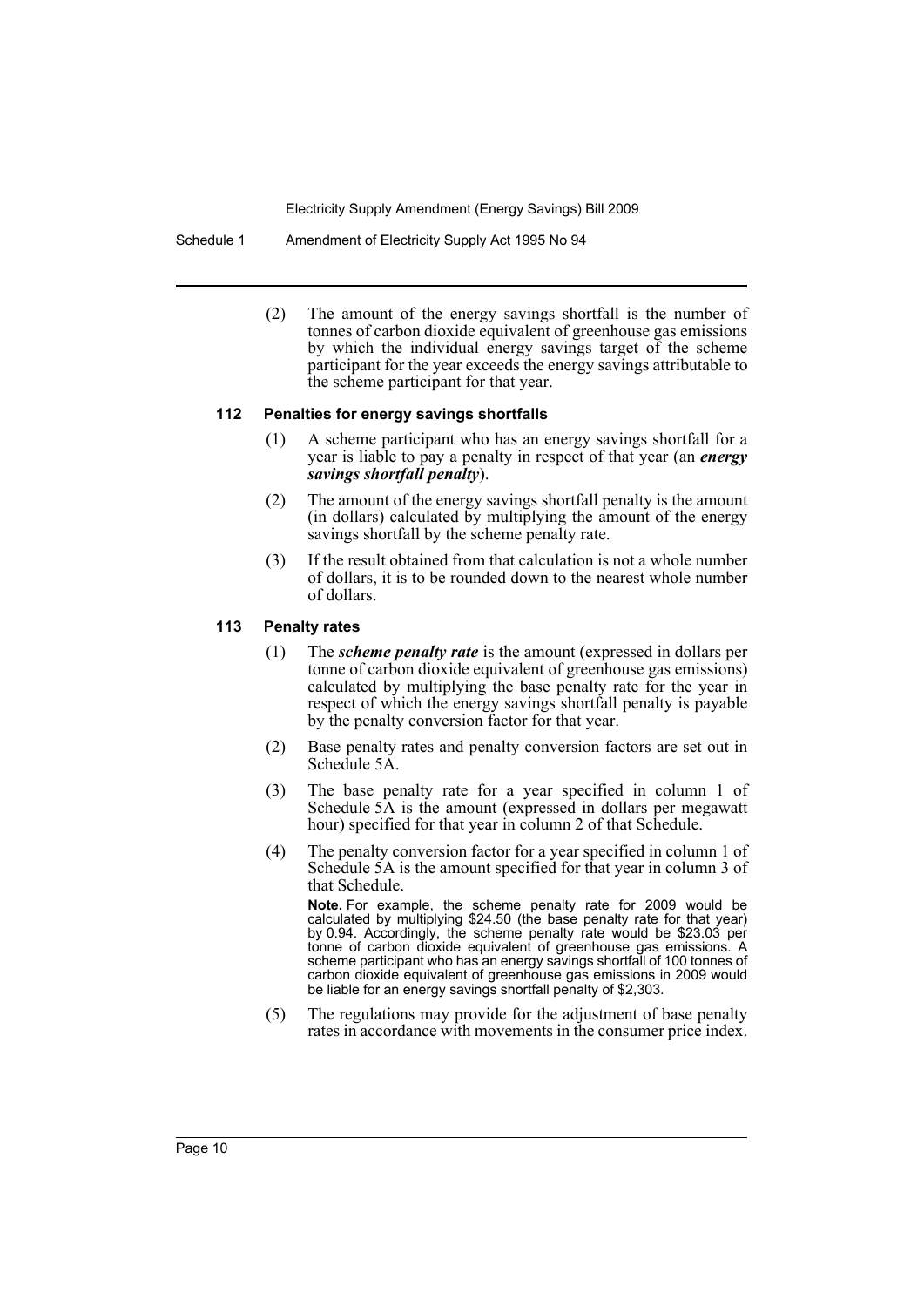Amendment of Electricity Supply Act 1995 No 94 Schedule 1

- (6) If the regulations provide for the adjustment of a base penalty rate in accordance with movements in the consumer price index, the scheme penalty rate is to be calculated using the relevant base penalty rate specified in Schedule 5A adjusted in the manner provided for by the regulations.
- (7) If a base penalty rate specified in Schedule 5A is adjusted for movements in the consumer price index, the Scheme Regulator is to cause notice of the adjusted rate to be published on its website before the beginning of the year to which the adjusted rate applies.

### **114 Changes to base penalty rates and penalty conversion factors**

- (1) The Governor may, by regulation made on the recommendation of the Minister, amend Schedule 5A to change the base penalty rate or the penalty conversion factor (or both) for a specified year or years.
- (2) Accordingly, any such regulation may omit an amount specified in column  $\tilde{2}$  or  $\tilde{3}$  of Schedule 5A and substitute a new amount.
- (3) Any such regulation does not affect the base penalty rate or penalty conversion factor for any year that commences on or before the date the regulation is made or within 12 months after the date the regulation is made.

**Note.** For example, a regulation to prescribe a different base penalty rate or penalty conversion factor for the year 2011 and subsequent years would have to be made on or before 31 December 2009.

- (4) The Minister may recommend the making of a regulation to amend Schedule 5A to change the base penalty rate for a year or years only if the Minister has certified in writing to the Governor that, in the Minister's opinion:
	- (a) the change to the base penalty rate is appropriate to achieve greater uniformity or harmonisation with a scheme in another jurisdiction with similar objectives to the energy savings scheme, or for the purposes of implementing a national scheme with similar objectives to the energy savings scheme, or
	- (b) the change to the base penalty rate is appropriate because of a sustained under supply of energy savings certificates, as evidenced by scheme participants being required to pay a substantial energy savings shortfall penalty for 2 or more consecutive years, or
	- (c) the change to the base penalty rate is appropriate because of a sustained over supply of energy savings certificates, as evidenced by the total number of certificates created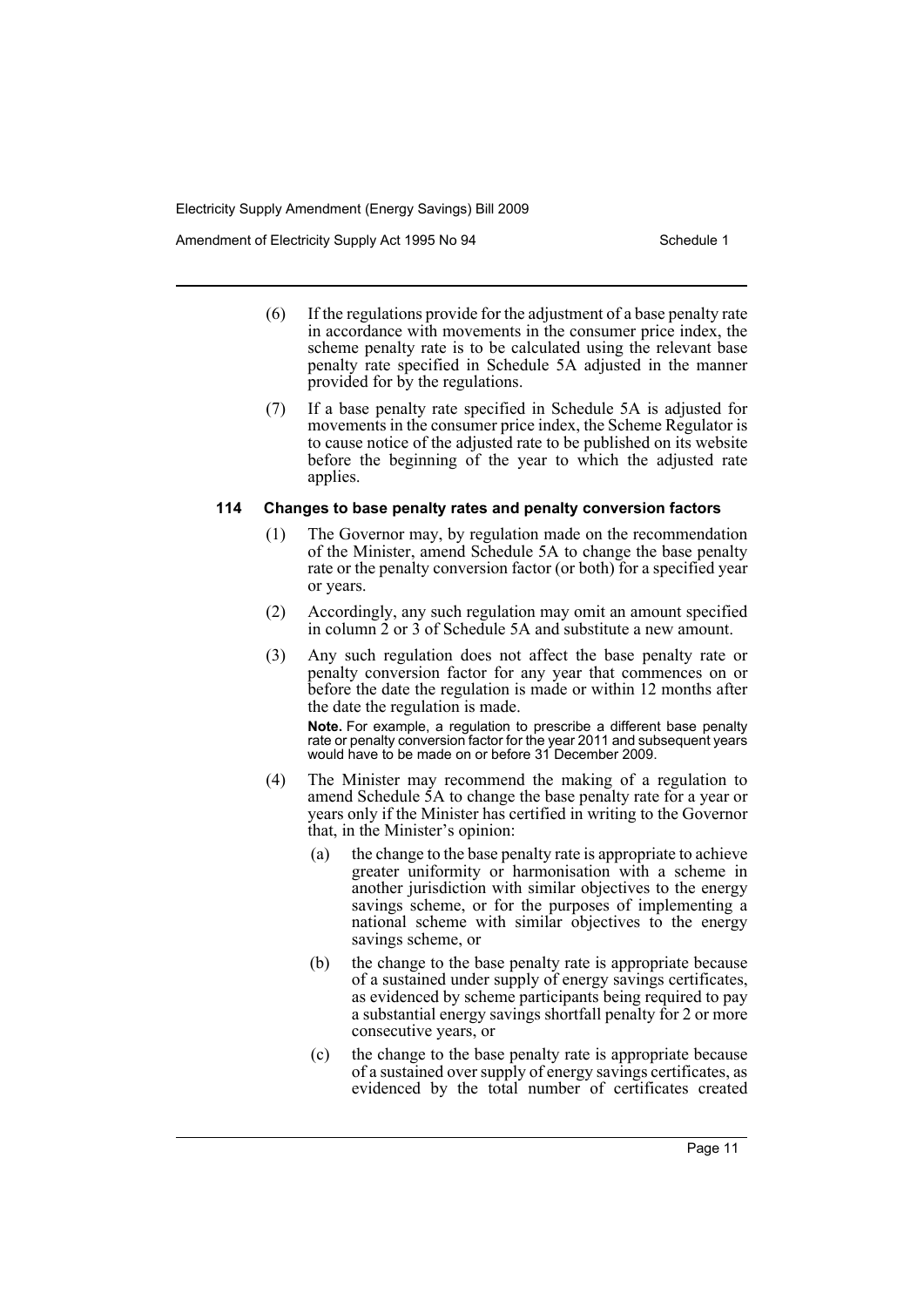substantially exceeding the total number of certificates required to meet all individual energy savings targets for 2 or more consecutive years, or

- (d) the change to the base penalty rate is appropriate because of significant changes to the rules governing the creation of energy savings certificates, or
- (e) the change to the base penalty rate is otherwise appropriate because of significant changes to the policy or regulatory framework, or the market conditions, in which the energy savings scheme operates.
- (5) To avoid doubt, subsection (4) does not apply to a regulation that changes the penalty conversion factor for a year or years.
- (6) This section does not apply to a regulation that provides for the adjustment of base penalty rates for movements in the consumer price index.

**Note.** The penalty rates specified in Schedule 5A are base rates only. Adjustments for movements in the consumer price index do not necessitate any change to Schedule 5A.

### **115 Payment of energy savings shortfall penalties**

- (1) An energy savings shortfall penalty payable by a scheme participant in respect of a year is payable on 1 March in the following year or on any later date determined by the Scheme Regulator for the scheme participant.
- (2) An energy savings shortfall penalty is payable to the Scheme Regulator, for payment into the Consolidated Fund as public money.
- (3) An energy savings shortfall penalty payable by a scheme participant may be recovered in any court of competent jurisdiction as a debt due to the Crown.

### **116 Energy savings shortfalls may be carried forward**

- (1) A scheme participant may elect to carry forward an energy savings shortfall, or part of an energy savings shortfall, for a year to the next year in accordance with this section.
- (2) If a scheme participant elects to carry forward an energy savings shortfall, or part of an energy savings shortfall, the amount carried forward is not subject to an energy savings shortfall penalty for the year to which the shortfall relates.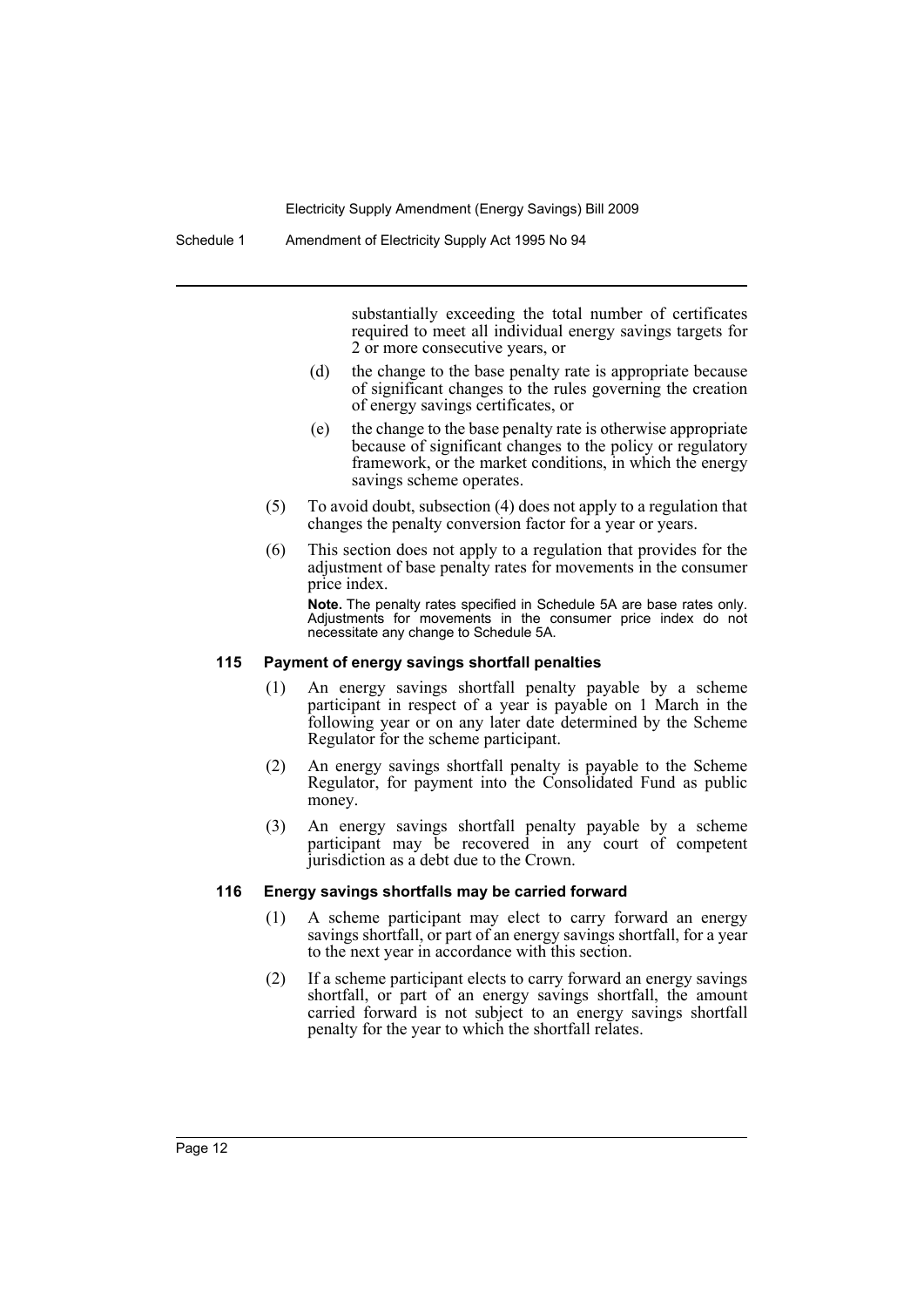Amendment of Electricity Supply Act 1995 No 94 Schedule 1

- (3) The maximum amount of an energy savings shortfall that may be carried forward to the year 2010 by a scheme participant is  $20\%$ of the scheme participant's individual energy savings target for the year 2009 or, if the regulations prescribe another amount as the maximum amount that may be carried forward to year 2010, the amount so prescribed.
- (4) The maximum amount of an energy savings shortfall that may be carried forward to any other year by a scheme participant is  $10\%$ of the scheme participant's individual energy savings target in the previous year or, if the regulations prescribe another amount as the maximum amount that may be carried forward to the relevant year, the amount so prescribed.
- (5) An energy savings shortfall, or part of an energy savings shortfall, may be carried forward to the next year only.
- (6) However, an energy savings shortfall, or part of an energy savings shortfall, for the year 2020 cannot be carried forward to the next year.

**Note.** The scheme automatically terminates at the end of the year 2020. It is also possible for the scheme to be terminated earlier under Division 14, in which case the regulations may prohibit scheme participants from carrying forward an energy savings shortfall to the next year if the termination takes effect in that next year.

- (7) The fact that a scheme participant elects to carry forward an energy savings shortfall, or part of an energy savings shortfall, to the next year does not prevent the scheme participant from electing to carry forward an energy savings shortfall, or part of an energy savings shortfall, for that next year to the following year.
- (8) For the purposes of this Part, an energy savings shortfall, or part of an energy savings shortfall, for a year that is carried forward to the next year is a *carried forward shortfall* for that next year.

### **117 Carried forward shortfalls must be remedied**

- (1) A scheme participant who has a carried forward shortfall for a year must remedy the carried forward shortfall in that year.
- (2) A scheme participant remedies a carried forward shortfall if the additional energy savings attributable to the scheme participant for the year to which the energy savings shortfall is carried forward are equivalent to, or exceed, the amount of the carried forward shortfall.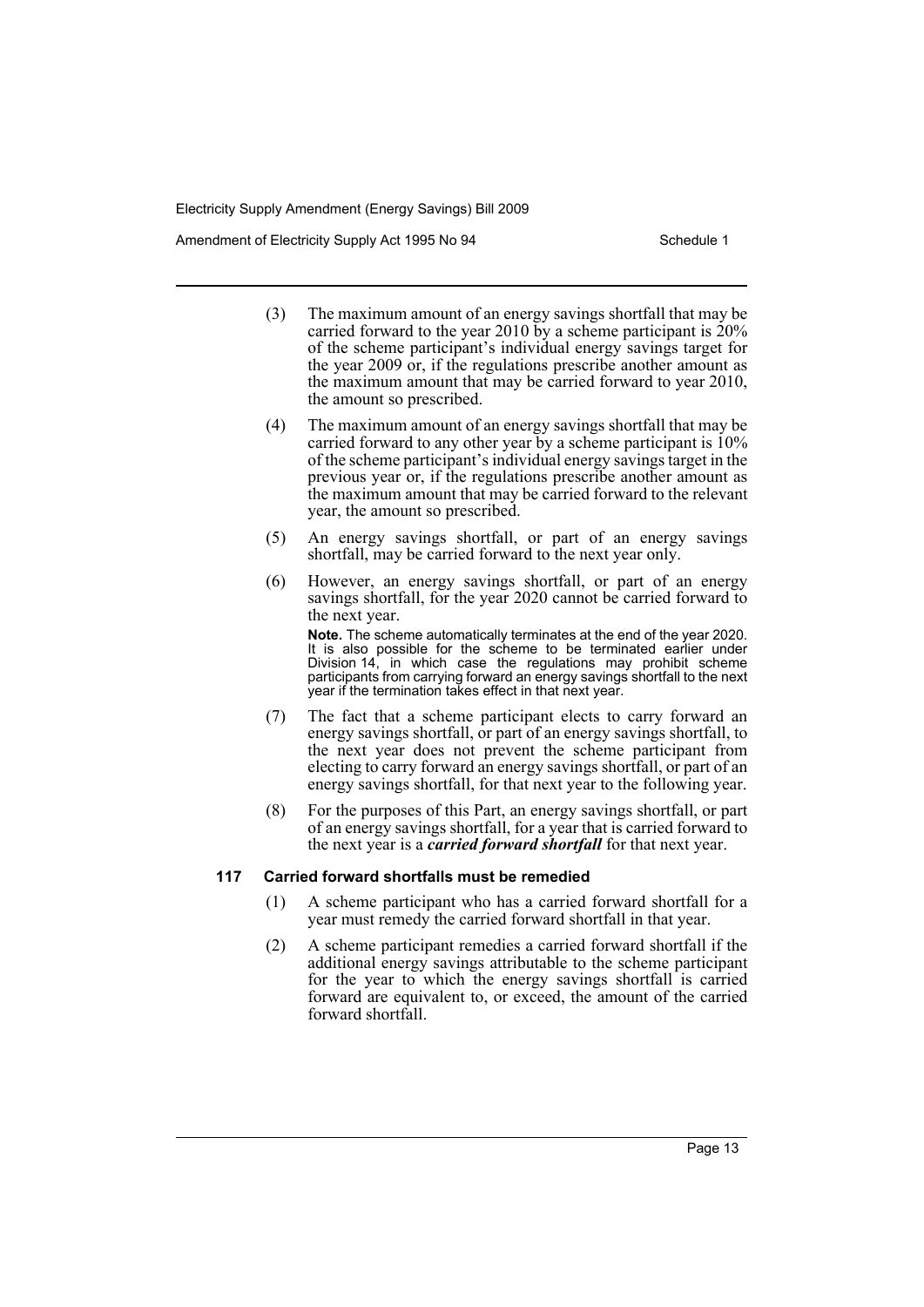Schedule 1 Amendment of Electricity Supply Act 1995 No 94

- (3) A scheme participant fails to remedy a carried forward shortfall if the additional energy savings attributable to the scheme participant for the year to which the energy savings shortfall is carried forward are less than the amount of the carried forward shortfall.
- (4) For the purposes of this Part, the additional energy savings attributable to a scheme participant for a year is the total value of all energy savings certificates that the scheme participant elects to surrender, in accordance with this Part, for the purpose of remedying its carried forward shortfall for that year.
- (5) If a scheme participant fails to remedy a carried forward shortfall, the scheme participant is liable for a penalty in respect of the non-remedied amount (that is, the amount by which the carried forward shortfall exceeds the additional energy savings attributable to the scheme participant for the year).
- (6) The penalty is to be calculated as if the non-remedied amount were an energy savings shortfall for the year to which the energy savings shortfall is carried forward.
- (7) The penalty is payable in the same manner as, and is taken to be, an energy savings shortfall penalty.
- (8) To avoid doubt, a penalty payable by a scheme participant in respect of a failure to remedy a carried forward shortfall in a year is additional to any penalty payable by the scheme participant in respect of the participant's energy savings shortfall (if any) for that year.

## **118 Elections by scheme participants**

- (1) An election by a scheme participant to surrender an energy savings certificate for the purpose of meeting its individual energy savings target or remedying a carried forward shortfall, or to carry forward an energy savings shortfall, must be made to the Scheme Regulator in accordance with this Part.
- (2) An election has no effect unless it is accepted by the Scheme Regulator.

**Note.** The election must accompany the scheme participant's annual energy savings statement. See Division 6.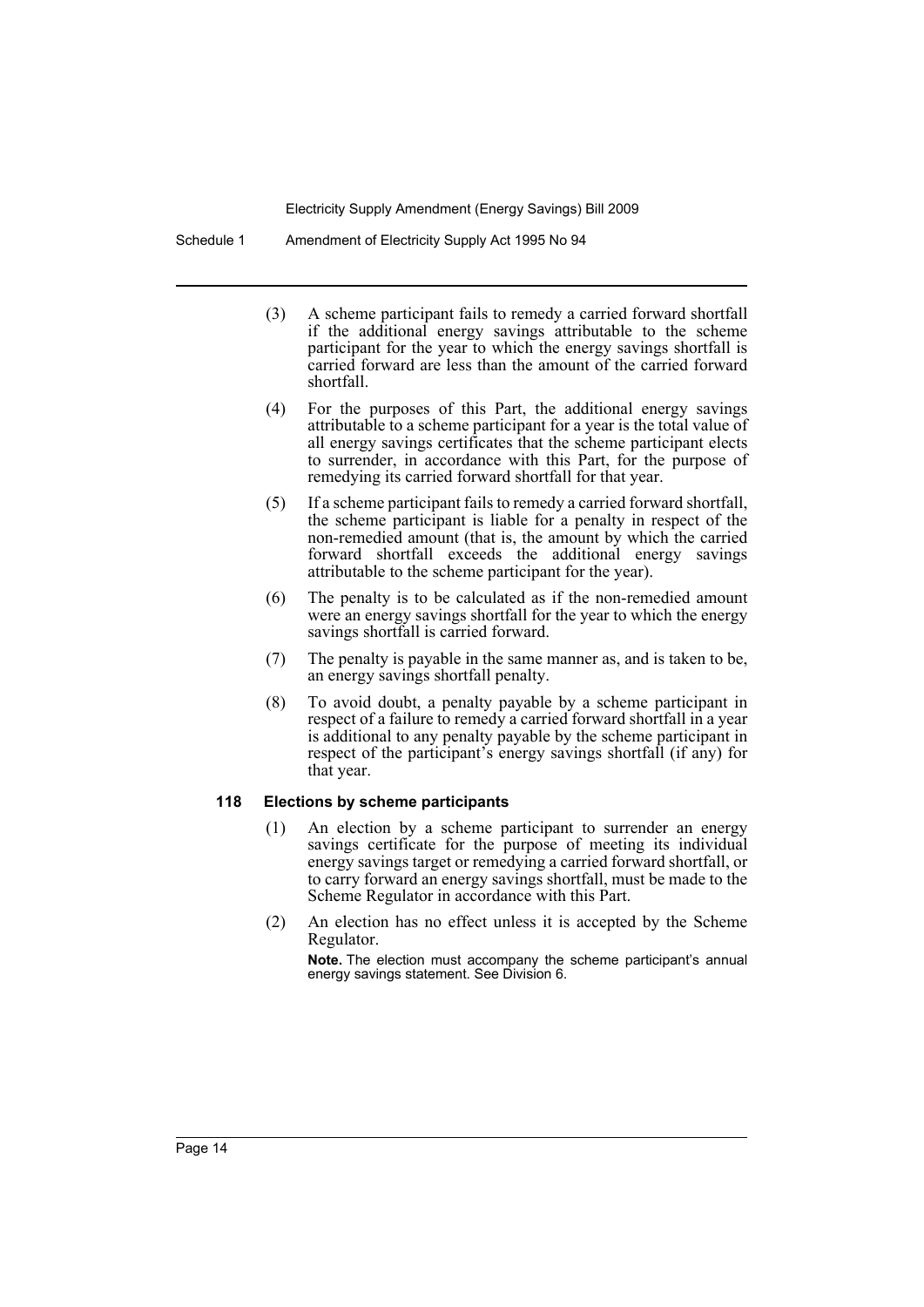Amendment of Electricity Supply Act 1995 No 94 Schedule 1

# **Division 5 Exemptions**

### **119 Exemptions**

- (1) The Minister may, by order published in the Gazette, grant an exemption from the scheme in respect of any electricity load:
	- (a) used by a specified person, or class of persons, or
	- (b) used in connection with a specified activity or class of activities.
- (2) An order granting an exemption may also specify the scheme participant, or class of scheme participants, in respect of whom the exemption applies.
- (3) The Minister may grant an exemption under this section only if satisfied that:
	- (a) the electricity load is used in connection with an industry or activity that is both emissions intensive and trade exposed, and
	- (b) the exemption is otherwise generally consistent with the objects of this Part.
- (4) An exemption is to specify whether it is a full exemption or a partial exemption.
- (5) If the exemption is a full exemption, the electricity load to which the exemption applies is, for the purposes of this Part, *fully exempt electricity load*.
- (6) If the exemption is a partial exemption, the electricity load to which the exemption applies is, for the purposes of this Part, *partially exempt electricity load*.
- (7) If an exemption is a partial exemption, the order granting the exemption is to specify (as a percentage or otherwise) the proportion of electricity load used by the relevant person or class of persons, or in connection with the relevant activity or class of activities, that is exempt from the scheme. The proportion specified is referred to in this Division as the *exempt proportion*.

### **120 Effect of exemption**

- (1) A scheme participant is entitled to deduct from the total value of its liable acquisitions the value of any purchase of electricity that is to be used by a person or in connection with an activity and which, when so used, is fully exempt electricity load.
- (2) A scheme participant is entitled to deduct from the total value of its liable acquisitions a proportion of the value of any purchase of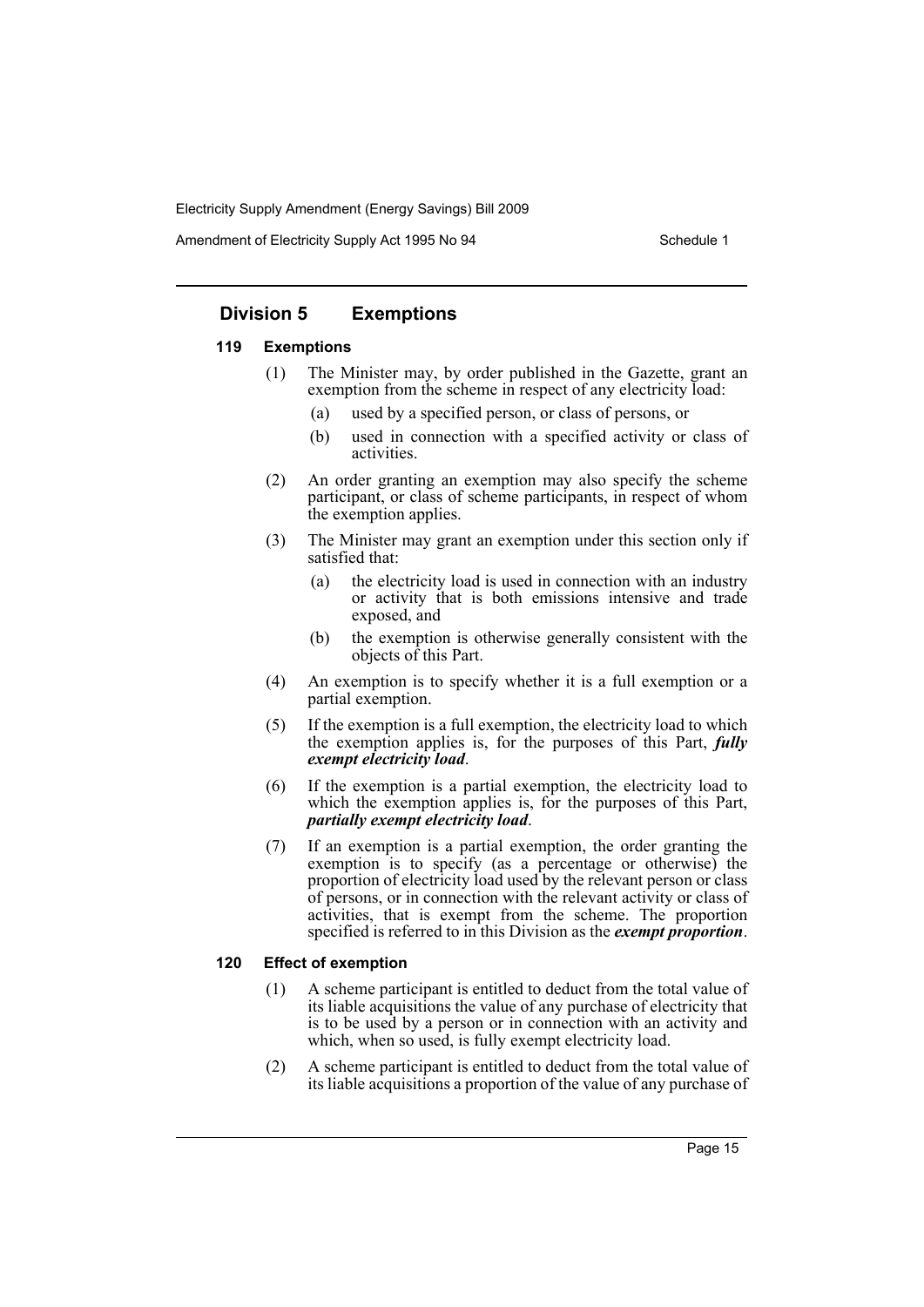Schedule 1 Amendment of Electricity Supply Act 1995 No 94

electricity that is to be used by a person or in connection with an activity and which, when so used, is partially exempt electricity load. The proportion that may be deducted is the exempt proportion.

- (3) An order granting an exemption may specify any allowances that may be made by scheme participants, in applying the exemption, for electricity losses occurring between the purchase of the electricity by the scheme participant and its use by an end user.
- (4) Electricity the subject of such an allowance may also be deducted from the total value of liable acquisitions made by a scheme participant, in accordance with the exemption.
- (5) An order granting an exemption may authorise the Scheme Regulator to make rules with respect to the exemption (including rules relating to assessment of deductions under this Division).
- (6) Any deductions made by scheme participants under this Division must be made in accordance with the provisions of the relevant exemption, and any such rules.
- (7) In any proceedings under this Act involving a scheme participant, the burden of establishing that the scheme participant was entitled to deduct any particular amount of electricity purchased by it from the total value of its liable acquisitions lies on the scheme participant.
- (8) In this section, a reference to a purchase of electricity includes a reference to a supply of electricity that is treated as a liable acquisition under this Part.

### **121 Determination of whether industry or activity is emissions intensive and trade exposed**

- (1) The regulations may make further provision with respect to the determination of whether an industry or activity is emissions intensive or trade exposed.
- (2) Subject to any such regulations, the Minister may determine the basis on which an industry or activity is to be considered emissions intensive or trade exposed.

# **122 General provisions with respect to exemptions**

- (1) An exemption does not take effect until the beginning of the year after the order granting the exemption is made.
- (2) An exemption may be revoked by order of the Minister published in the Gazette.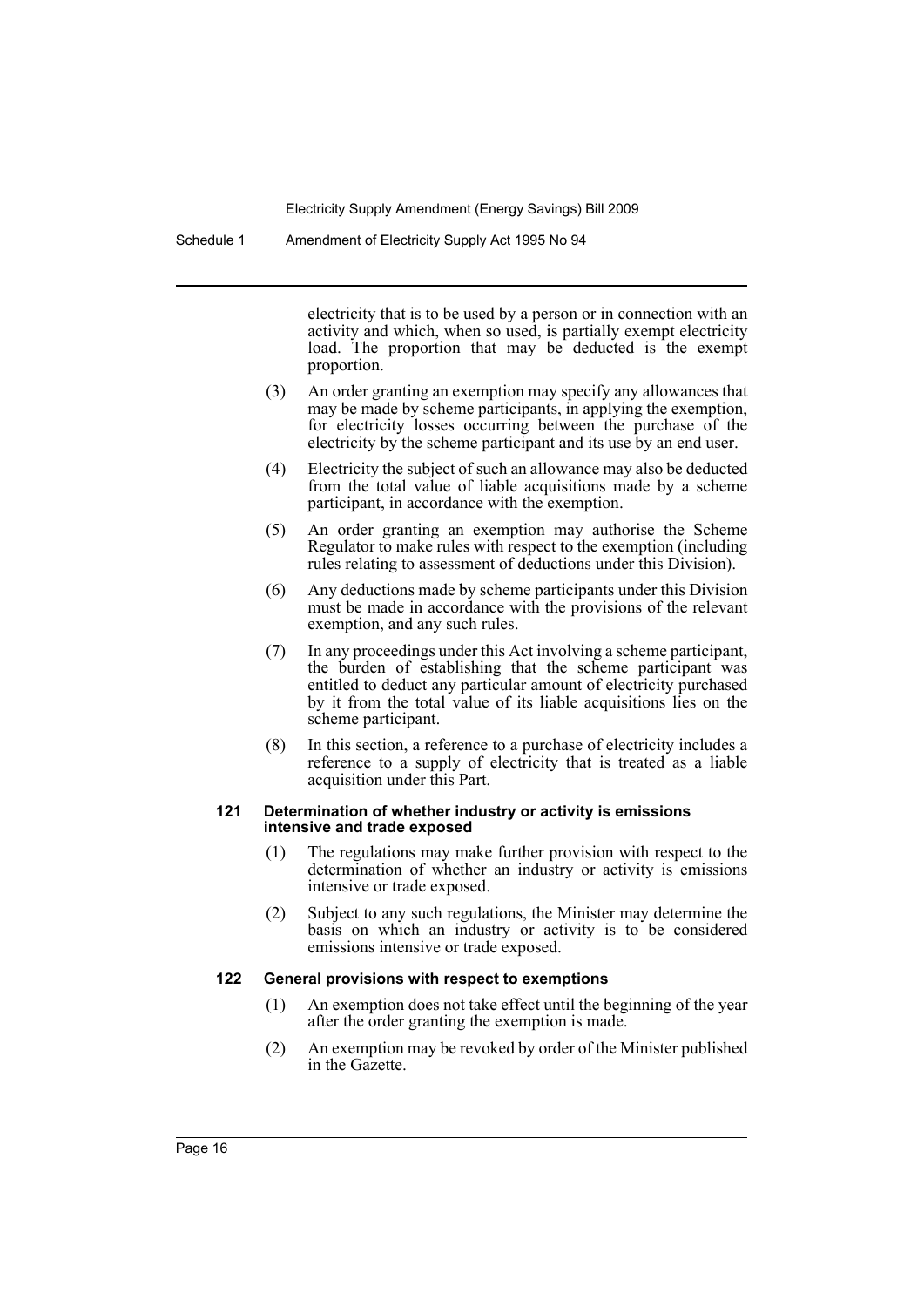Amendment of Electricity Supply Act 1995 No 94 Schedule 1

- (3) If an exemption is revoked, the revocation does not take effect until the beginning of the year after the order revoking the exemption is made.
- (4) The Minister is to provide a copy of any order made under this Division to the Scheme Regulator.
- (5) The Scheme Regulator is to make particulars of any exemption under this Division, and any rules it makes with respect to an exemption, available to scheme participants, including by publishing particulars of the exemptions and rules on its website.

# **Division 6 Assessment of compliance of scheme participants**

# **123 Annual energy savings statements**

- (1) A scheme participant must lodge with the Scheme Regulator a statement (an *energy savings statement*) on or before 1 March in each year or on or before any later day specified in respect of the scheme participant by the Scheme Regulator.
- (2) An energy savings statement is to contain the following:
	- (a) an assessment of the scheme participant's individual energy savings target for the previous year, including particulars of liable acquisitions made by the scheme participant during the previous year and of any deductions made in respect of fully exempt or partially exempt electricity load,
	- (b) an assessment of the participant's liability (if any) for an energy savings shortfall penalty for the previous year, including liability for an energy savings shortfall penalty in respect of a carried forward shortfall,
	- (c) any other matters required by the Scheme Regulator.
- (3) If the scheme participant seeks to elect to surrender one or more energy savings certificates for the purposes of meeting its individual energy savings target for the year to which the energy savings statement relates, or to remedy a carried forward shortfall for the year, the election is to accompany the energy savings statement and is to contain details of the energy savings certificates proposed to be surrendered.
- (4) If a scheme participant seeks to elect to carry forward an energy savings shortfall for the year to which the statement relates, or any part of that shortfall, the election is to accompany the statement.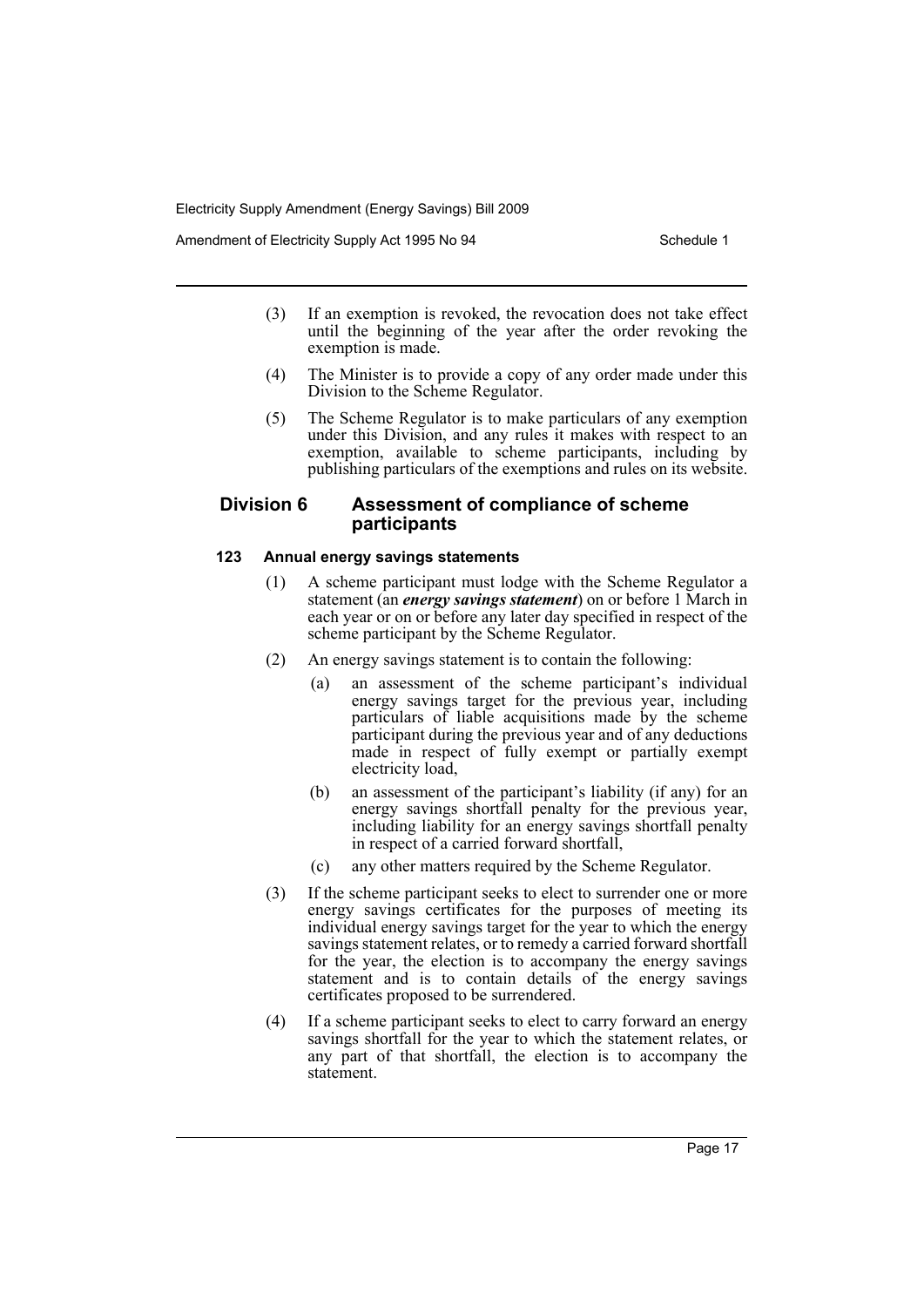- (5) An energy savings statement, and any election that accompanies the statement, must be in a form approved by the Scheme Regulator.
- (6) A scheme participant that fails to lodge an energy savings statement in accordance with this section is guilty of an offence. Maximum penalty:
	- (a) in the case of a corporation—250 penalty units, or
	- (b) in the case of an individual—100 penalty units.

### **124 Restrictions on surrender of energy savings certificates**

- (1) An energy savings certificate cannot be surrendered by a scheme participant for the purposes of meeting its individual energy savings target or remedying a carried forward shortfall unless:
	- (a) the certificate is registered in the register of energy savings certificates kept under this Part and the registration is in force, and
	- (b) the participant is recorded in the register of energy savings certificates as the owner of the certificate, and
	- (c) the certificate was created in relation to energy savings that occurred before the end of the year to which the energy savings statement relates.
- (2) The Scheme Regulator may, by notice in writing to a scheme participant, refuse to accept an election to surrender an energy savings certificate:
	- (a) if, in the opinion of the Scheme Regulator, the certificate cannot be surrendered under this section, or
	- (b) if, in the opinion of the Scheme Regulator, the certificate is surplus to the number required to be surrendered for the purpose of meeting the participant's individual energy savings target or to remedy a carried forward shortfall.
- (3) If the Scheme Regulator accepts the surrender of an energy savings certificate, and the Scheme Regulator is not the Scheme Administrator, the Scheme Regulator must give the Scheme Administrator notice in writing of the decision, including details of the certificates surrendered.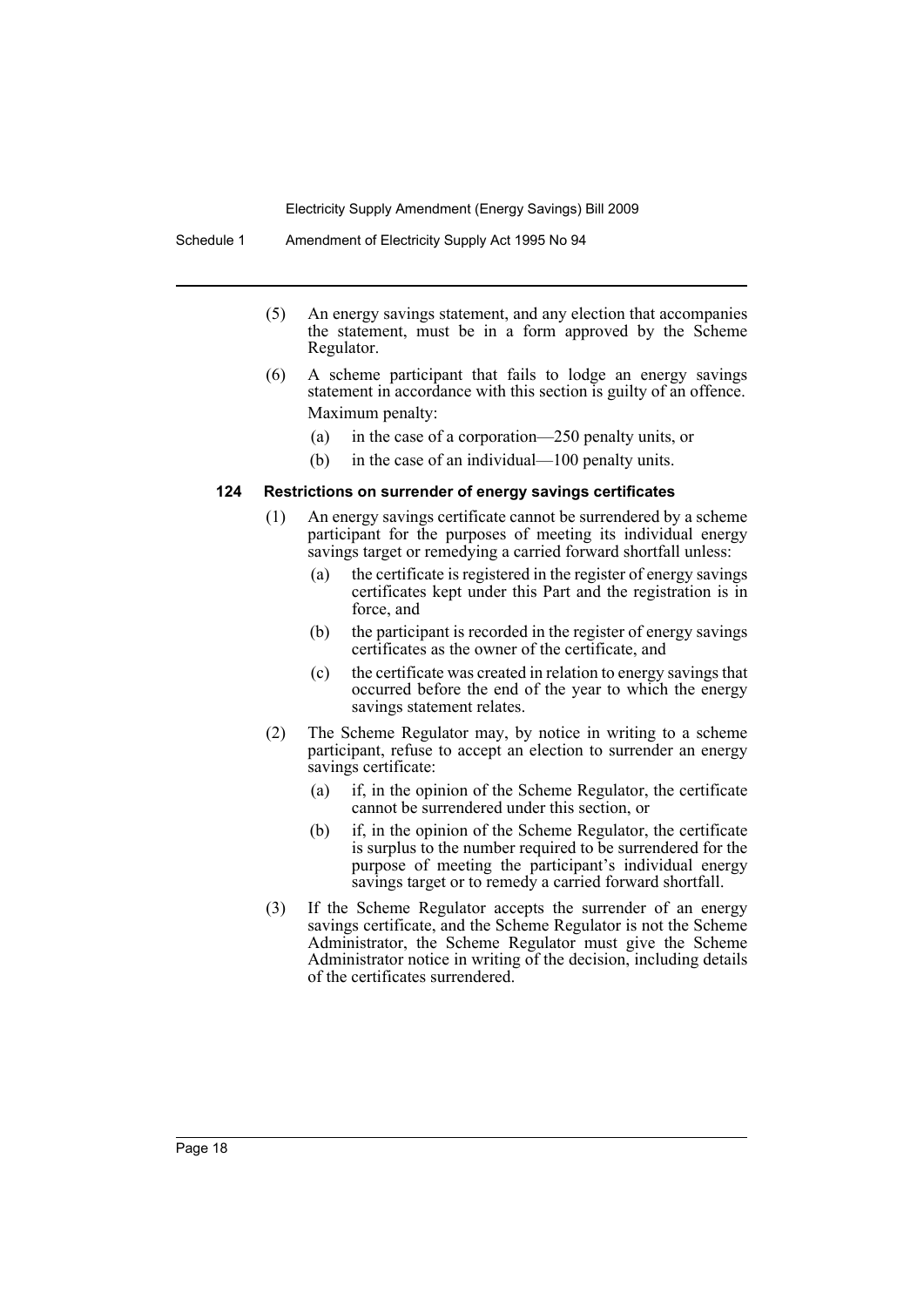Amendment of Electricity Supply Act 1995 No 94 Schedule 1

### **125 Regulations relating to assessments**

Regulations may be made for or with respect to the following matters:

- (a) the assessment of the liability of a scheme participant for an energy savings shortfall penalty, including self-assessment or assessment by the Scheme Regulator,
- (b) the date on which an assessment is taken to have been made and the date on which an assessment takes effect,
- (c) default assessments where an energy savings statement is not lodged by a scheme participant,
- (d) amendment of assessments, at the request of a scheme participant or on the Scheme Regulator's own motion,
- (e) revocation of the cancellation of energy savings certificates in connection with amended assessments and the revival of the certificates,
- (f) payments resulting from amended assessments,
- (g) notice of assessments.

# **126 Validity of assessment**

The validity of an assessment of a liability to pay an energy savings shortfall penalty is not affected by any failure to comply with a provision of this Act, the regulations or the scheme rules.

# **Division 7 Creation of energy savings certificates**

### **127 Activities in respect of which energy savings certificates may be created**

- (1) The scheme rules may make provision for or with respect to the creation of energy savings certificates in respect of any activity, or class of activities, that reduces the consumption of electricity in this State.
- (2) The scheme rules may also make provision for or with respect to the creation of energy savings certificates in respect of any activity, or class of activities, that reduces the consumption of electricity in another jurisdiction, if an approved corresponding scheme is in operation in that jurisdiction.
- (3) An *approved corresponding scheme* is a scheme approved by the Minister for the purposes of this section, by order in writing.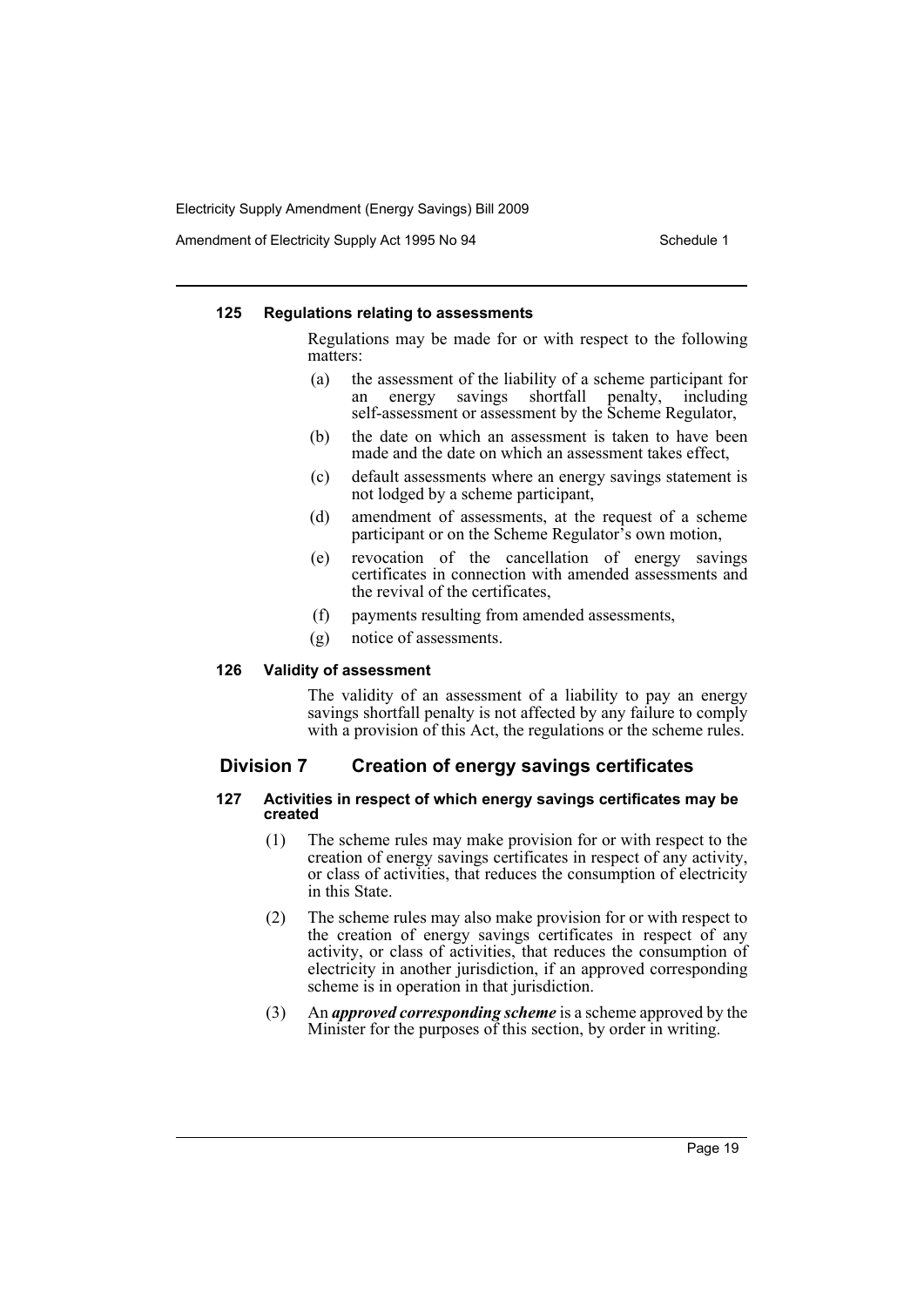Schedule 1 Amendment of Electricity Supply Act 1995 No 94

- (4) The Minister may approve a scheme for the purposes of this section only if the Minister is satisfied that:
	- (a) the scheme is intended to promote the reduced consumption of electricity and the objectives of the scheme are consistent with the objectives of the energy savings scheme established by this Part, and
	- (b) the monitoring and enforcement of compliance with the scheme to be approved is no less stringent than that applicable to the energy savings scheme established by this Part.
- (5) An energy savings certificate cannot be created in respect of an activity unless the activity commenced or commences on or after 1 July 2008.

**Note.** However, energy savings certificates may be created only in respect of energy savings occurring on or after 1 July 2009. For example, a project that results in energy savings that commenced in September 2008 may be eligible for accreditation under the scheme, but energy savings certificates may be created only in respect of energy savings arising from the project that occur on or after 1 July 2009.

(6) An activity in respect of which an energy savings certificate may be created under this Part is a *recognised energy saving activity*.

# **128 Energy savings represented by certificates**

- (1) An energy savings certificate may be created for each whole tonne of carbon dioxide equivalent of greenhouse gas emissions attributable to energy savings arising from a recognised energy saving activity.
- (2) Accordingly, each energy savings certificate has a value of 1 tonne of carbon dioxide equivalent of greenhouse gas emissions.

### **129 Calculation of energy savings attributable to recognised energy saving activities**

- (1) The number of tonnes of carbon dioxide equivalent of greenhouse gas emissions attributable to energy savings arising from a recognised energy saving activity is to be calculated by multiplying the number of megawatt hours of energy savings arising from that activity by the certificate conversion factor for the year in which the energy savings for which that certificate is created occurred.
- (2) The scheme rules may provide for the methodology for calculating the number of megawatt hours of energy savings arising from a recognised energy saving activity.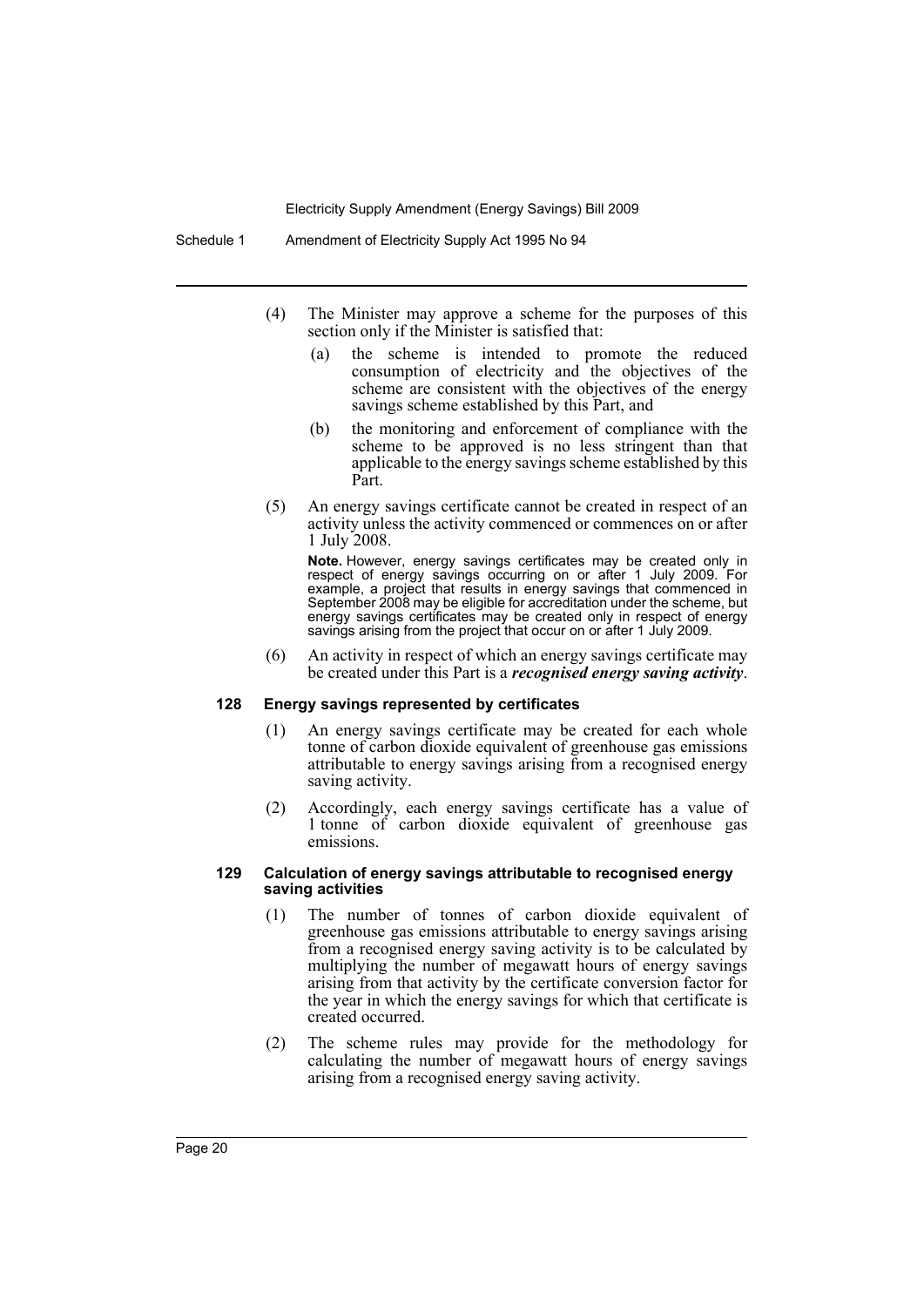Amendment of Electricity Supply Act 1995 No 94 Schedule 1

### **130 Certificate conversion factor**

- (1) Certificate conversion factors are set out in Schedule 5B.
- (2) The certificate conversion factor for a year specified in column 1 of Schedule 5B is the amount specified for that year in column 2 of that Schedule.
- (3) The Governor may, by regulation made on the recommendation of the Minister, amend Schedule 5B to change the certificate conversion factor for a specified year or years.
- (4) Accordingly, any such regulation may omit an amount specified in column 2 of Schedule 5B and substitute a new amount.
- (5) Any such regulation does not affect the certificate conversion factor for any year that commences on or before the date the regulation is made or within 12 months after the date the regulation is made.

### **131 When energy savings certificates may be created**

- (1) An energy savings certificate may be created by an accredited certificate provider in respect of the energy savings arising from a recognised energy saving activity immediately after those energy savings occur.
- (2) An energy savings certificate may be created in respect of energy savings only if the energy savings occur on or after 1 July 2009.
- (3) An energy savings certificate may be created in respect of energy savings that occur during a particular year no later than 6 months after the end of that year.
- (4) The regulations or scheme rules may specify when the energy savings arising from a recognised energy saving activity are considered to have occurred for the purposes of this Part.
- (5) Without limiting the above, the regulations or scheme rules may provide that energy savings are taken to have occurred on the date on which the recognised energy saving activity is first commenced. Accordingly, energy savings certificates may be created in respect of the energy savings arising from the activity immediately after the activity is first commenced.

**Note.** Subsection (5) makes it clear that the regulations or scheme rules may allow certificates to be created in respect of an activity that has ongoing energy saving effects as soon as the activity is commenced. It will not be necessary to wait until all the energy savings arising from the activity actually occur before creating a certificate in respect of the activity. Such provisions may apply, for example, if the regulations or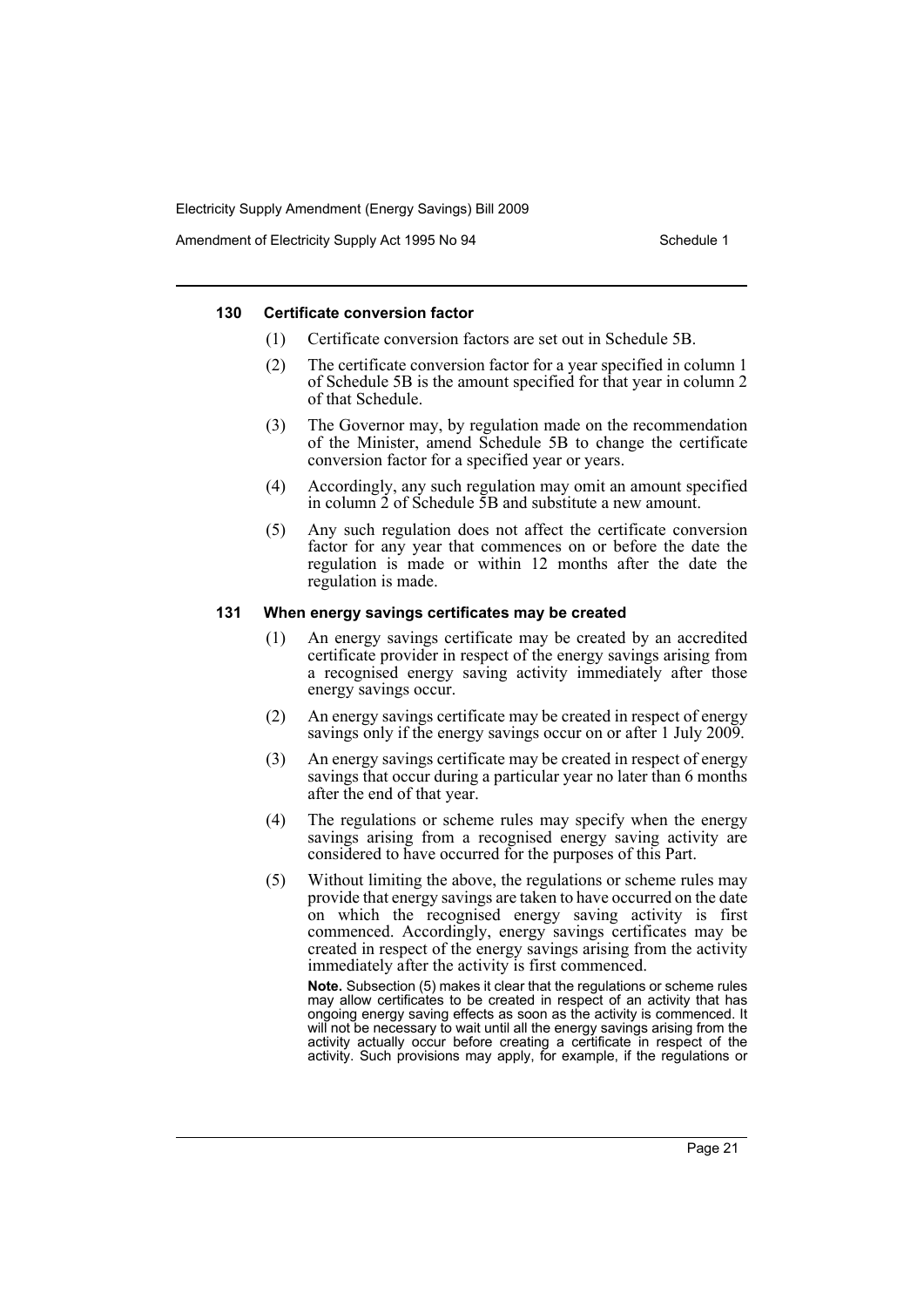Schedule 1 Amendment of Electricity Supply Act 1995 No 94

scheme rules allow for the creation of certificates in respect of the installation of energy efficient lighting, which has ongoing energy savings.

### **132 No double counting of energy savings**

An energy savings certificate cannot be created in respect of energy savings arising from a recognised energy saving activity if an abatement certificate under Part 8A has already been created in respect of those energy savings.

### **133 Improper creation of energy savings certificates**

(1) A person must not create or purport to create an energy savings certificate in contravention of this Act, the regulations or the scheme rules (including any conditions of accreditation imposed by or under this Act).

Maximum penalty: 2,000 penalty units.

(2) For avoidance of doubt, a person may be found guilty of an offence against this section whether or not the certificate concerned is registered in the register of energy savings certificates kept under this Part.

# **Division 8 Accreditation of certificate providers**

# **134 Certificates may be created by accredited certificate providers only**

- (1) Energy savings certificates may be created by accredited certificate providers only.
- (2) A person who is an accredited certificate provider may create energy savings certificates in accordance with this Part, the regulations, the scheme rules and the conditions (if any) of the person's accreditation as a certificate provider.
- (3) A person who is an accredited certificate provider may create energy savings certificates only in relation to those activities in relation to which the person has been accredited as a certificate provider.

### **135 Eligibility for accreditation**

- (1) The regulations and scheme rules may make provision for or with respect to the eligibility of a person for accreditation as a certificate provider.
- (2) Without limiting the above, a person who is engaged in an industry, or carries out an activity, that benefits from a full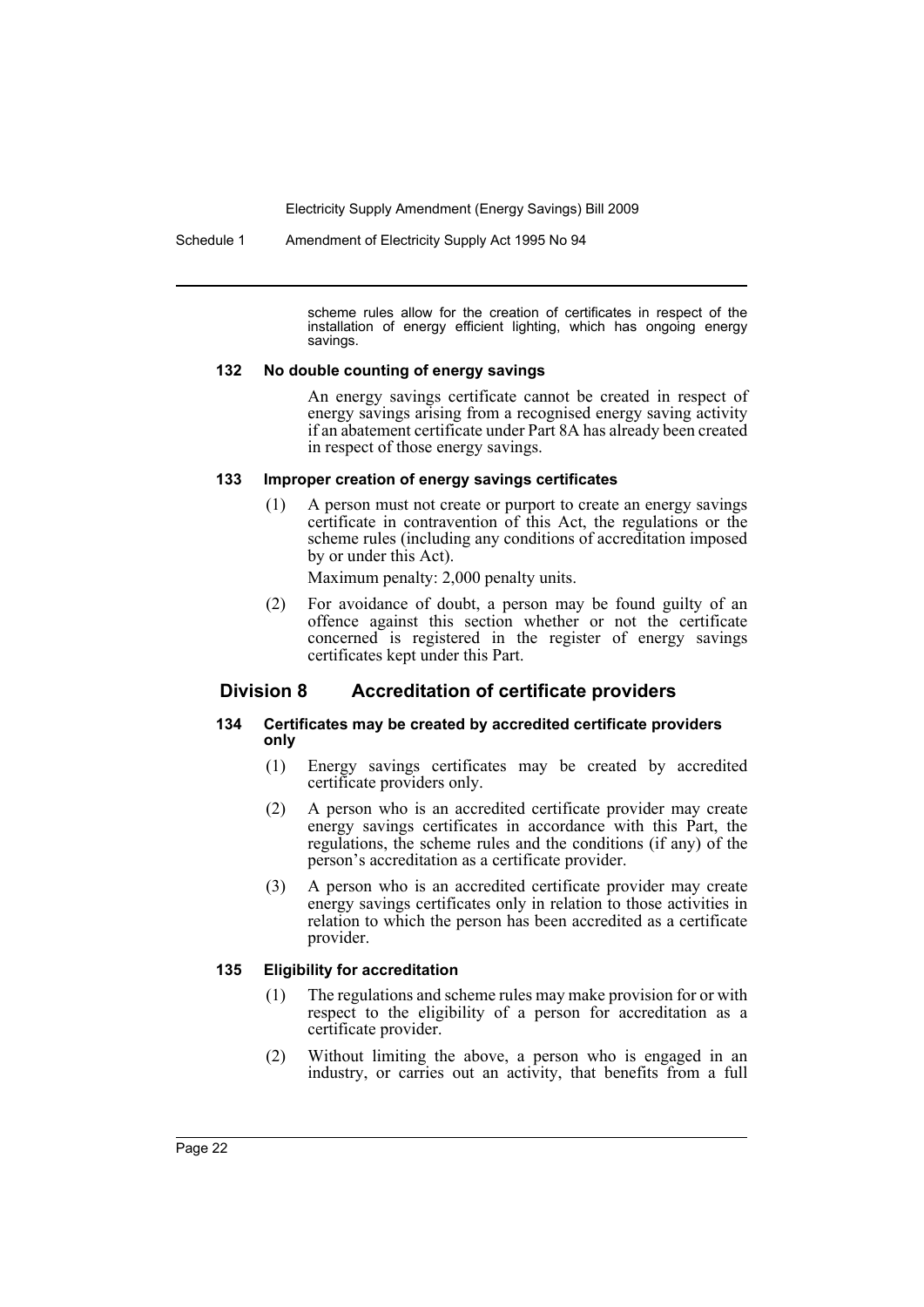Amendment of Electricity Supply Act 1995 No 94 Schedule 1

exemption from the scheme, or is a related body corporate of such a person, is not eligible for accreditation as a certificate provider in respect of an activity that reduces the consumption of electricity used in that industry or activity.

(3) For the purposes of this section, an industry or activity benefits from a full exemption from the scheme if the electricity load used in that industry or activity is fully exempt electricity load.

# **136 Application for accreditation**

- (1) Any person who is eligible for accreditation as a certificate provider in relation to an activity may apply to the Scheme Administrator for accreditation.
- (2) The Scheme Administrator is to determine an application for accreditation as a certificate provider:
	- (a) by accrediting the applicant as a certificate provider in relation to specified activities, or
	- (b) by refusing the application.
- (3) The Scheme Administrator may refuse an application for accreditation as a certificate provider on such grounds as may be specified in the regulations.
- (4) The regulations may make provision for or with respect to applications for accreditation, including by requiring an application fee to be paid to the Scheme Administrator.
- (5) The Scheme Administrator may charge a fee (in addition to any application fee) in respect of the investigation and determination of an application for accreditation. The fee is to be determined by the Scheme Administrator on a cost recovery basis.

# **137 Duration of accreditation**

- (1) Accreditation of a person as a certificate provider in relation to an activity remains in force until suspended or cancelled by the Scheme Administrator.
- (2) The Scheme Administrator may suspend or cancel the accreditation of a person as a certificate provider on such grounds as may be specified in the regulations.
- (3) The suspension or cancellation of the accreditation of a person as a certificate provider is subject to such conditions as the Scheme Administrator imposes. Any such conditions may include (but are not limited to) any condition to which the accreditation was subject immediately before it was suspended or cancelled.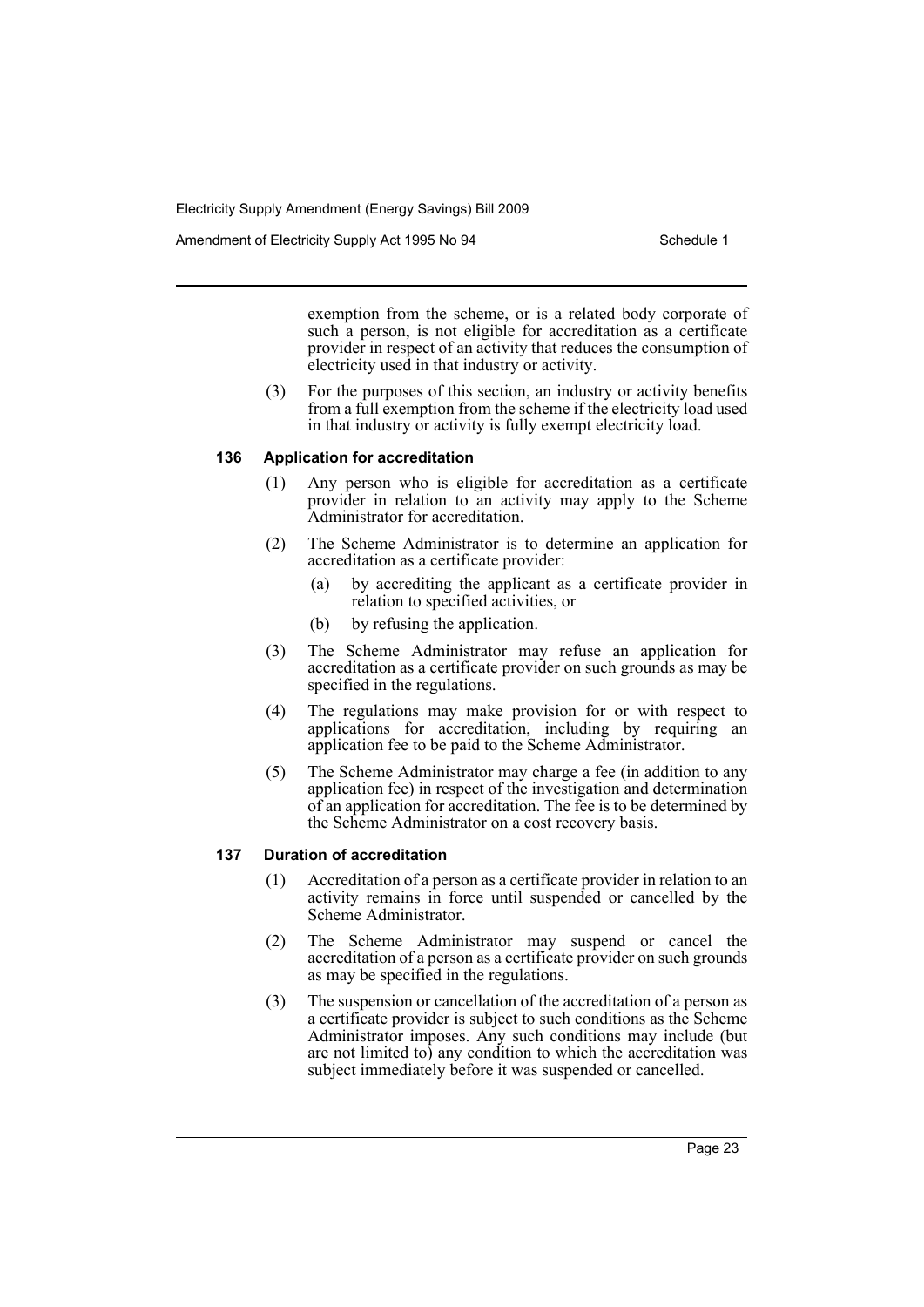Schedule 1 Amendment of Electricity Supply Act 1995 No 94

(4) The regulations may provide for the variation or revocation of any conditions that are imposed by the Scheme Administrator on the suspension or cancellation of accreditation as a certificate provider.

### **138 Conditions of accreditation**

- (1) Accreditation as a certificate provider is subject to the following conditions:
	- (a) such conditions as may be imposed from time to time by the regulations,
	- (b) such conditions as may be imposed by the Scheme Administrator at the time of accreditation, or during the period in which the accreditation remains in force, in accordance with the regulations.
- (2) Without limiting the above, the following are examples of the types of conditions that may be imposed on the accreditation of a person as a certificate provider:
	- (a) a condition that requires the person not to create an energy savings certificate in respect of the energy savings arising from an activity if an energy savings certificate has already been created in respect of that energy saving or if that energy saving has already been used for the purposes of compliance with a scheme or arrangement with similar objectives to the scheme established by this Part,
	- (b) a condition that requires the person not to use the energy savings arising from a recognised energy saving activity for the purposes of compliance with a scheme or arrangement with similar objectives to the scheme established by this Part, if an energy savings certificate has already been created in respect of those energy savings,
	- (c) a condition that requires the person to provide financial assurances to secure or guarantee the person's compliance with this Part,
	- (d) a condition that requires the person to take out and maintain a policy of insurance in connection with the person's functions as an accredited certificate provider,
	- (e) a condition that requires the person to provide information, assistance and access to the Scheme Administrator (or persons appointed by the Scheme Administrator) for the purposes of monitoring and auditing compliance by the person with this Part.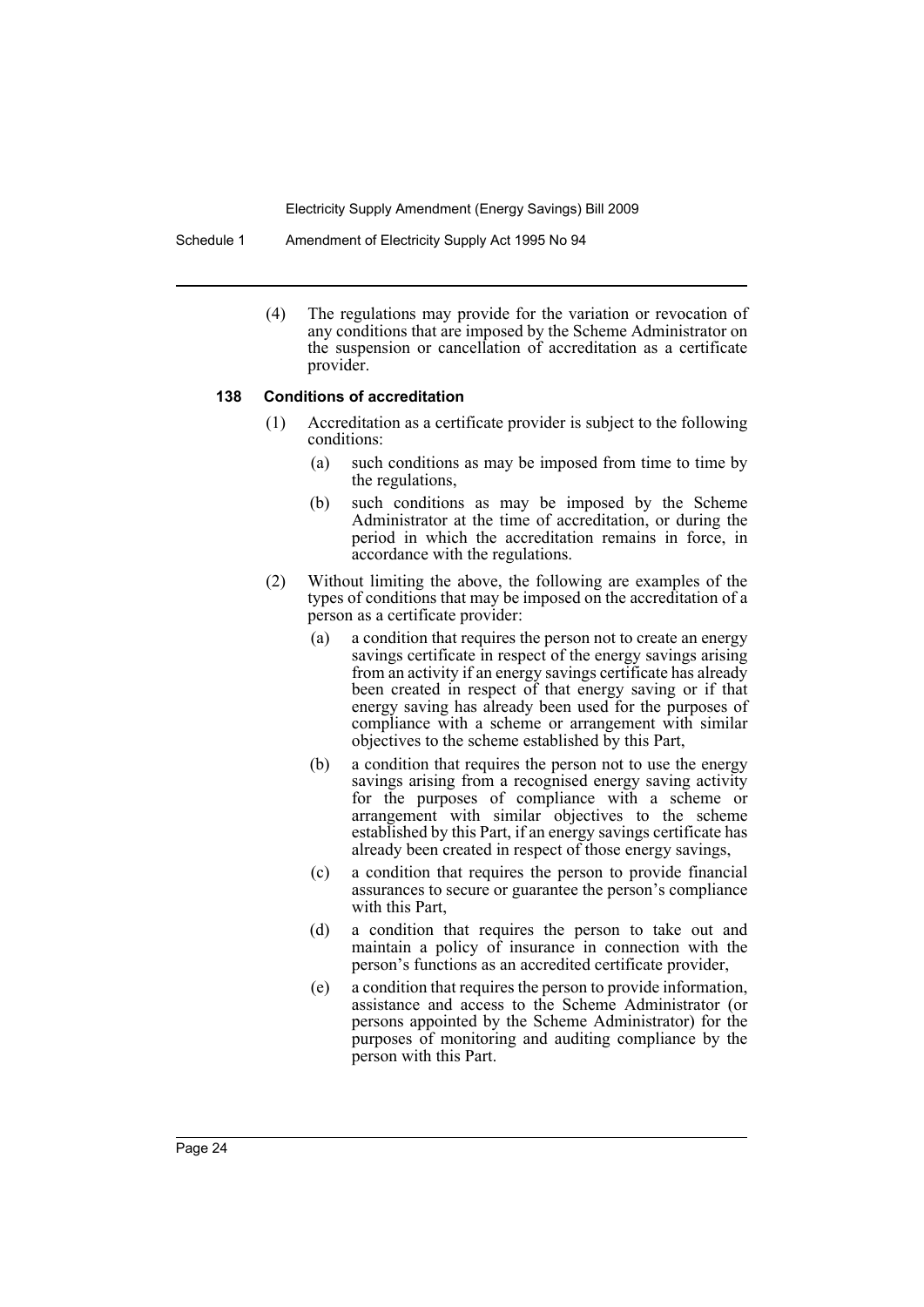Amendment of Electricity Supply Act 1995 No 94 Schedule 1

- (3) A person must not contravene any of the conditions of the person's accreditation as a certificate provider. Maximum penalty: 2,000 penalty units.
- (4) Subsection (3) extends to any conditions to which the suspension or cancellation of the accreditation of a person is subject under this Part.

# **139 Variation or revocation of conditions of accreditation**

- (1) An accredited certificate provider may apply to the Scheme Administrator for the variation or revocation of any condition of the certificate provider's accreditation imposed by the Scheme Administrator (not being a condition imposed by this Act or the regulations).
- (2) The regulations may make provision for or with respect to the variation or revocation of any conditions of accreditation that are imposed by the Scheme Administrator, including the fee (if any) to be paid to the Scheme Administrator in respect of an application for variation or revocation of a condition.
- (3) The Scheme Administrator may charge a fee (in addition to any application fee) in respect of the investigation and determination of an application for variation or revocation of a condition of accreditation. The fee is to be determined by the Scheme Administrator on a cost recovery basis.

# **140 Transfer of accreditation**

- (1) Accreditation as a certificate provider is not transferable, except as otherwise provided by this section.
- (2) A person who is accredited as a certificate provider may, with the approval of the Scheme Administrator, transfer that accreditation to a related body corporate of the person.
- (3) The Scheme Administrator may approve the transfer of accreditation only if satisfied that the person to whom the accreditation is proposed to be transferred is or will be eligible for accreditation and will fulfil the obligations that the accredited certificate provider is required to fulfil in respect of the recognised energy saving activity or activities for which accreditation is to be transferred.
- (4) The regulations may make further provision with respect to the transfer of accreditation, including by requiring a fee to be paid to the Scheme Administrator in connection with an application for approval of a transfer of accreditation.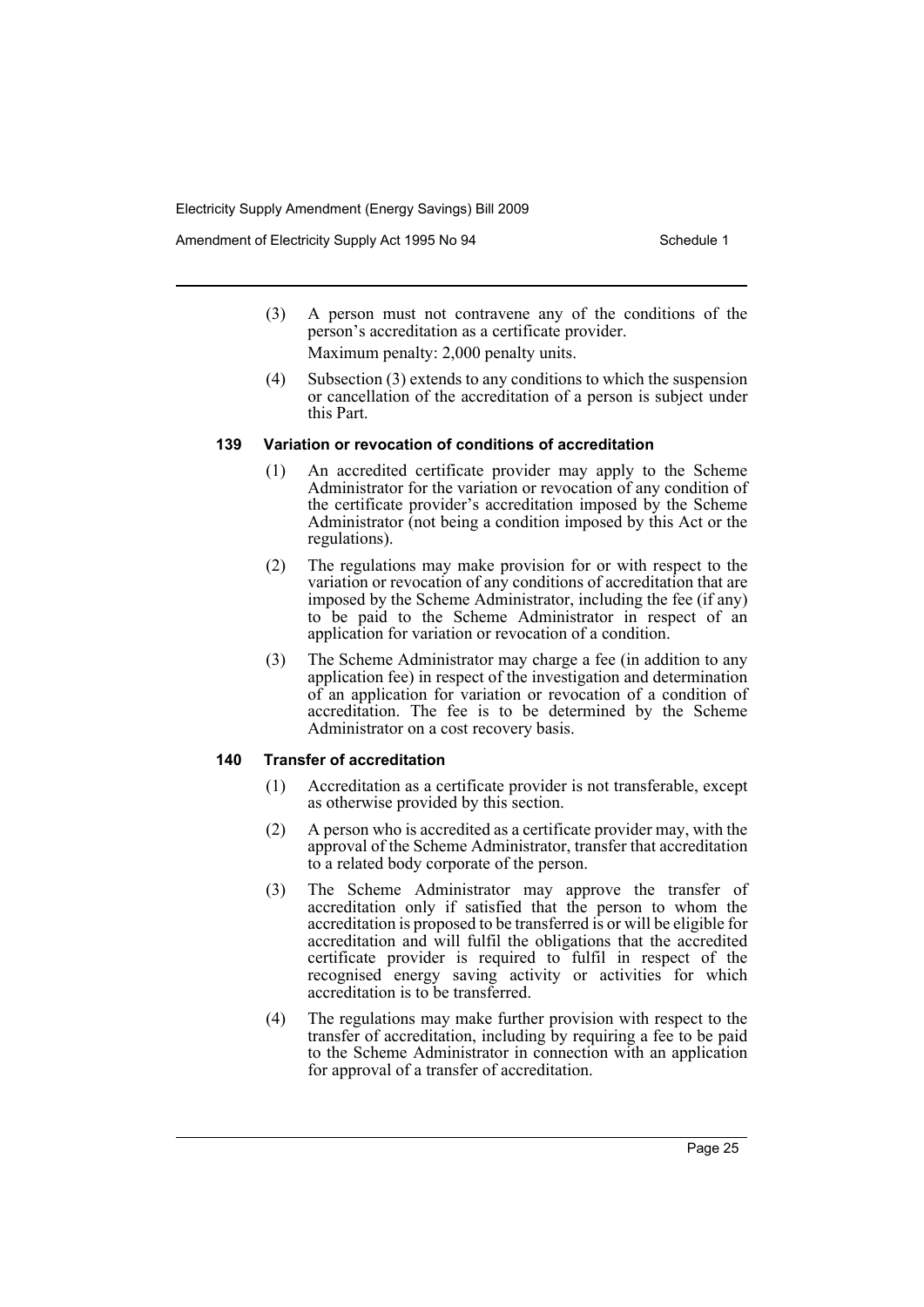Schedule 1 Amendment of Electricity Supply Act 1995 No 94

#### **141 Records to be kept by accredited certificate providers**

The regulations may make provision for or with respect to the records to be kept by accredited certificate providers and the information required to be provided to the Scheme Administrator in connection with the creation of energy savings certificates.

#### **142 Scheme Administrator may require surrender of certificates**

- (1) The Scheme Administrator may, by order in writing to a person, require the person to surrender to the Scheme Administrator, within a period specified in the order, a number of energy savings certificates specified in the order.
- (2) An order may be made against a person under this section only if:
	- (a) the person is found guilty of an offence of contravening any condition of the person's accreditation as a certificate provider, or
	- (b) the person is found guilty of an offence involving the improper creation of energy savings certificates (that is, an offence under section 133).
- (3) In the case of an order made against a person found guilty of an offence involving the improper creation of energy savings certificates, the Scheme Administrator is to require the surrender of a number of certificates that is equivalent to the number of energy savings certificates that, in the opinion of the Scheme Administrator, were improperly created by the person and registered under this Part.

**Note.** The purpose of the order is to remove from circulation a number of energy savings certificates that is equivalent to the number of certificates improperly created by a person, so that the improper creation of those certificates does not result in energy savings that have not actually been achieved from being attributed to a scheme participant.

- (4) In any other case, the Scheme Administrator is to determine the number of energy savings certificates to be surrendered in accordance with the regulations.
- (5) A person must not fail to comply with an order under this section. Maximum penalty: 1,000 penalty units, and an additional 1 penalty unit for each energy savings certificate the person fails to surrender in accordance with the order.
- (6) The value of any energy savings certificates surrendered for the purposes of compliance with an order under this section cannot be counted towards meeting a scheme participant's individual energy savings target or remedying a carried forward shortfall.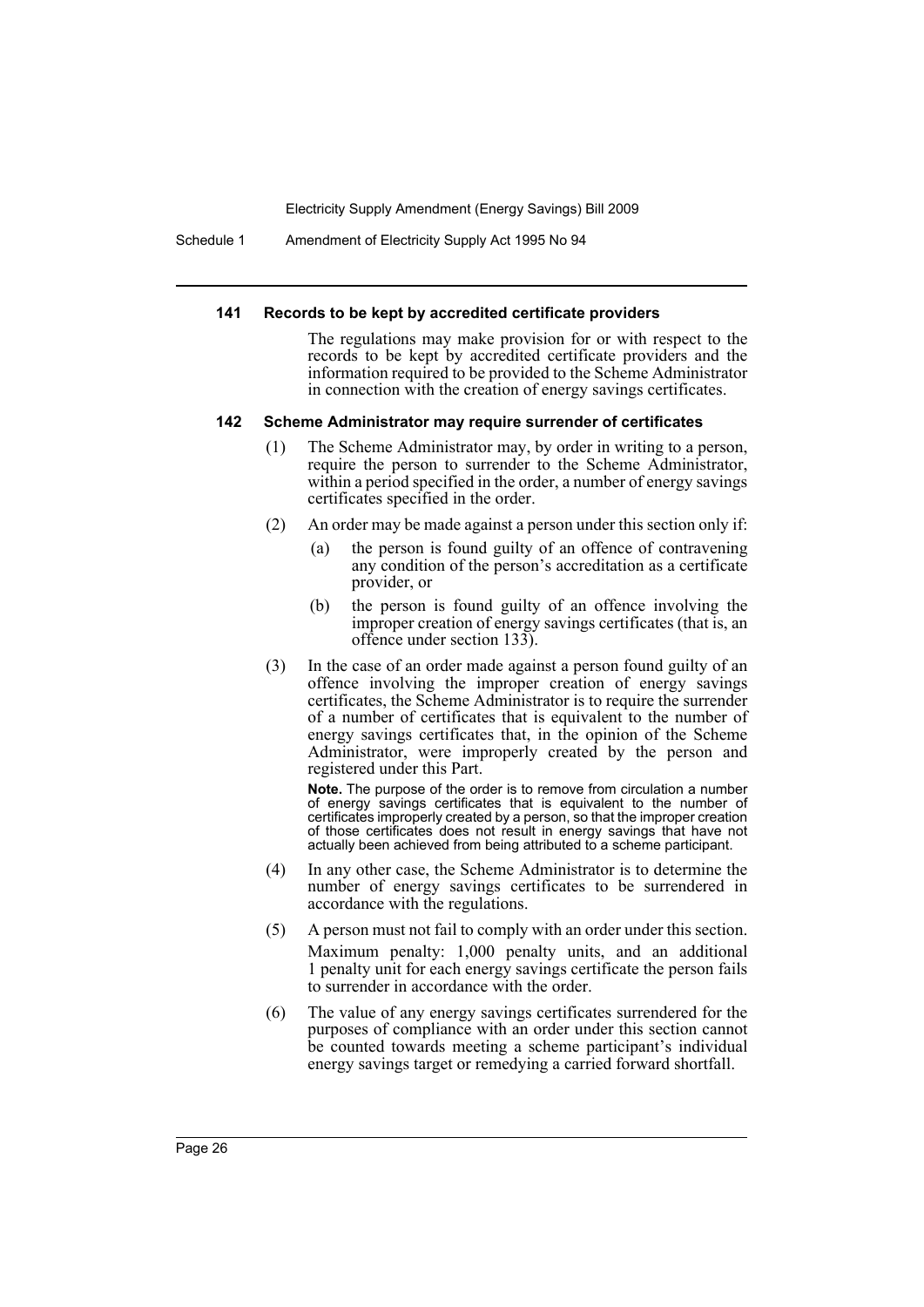Amendment of Electricity Supply Act 1995 No 94 Schedule 1

- (7) If a person fails to comply with an order under this section, the Scheme Administrator may cancel any energy savings certificates in respect of which the person is registered under this Part as the owner.
- (8) For avoidance of doubt, it is not an excuse for a failure to comply with an order under this section that the person who is the subject of the order does not, at the time the order is made, hold a sufficient number of energy savings certificates to comply with the order.

**Note.** If the person who is the subject of the order does not hold a sufficient number of certificates to comply with the order, the person may obtain the required number by purchasing them.

(9) The regulations may make further provision for or with respect to orders under this section.

# **Division 9 Registration, form and duration of energy savings certificates**

# **143 Creation of certificate must be registered**

- (1) An energy savings certificate has no force or effect until the creation of the certificate is registered by the Scheme Administrator in the register of energy savings certificates kept under this Part.
- (2) An application for registration of the creation of an energy savings certificate may be made to the Scheme Administrator by an accredited certificate provider.
- (3) The Scheme Administrator is to determine an application for registration of the creation of an energy savings certificate by:
	- (a) granting the application and registering the creation of the energy savings certificate in the register of energy savings certificates kept under this Part, or
	- (b) refusing the application.
- (4) The Scheme Administrator registers the creation of an energy savings certificate by creating an entry for the certificate in the register of energy savings certificates and recording the name of the person who created the certificate as the owner of the certificate.
- (5) The Scheme Administrator may refuse an application for registration of the creation of an energy savings certificate on such grounds as may be specified in the regulations.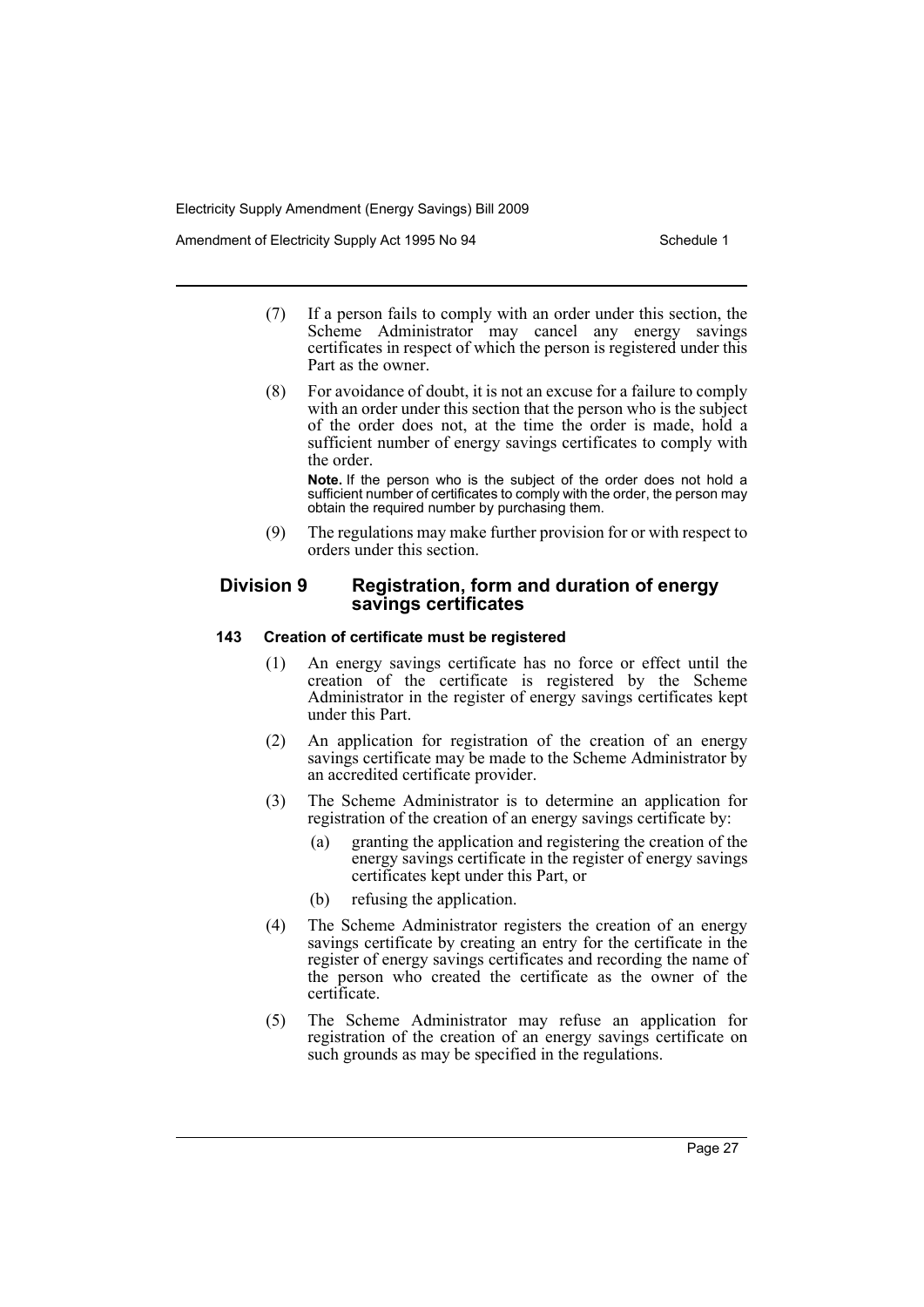Schedule 1 Amendment of Electricity Supply Act 1995 No 94

(6) The regulations may make provision for or with respect to applications for registration of the creation of an energy savings certificate, including by requiring an application fee to be paid to the Scheme Administrator.

# **144 Form of certificate**

The regulations may make provision for or with respect to the form in which energy savings certificates are to be created.

# **145 Duration of certificate**

- (1) An energy savings certificate, when registered by the Scheme Administrator, remains in force until it is cancelled by the Scheme Administrator.
- (2) An energy savings certificate may be cancelled by the Scheme Administrator:
	- (a) if the person registered as the owner of the energy savings certificate is a scheme participant who elects to surrender the certificate for the purpose of meeting its individual energy savings target or remedying a carried forward shortfall, and the Scheme Regulator accepts the surrender of the certificate, or
	- (b) if the person registered as the owner of the energy savings certificate, by notice in writing, surrenders the certificate to the Scheme Administrator, and the Scheme Administrator accepts the surrender of the certificate, or
	- (c) in any other circumstances authorised by this Part.
- (3) The Scheme Administrator must cancel any energy savings certificate that is surrendered by the owner of the certificate if the owner is surrendering the certificate for the purposes of compliance with an order made under this Part by the Scheme Administrator requiring the person to surrender energy savings certificates.
- (4) The Scheme Administrator cancels an energy savings certificate by altering the entry relating to the certificate in the register of energy savings certificates kept under this Part to show that the certificate is cancelled.

# **Division 10 Transfers and other dealings in certificates**

# **146 Certificates are transferable**

An energy savings certificate is transferable in accordance with this Division.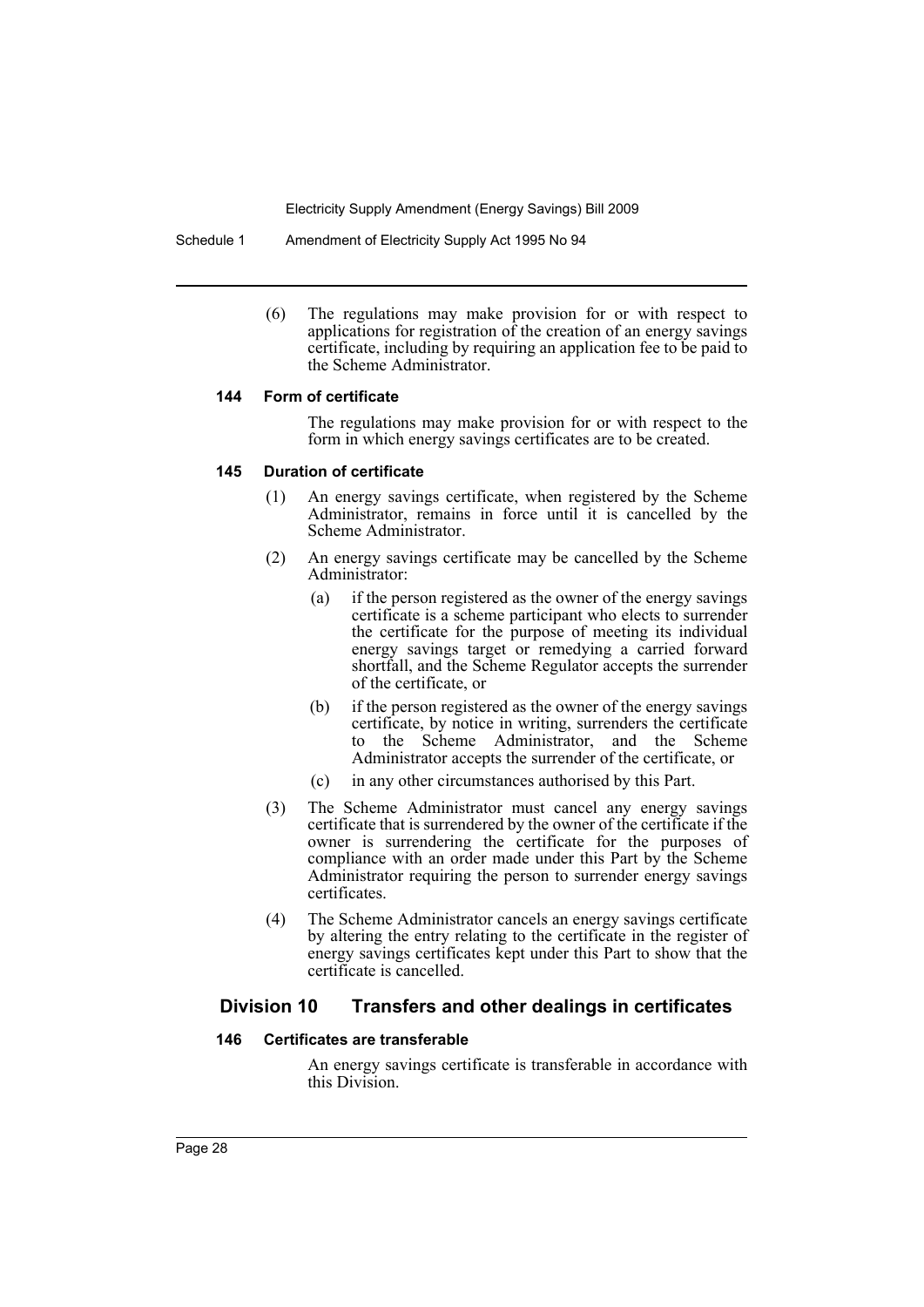Amendment of Electricity Supply Act 1995 No 94 Schedule 1

### **147 Application for registration of transfer**

- (1) The transfer of an energy savings certificate does not have effect until the transfer is registered by the Scheme Administrator under this Part.
- (2) An application for registration of a transfer of an energy savings certificate is to be made to the Scheme Administrator by the parties to the transfer.
- (3) The Scheme Administrator must:
	- (a) grant the application by registering the transfer of the energy savings certificate in the register of energy savings certificates kept under this Part, or
	- (b) refuse the application.
- (4) The Scheme Administrator registers the transfer of an energy savings certificate by altering the entry relating to that certificate in the register of energy savings certificates so as to record the new owner of the certificate.
- (5) The Scheme Administrator may refuse an application for registration of a transfer of an energy savings certificate on such grounds as may be specified in the regulations.
- (6) The regulations may make provision for or with respect to applications for the registration of transfers of energy savings certificates, including by requiring an application fee to be paid to the Scheme Administrator.

### **148 Other dealings in certificates**

The regulations may make provision for or with respect to the registration of any mortgage, assignment, transmission or other dealing in an energy savings certificate.

### **149 Holder of certificate may deal with certificate**

- (1) The person registered as the owner of an energy savings certificate may, subject to this Part, deal with the certificate as its absolute owner and give good discharges for any consideration for any such dealing.
- (2) This section is subject to any rights appearing in the register of energy savings certificates to belong to another person, being rights that are registered in accordance with any regulations made under this Part.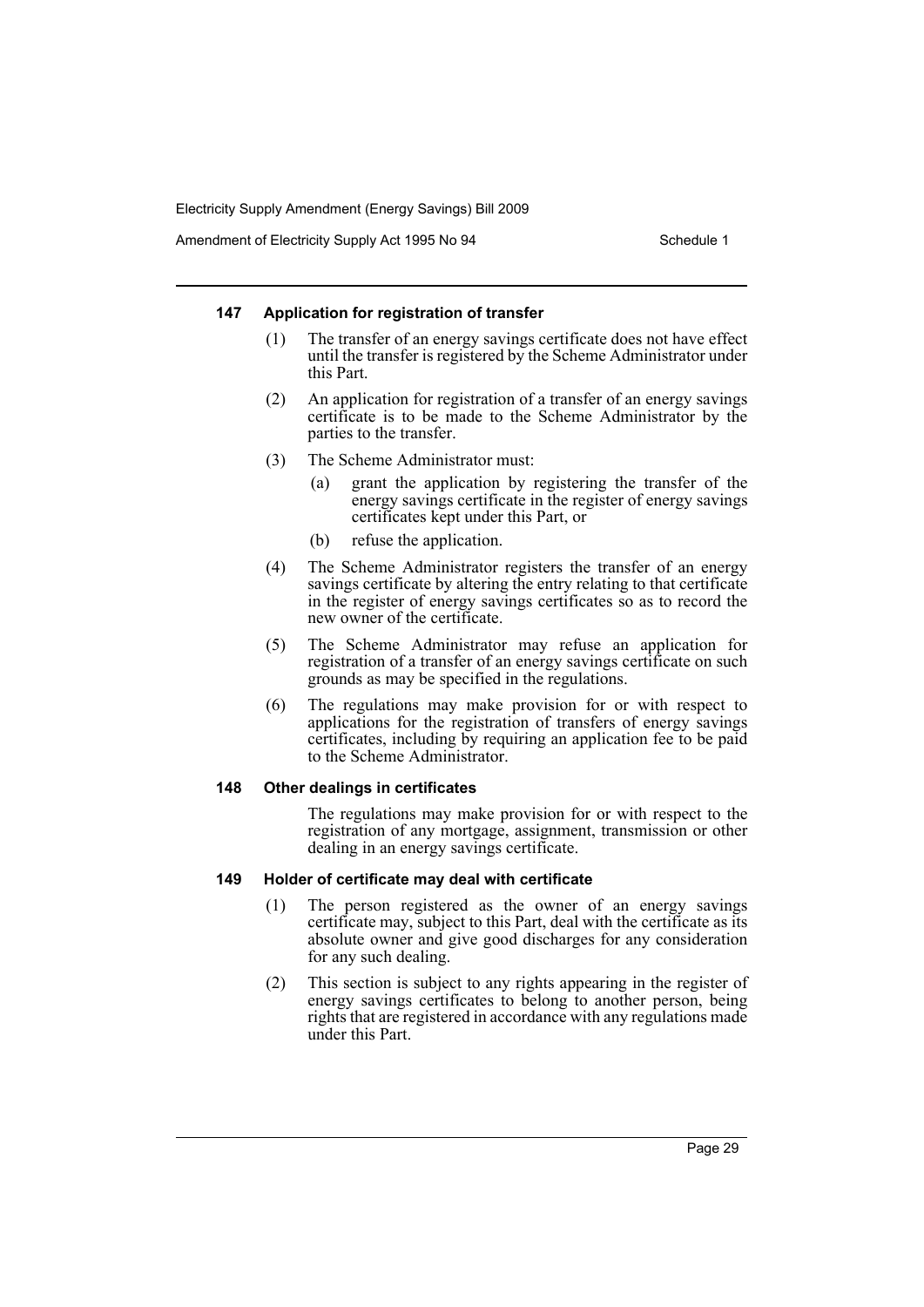Schedule 1 Amendment of Electricity Supply Act 1995 No 94

- (3) This section only protects a person who deals with the person registered as the owner of the energy savings certificate as a purchaser in good faith for value and without notice of any fraud on the part of the registered owner.
- (4) Despite subsection (3), a person who purchases an energy savings certificate in good faith for value does not lose the protection provided by this section because the person has notice that a person has been found guilty of an offence against this Part in respect of the creation of an energy savings certificate.

**Note.** This Part makes it an offence to improperly create an energy savings certificate. The Scheme Administrator may require a person who has been convicted of such an offence to "make good" the improper creation of the certificates by surrendering to the Scheme Administrator an equivalent number of certificates to those improperly created. It is not necessary for those certificates to be the actual certificates improperly created (as those certificates may already have been sold).

#### **150 Scheme Administrator not concerned as to legal effect of transaction**

The Scheme Administrator is not concerned with the effect in law of any transaction registered under this Part or the regulations and the registration of the transaction does not give to the transaction any effect that it would not have if this Division had not been enacted.

# **Division 11 Administration of scheme**

# **151 Scheme Regulator**

- (1) The Minister may, by order in writing, appoint a person or body as the Scheme Regulator.
- (2) The functions of the Scheme Regulator under this Part are to be exercised by the person or body appointed by the Minister as Scheme Regulator or, in the absence of such an appointment, the Tribunal.
- (3) The regulations may make provision for or with respect to the appointment of a Scheme Regulator by the Minister.

### **152 Functions of Scheme Regulator**

- (1) The Scheme Regulator has the following functions:
	- (a) to assess and determine, in accordance with this Part, the regulations and the scheme rules, whether scheme participants have complied with individual energy savings targets,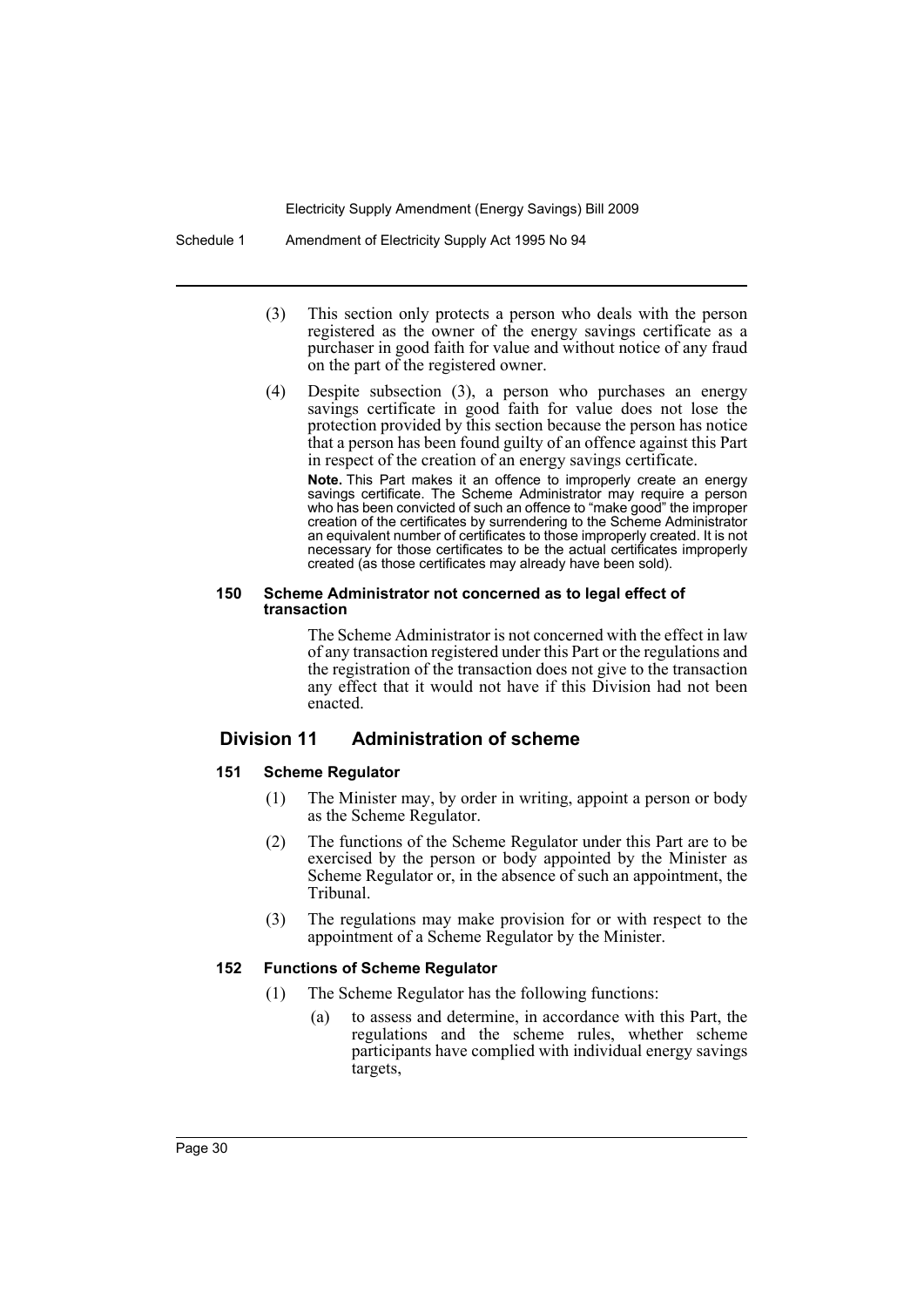Amendment of Electricity Supply Act 1995 No 94 Schedule 1

- (b) if appropriate, to assess and determine, in accordance with this Part, the regulations and the scheme rules, any energy savings shortfall penalty payable by a scheme participant,
- (c) to conduct audits, or require the conduct of audits, for the purposes of this Part,
- (d) to monitor, and report to the Minister on, the extent to which scheme participants comply, or fail to comply, with obligations imposed by or under this Part,
- (e) such other functions as are conferred or imposed on it by or under this Act.
- (2) If the Scheme Regulator is appointed by the Minister, the Scheme Regulator also has such other functions as are conferred or imposed on it by the Minister under the terms of its appointment as Scheme Regulator.
- (3) For the purpose of enabling the Scheme Regulator to exercise its functions, the Minister must furnish the Scheme Regulator with such information in the possession of the Minister as the Scheme Regulator may request in relation to the compliance by scheme participants with this Part.
- (4) The Scheme Regulator may, with the approval of the Minister, delegate the exercise of its functions under this Part, other than this power of delegation, to any other person or body.
- (5) If the Tribunal is the Scheme Regulator, section 10 of the *Independent Pricing and Regulatory Tribunal Act 1992* does not apply to its functions as Scheme Regulator.

### **153 Scheme Administrator**

- (1) The Minister may, by order in writing, appoint a person or body as the Scheme Administrator.
- (2) The functions of the Scheme Administrator under this Part are to be exercised by the person or body appointed by the Minister as Scheme Administrator or, in the absence of such an appointment, the Tribunal.
- (3) In determining whether to appoint a person or body as Scheme Administrator, the Minister must consider the following matters:
	- (a) the costs of any such appointment,
	- (b) the efficiency of administrative arrangements relating to the energy savings scheme,
	- (c) ability to meet objectives of the energy savings scheme,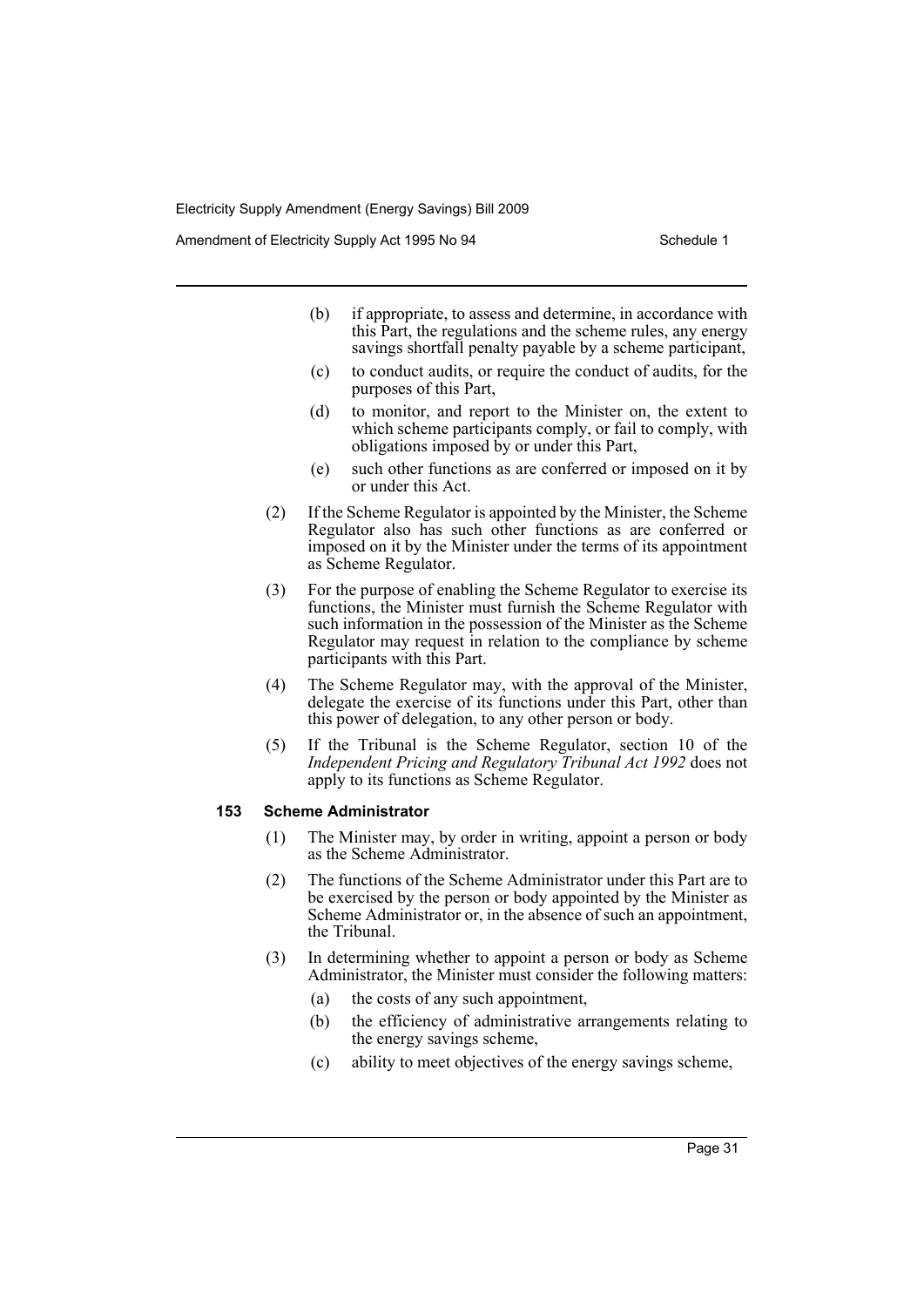- (d) proposed governance arrangements,
- (e) arrangements proposed to manage liabilities associated with carrying out the Scheme Administrator's functions.
- (4) The regulations may make provision for or with respect to the appointment of a Scheme Administrator by the Minister.
- (5) The Minister may limit the appointment of a person or body as Scheme Administrator to particular specified functions of the Scheme Administrator. In such a case, a reference in this Act to the Scheme Administrator, in relation to any functions of the Scheme Administrator, is a reference to the person or body appointed to exercise those functions (or, in the absence of such an appointment, the Tribunal).

#### **154 Functions of Scheme Administrator**

- (1) The Scheme Administrator has the following functions:
	- (a) the functions conferred by this Part relating to the energy savings scheme,
	- (b) to monitor, and to report to the Minister on, the extent to which accredited certificate providers comply with this Part, the regulations, the scheme rules and any conditions of accreditation,
	- (c) to conduct audits, or require the conduct of audits, for the purposes of this Part,
	- (d) such other functions as are conferred or imposed on it by or under this Act or any other Act or law.
- (2) If the Scheme Administrator is appointed by the Minister, the Scheme Administrator also has such other functions as are conferred or imposed on it by the Minister under the terms of its appointment as Scheme Administrator.
- (3) For the purpose of enabling the Scheme Administrator to exercise its functions, the Minister must furnish the Scheme Administrator with such information in the possession of the Minister as the Scheme Administrator may request in relation to the compliance by accredited certificate providers with this Part.
- (4) The Scheme Administrator may, with the approval of the Minister, delegate the exercise of its functions under this Part, other than this power of delegation, to any other person or body.
- (5) If the Tribunal is the Scheme Administrator, section 10 of the *Independent Pricing and Regulatory Tribunal Act 1992* does not apply to its functions as Scheme Administrator.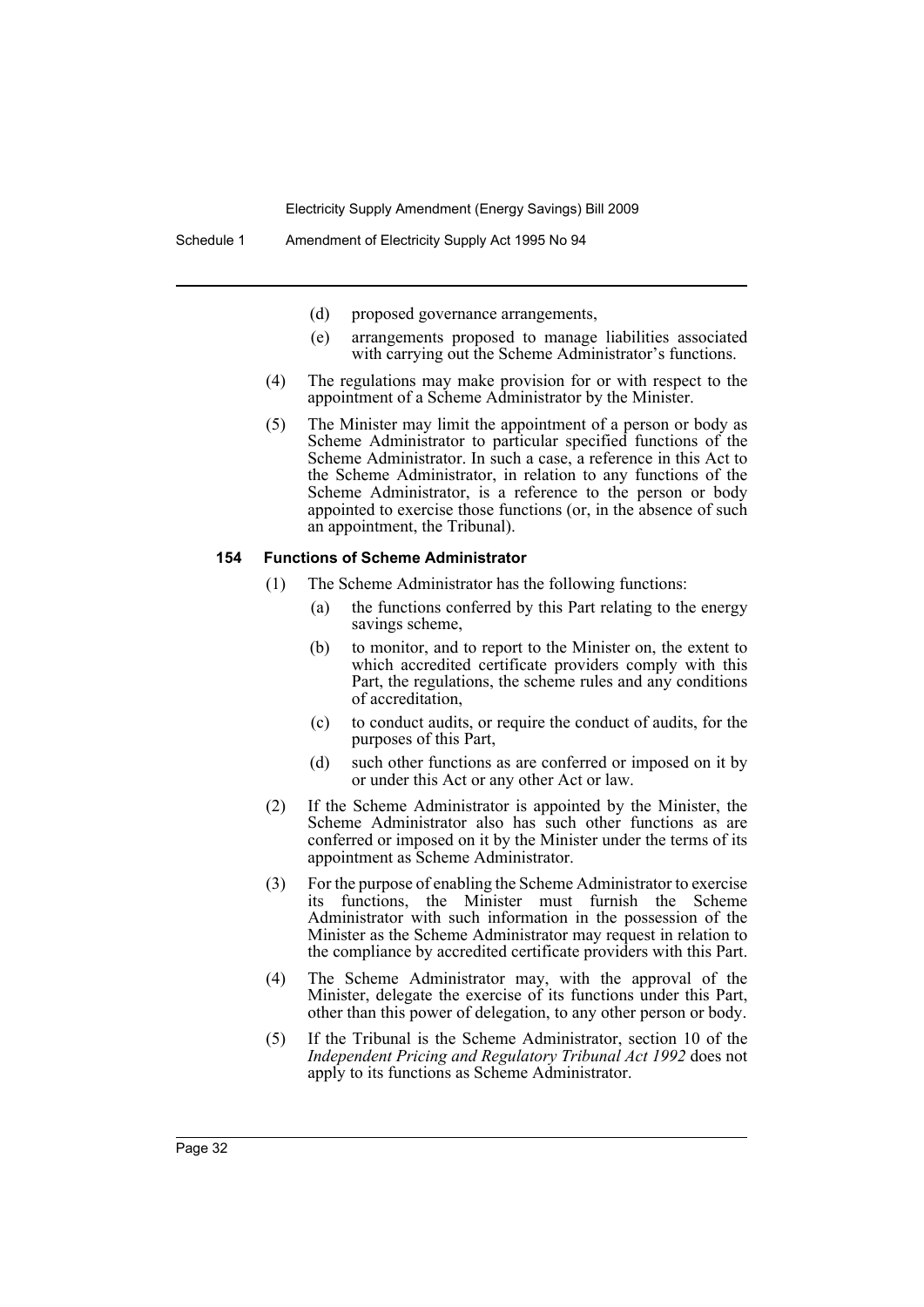Amendment of Electricity Supply Act 1995 No 94 Schedule 1

### **155 Conduct of audits**

- (1) The regulations may make provision for or with respect to the conduct of audits by the Scheme Regulator, the Scheme Administrator or other persons for the purposes of this Part.
- (2) Without limiting the above, the regulations may provide for the following matters:
	- (a) the matters that may be the subject of an audit,
	- (b) the persons who may conduct an audit,
	- (c) the functions that may be exercised by persons who conduct an audit,
	- (d) offences relating to obstructing or hindering persons, or refusing or failing to comply with requirements made by persons, who conduct audits.
- (3) Each scheme participant and accredited certificate provider is liable to pay to the Treasurer the reasonable cost (as certified by the Scheme Regulator or Scheme Administrator) involved in and in connection with carrying out the audit functions of the Scheme Regulator or Scheme Administrator in relation to the participant or provider.
- (4) Without limitation, a licence or accreditation may include terms and conditions relating to the determination of the cost of carrying out those functions.

#### **156 Provision of information, documents and evidence**

- (1) For the purposes of exercising its functions under this Part, the Scheme Regulator or Scheme Administrator may, by notice in writing served on any relevant person, require the person to do any one or more of the following:
	- (a) to send to the Scheme Regulator or Scheme Administrator, on or before a day specified in the notice, a statement setting out the information specified in the notice,
	- (b) to send to the Scheme Regulator or Scheme Administrator, on or before a day specified in the notice, any document or type of document specified in the notice.
- (2) If the Tribunal is the Scheme Regulator or Scheme Administrator, the Tribunal may, in such a notice, in addition to or instead of requiring any of the above, require a relevant person to attend a meeting of the Tribunal to give evidence.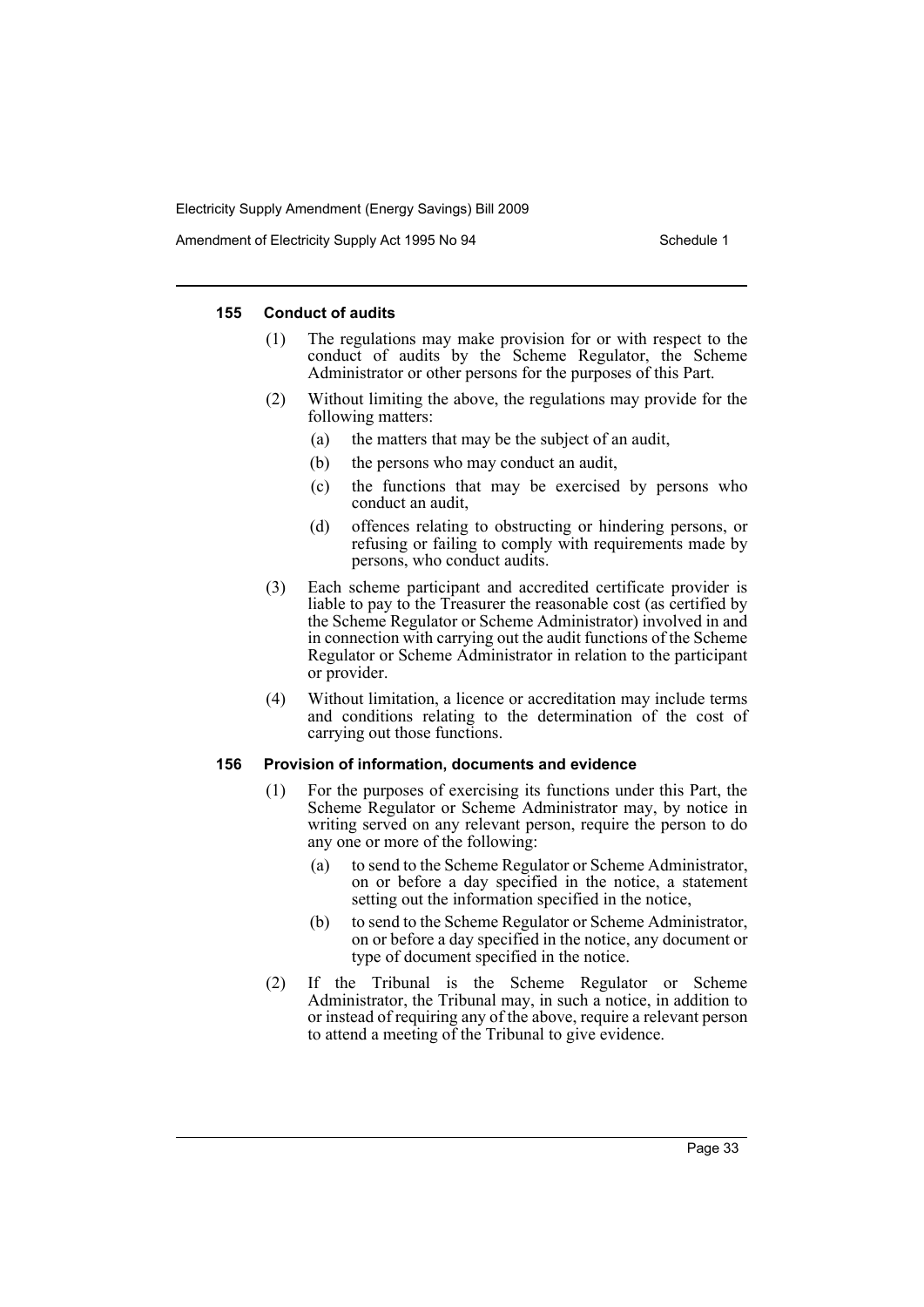- (3) A person must not, without reasonable excuse:
	- (a) refuse or fail to comply with a notice served under this section, or
	- (b) refuse or fail to answer a question that the person is required to answer by the Chairperson of the Tribunal at any meeting of the Tribunal, acting as Scheme Regulator or Scheme Administrator, that the person is required to attend under this section.

Maximum penalty:

- (a) in the case of a corporation—250 penalty units, or
- (b) in the case of an individual—100 penalty units or 6 months imprisonment, or both.
- (4) It is a reasonable excuse for the purposes of subsection (3) that to comply with the notice or to answer the question might tend to incriminate a natural person or make the person liable to any forfeiture or penalty.
- (5) If documents are given to the Scheme Regulator or Scheme Administrator under this section, the Scheme Regulator or Scheme Administrator:
	- (a) may take possession of, and make copies of or take extracts from, the documents, and
	- (b) may keep possession of the documents for the period necessary for those purposes, and
	- (c) during that period must permit them to be inspected at all reasonable times by persons who would be entitled to inspect them if they were not in the possession of the Scheme Regulator or Scheme Administrator.
- (6) This section does not affect the law relating to client legal privilege (or other legal professional privilege).
- (7) In this section, a *relevant person* means:
	- (a) an officer of a scheme participant or former scheme participant, or
	- (b) an officer of an accredited certificate provider or former accredited certificate provider, or
	- (c) any other person whom the Scheme Regulator or Scheme Administrator (as the case requires) has reason to believe is able to provide information relevant to its functions as Scheme Regulator or Scheme Administrator.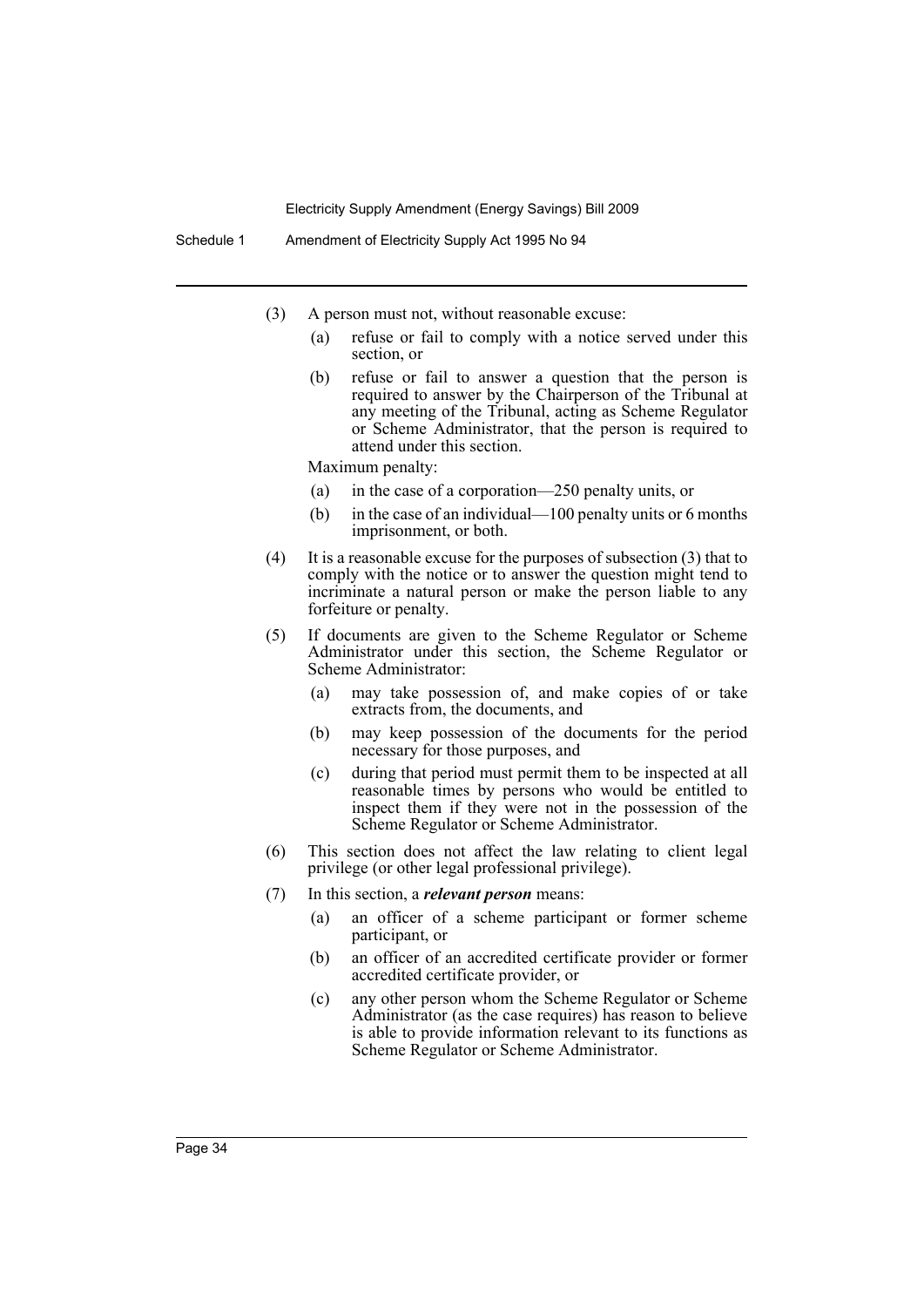Amendment of Electricity Supply Act 1995 No 94 Schedule 1

### **157 Obstruction of Scheme Regulator or Scheme Administrator**

A person must not hinder, obstruct or interfere with the Scheme Regulator, the Scheme Administrator or any member or officer of the Scheme Regulator or the Scheme Administrator in the exercise of functions under this Part.

Maximum penalty:

- (a) in the case of a corporation—250 penalty units, or
- (b) in the case of an individual—100 penalty units or 6 months imprisonment, or both.

### **158 False or misleading information**

A person must not, for the purposes of this Part:

- (a) give to the Scheme Regulator or Scheme Administrator, whether orally or in writing, information or a document that the person knows to be false or misleading in a material particular (unless the person informs the Scheme Regulator or Scheme Administrator of that fact), or
- (b) at a meeting of the Tribunal acting as Scheme Regulator or Scheme Administrator, give evidence that the person knows to be false or misleading in a material particular.

Maximum penalty: 100 penalty units or 6 months imprisonment, or both.

#### **159 Confidential information**

- (1) If a person provides information to the Scheme Regulator or Scheme Administrator in connection with the functions of the Scheme Regulator or Scheme Administrator under this Part on the understanding that the information is confidential and will not be divulged, the Scheme Regulator or Scheme Administrator is required to ensure that the information is not divulged by it to any person, except:
	- (a) with the consent of the person who provided the information, or
	- (b) in the case of information provided to the Tribunal while acting as Scheme Regulator or Scheme Administrator, to the extent that the Tribunal is satisfied that the information is not confidential in nature, or
	- (c) to a member or officer of the Scheme Regulator or Scheme Administrator, as the case requires, or
	- (d) as required by any other law.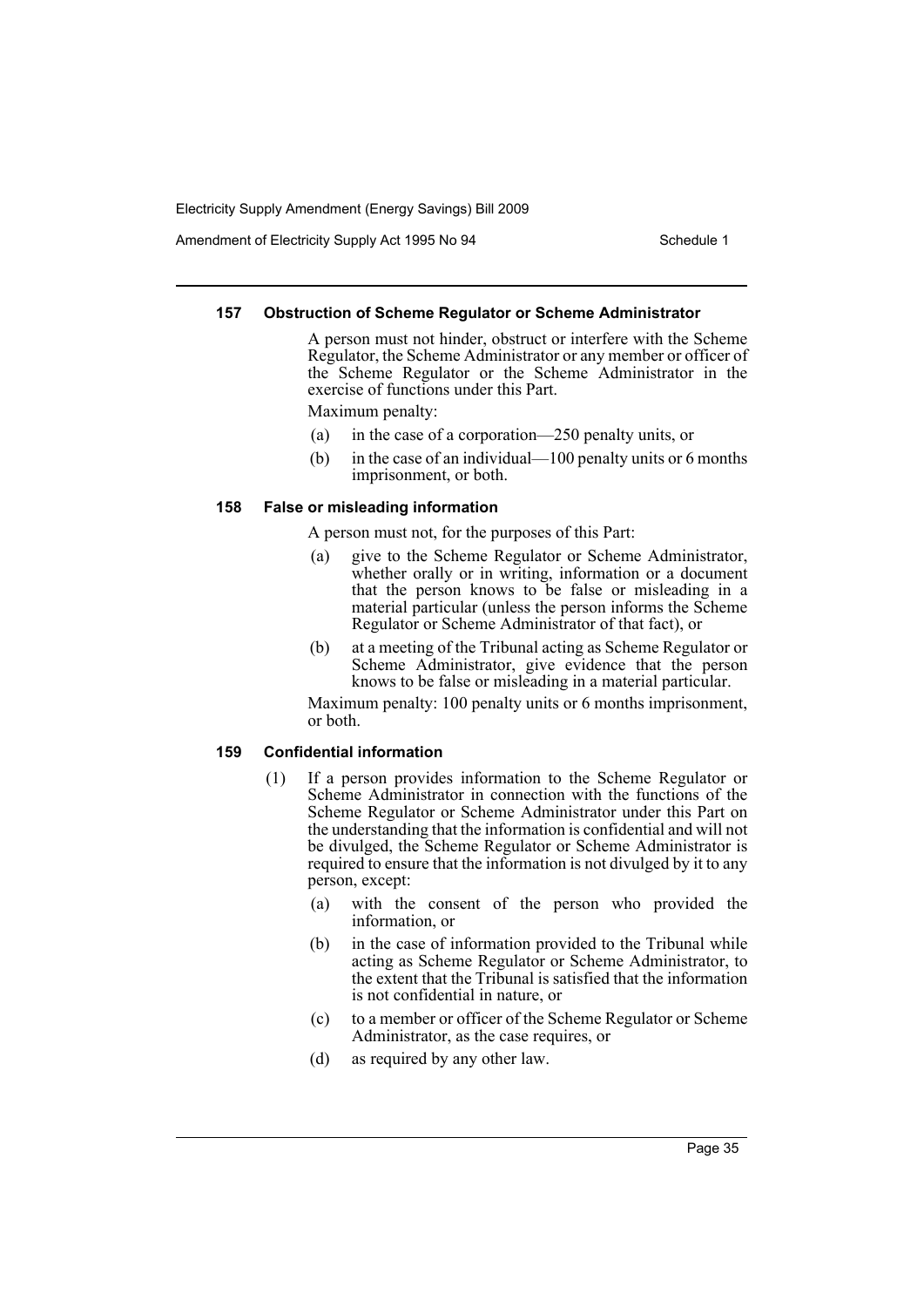Schedule 1 Amendment of Electricity Supply Act 1995 No 94

- (2) If the Scheme Regulator or Scheme Administrator is satisfied that it is desirable to do so because of the confidential nature of any information provided to the Scheme Regulator or Scheme Administrator in connection with its functions under this Part, it may give directions prohibiting or restricting the divulging of the information.
- (3) A person must not contravene a direction given under subsection (2). Maximum penalty: 100 penalty units or imprisonment for

6 months, or both.

(4) A reference in this section to information includes information given at a meeting of the Scheme Regulator or Scheme Administrator and information contained in any documents given to the Scheme Regulator or Scheme Administrator.

# **160 Cabinet documents and proceedings**

- (1) This Part does not enable the Scheme Regulator or Scheme Administrator:
	- (a) to require any person to give any statement of information or answer any question that relates to confidential proceedings of Cabinet, or
	- (b) to require any person to produce a Cabinet document, or
	- (c) to inspect a Cabinet document.
- (2) For the purposes of this section, a certificate of the Director-General of the Department of Premier and Cabinet, or the Deputy Director-General (General Counsel) of that Department, that any information or question relates to confidential proceedings of Cabinet or that a document is a Cabinet document is conclusive of the matter certified.
- (3) In this section:

*Cabinet* includes a committee of Cabinet or a subcommittee of such a committee.

*Cabinet document* means a document that is a restricted document by virtue of clause 1 of Part 1 of Schedule 1 to the *Freedom of Information Act 1989*.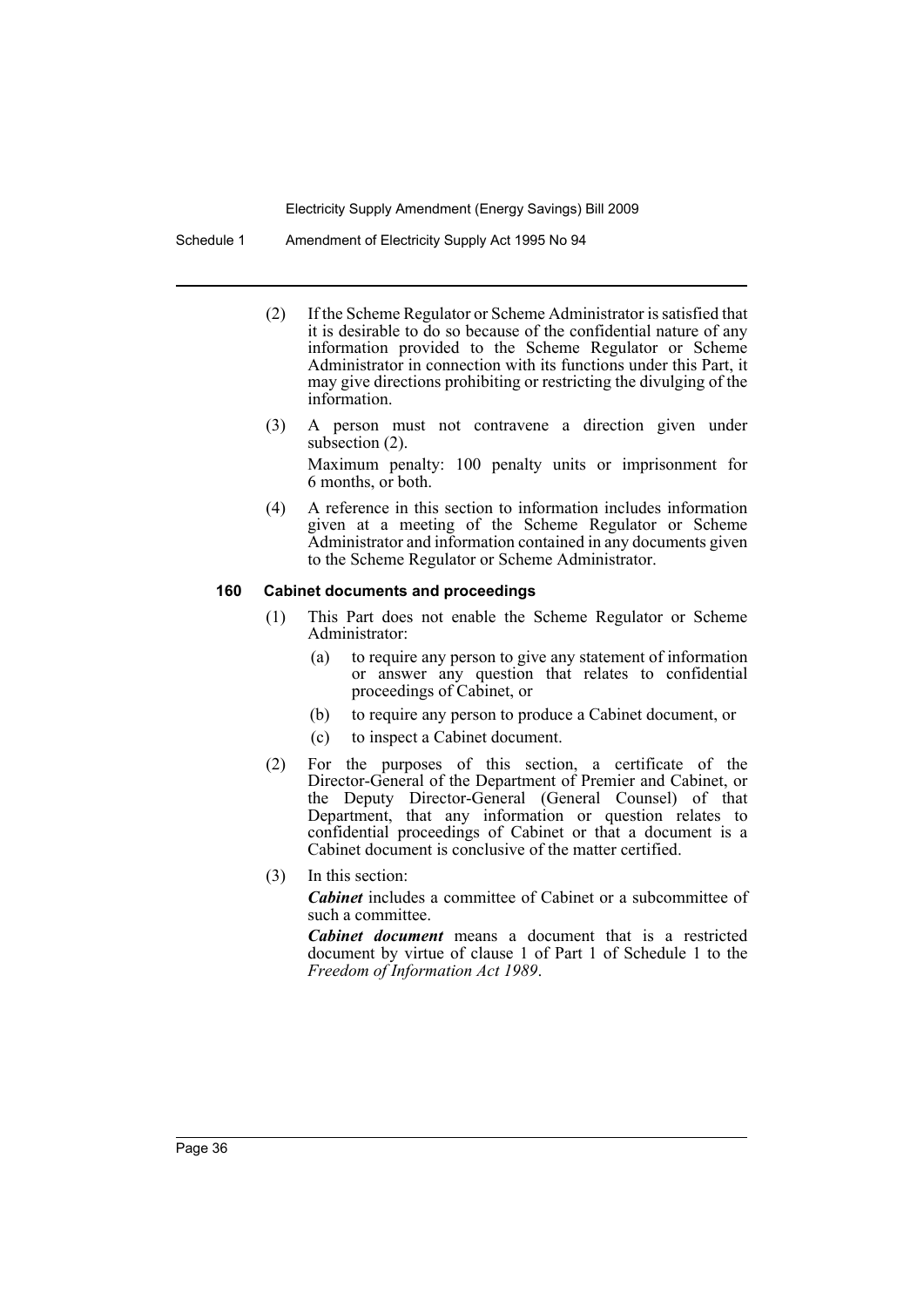Amendment of Electricity Supply Act 1995 No 94 Schedule 1

# **Division 12 Registers**

# **161 Establishment and keeping of registers**

- (1) The Scheme Administrator is required to establish and keep the following registers for the purposes of this Part:
	- (a) a register of accredited certificate providers,
	- (b) a register of energy savings certificates.
- (2) A register is to be kept in such form as the Scheme Administrator considers appropriate.
- (3) A register may be kept wholly or partly by electronic means.

# **162 Register of accredited certificate providers**

- (1) The register of accredited certificate providers is to contain the following information in relation to each accredited certificate provider:
	- (a) the name of the accredited certificate provider,
	- (b) any other information required to be included in the register by this Part or the regulations.
- (2) The register of accredited certificate providers may also contain such information as the regulations may prescribe in relation to a person whose accreditation as a certificate provider is suspended or cancelled.
- (3) Copies of the register of accredited certificate providers are to be made available for public inspection (free of charge) at the principal office of the Scheme Administrator during ordinary business hours.
- (4) However, the information required to be included in the register by the regulations is required to be made available to the public under this section only if the regulations require it to be made so available.

# **163 Register of energy savings certificates**

- (1) The register of energy savings certificates is to contain the following information in relation to each energy savings certificate that is created under this Part:
	- (a) the name of the person who created the energy savings certificate,
	- (b) the name of the current registered owner, and any previous registered owners, of the energy savings certificate,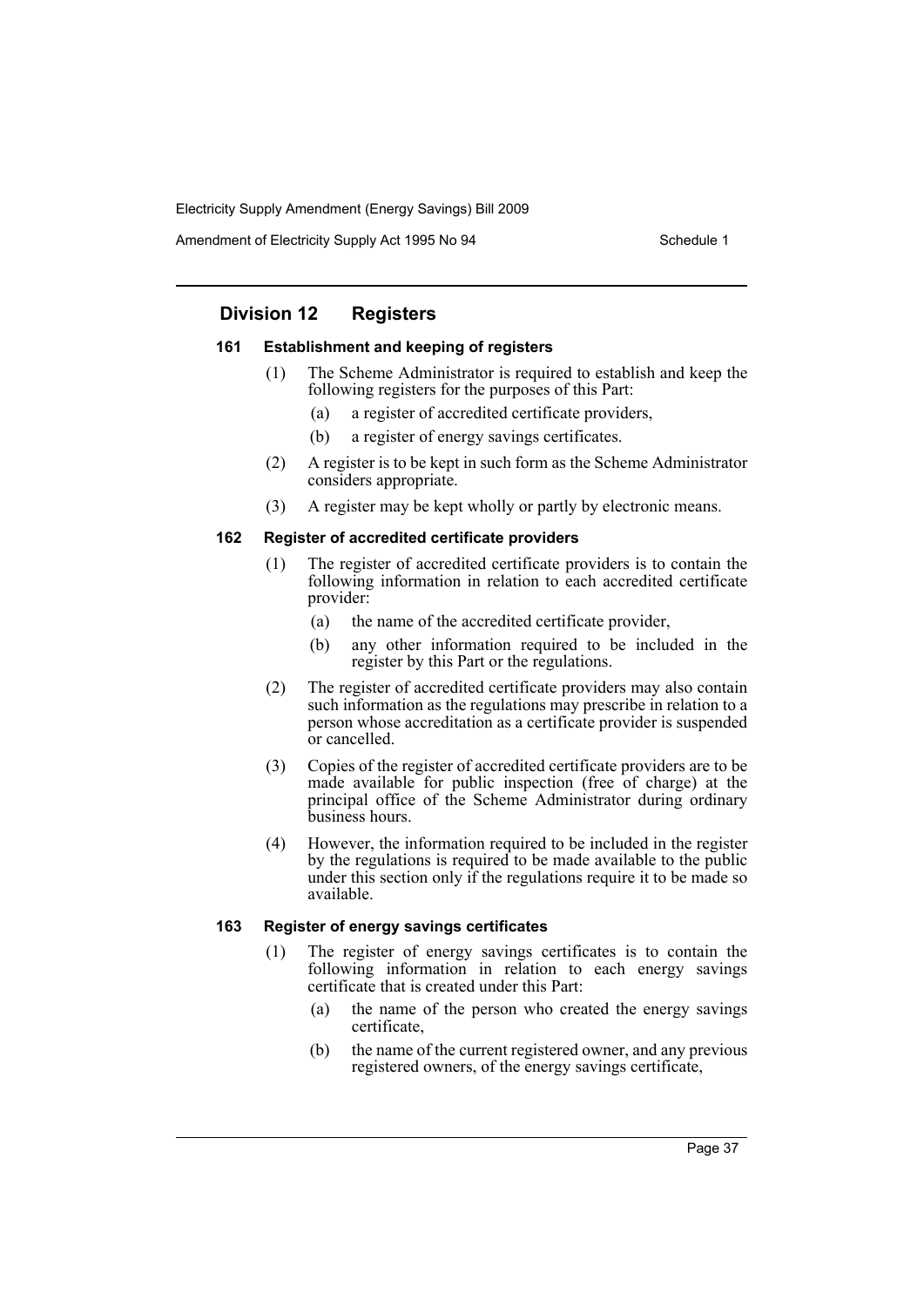- (c) whether the certificate is in force, or has been cancelled,
- (d) any other information required to be included in the register by this Part or the regulations.
- (2) Copies of the register of energy savings certificates are to be made available for public inspection (free of charge) at the principal office of the Scheme Administrator during ordinary business hours.
- (3) However, the information required to be included in the register by the regulations is required to be made available to the public under this section only if the regulations require it to be made so available.

### **164 Information from registers**

The Scheme Administrator may compile the following information from a register and make that information available for public inspection (free of charge) in such form as the Scheme Administrator thinks fit:

- (a) information concerning the creation or cancellation of energy savings certificates under this Part,
- (b) information concerning current and previous registered owners of energy savings certificates,
- (c) information concerning the transfer of energy savings certificates,
- (d) other information of a kind prescribed by the regulations.

### **165 Evidentiary provisions**

- (1) A register kept under this Division is evidence of any particulars registered in it.
- (2) If a register is wholly or partly kept by electronic means, a document issued by the Scheme Administrator producing in writing particulars included in the register, or the part kept by electronic means, is admissible in legal proceedings as evidence of those particulars.

### **166 Correction of register**

The Scheme Administrator may correct any error in, or omission from, a register.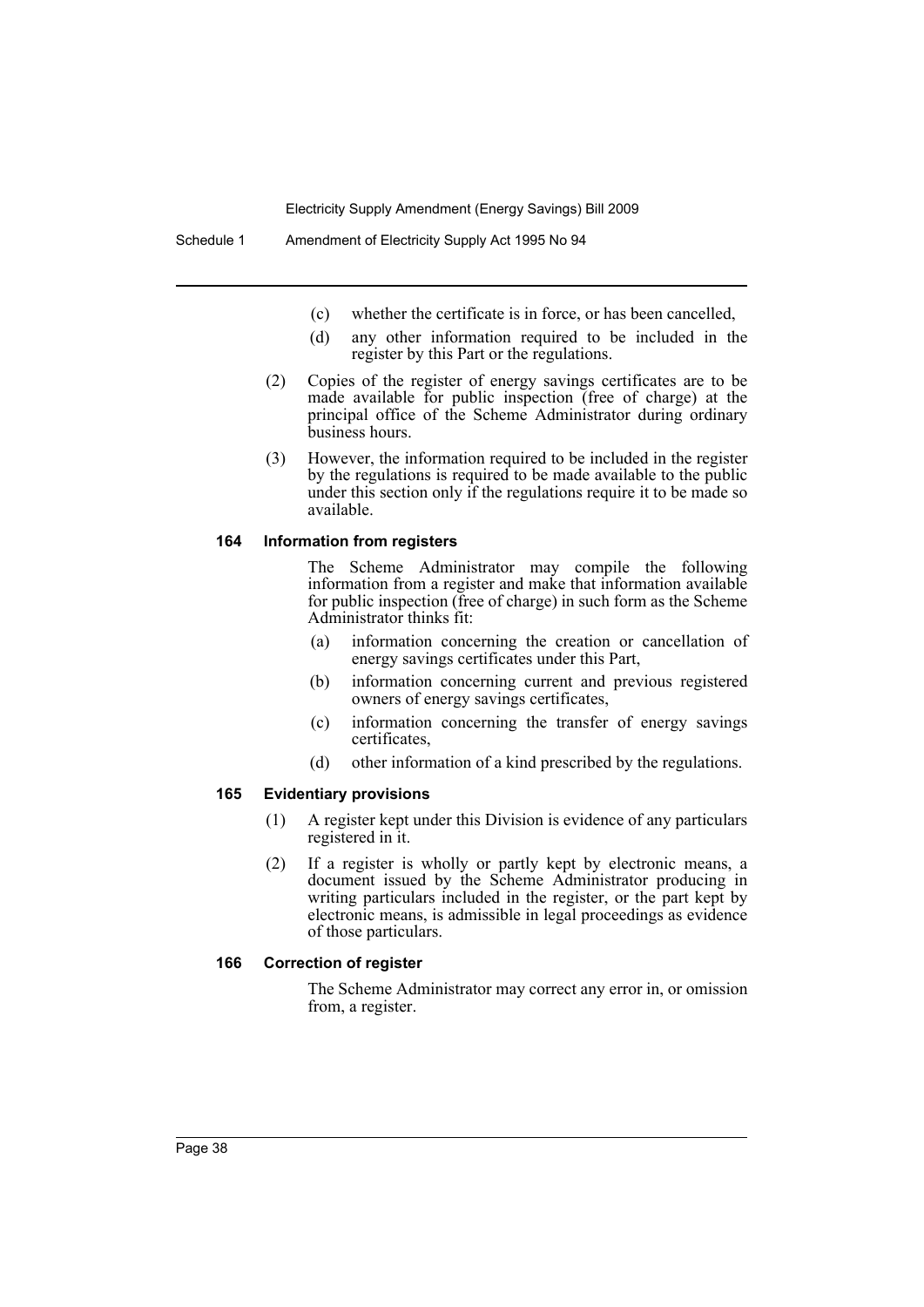Amendment of Electricity Supply Act 1995 No 94 Schedule 1

# **Division 13 Scheme rules**

# **167 Scheme rules**

- (1) The Minister may approve rules for or with respect to the following matters:
	- (a) any matter for which a scheme rule may be made under this Part,
	- (b) any other matter prescribed by the regulations.

**Note.** Under Division 7, the scheme rules may make provision for:

- (a) the activities in respect of which energy savings certificates may be created, and
- (b) the methodology for calculating the number of megawatt hours of energy savings arising from a recognised energy saving activity.
- (2) A rule may make provision for or with respect to a matter by applying, adopting or incorporating, with or without modification, the provisions of any Act or statutory rule or any other publication, whether of the same or of a different kind.
- (3) A rule may:
	- (a) apply generally or be limited in its application by reference to specified exceptions or factors, or
	- (b) apply differently according to different factors of a specified kind, or
	- (c) authorise any matter or thing to be from time to time agreed, determined, applied or regulated by any specified person or body.
- (4) The Minister may from time to time approve amendments to the rules or a revocation of rules.
- (5) If a rule, or a rule amending or revoking a rule, is approved by the Minister:
	- (a) written notice of the approval of the rule must be published in the Gazette, and
	- (b) the rule takes effect on the day on which notice is so published or, if a later day is specified in the rule for commencement, on the later day so specified, and
	- (c) the Minister must make available a copy of the rule to each scheme participant and make copies available to the public.
- (6) A rule must be consistent with this Act and the regulations.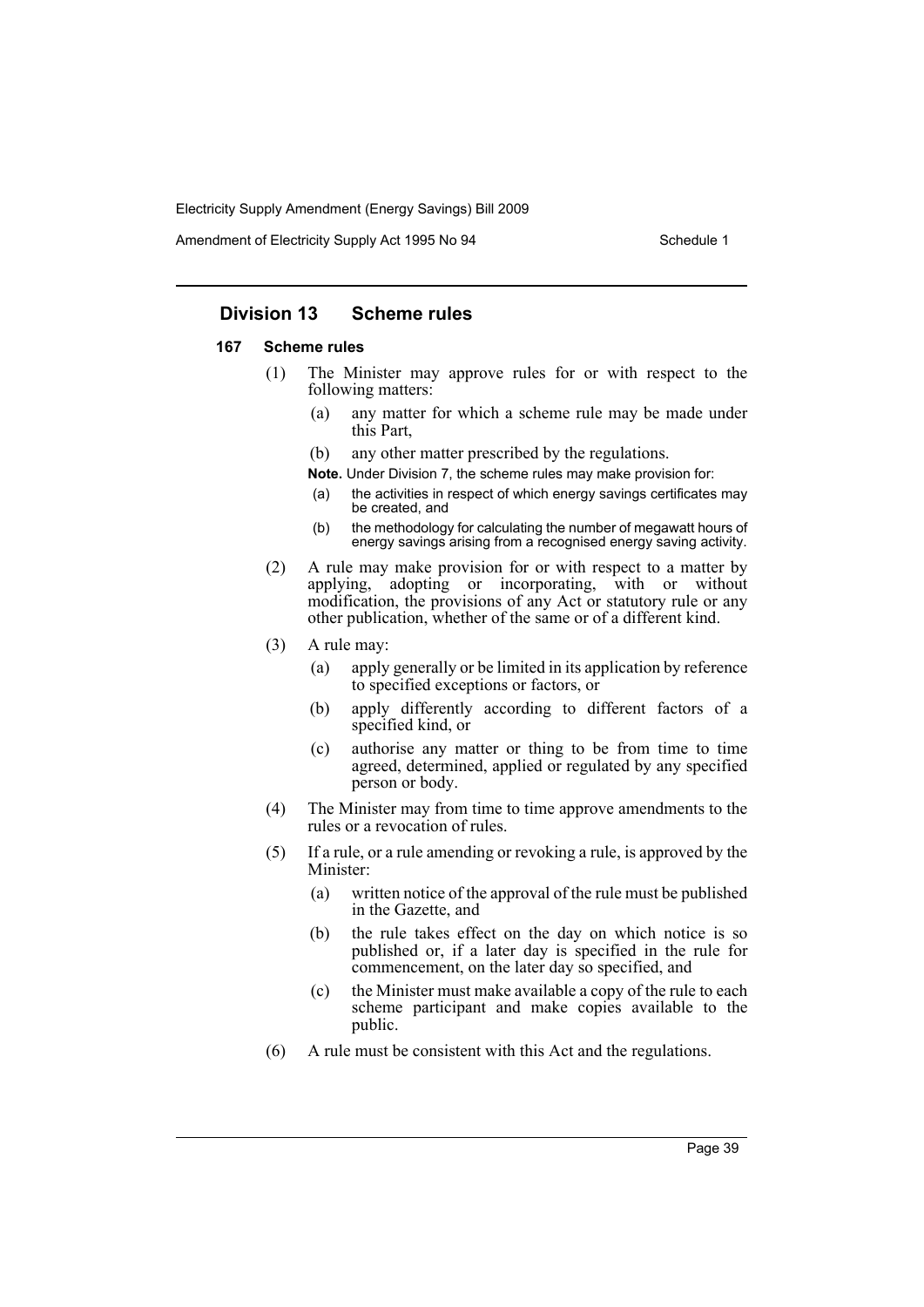Schedule 1 Amendment of Electricity Supply Act 1995 No 94

#### **168 Obligations under scheme rules**

A person who is a scheme participant or an accredited certificate provider must not contravene a provision of a scheme rule. Maximum penalty:

- (a) in the case of a corporation—250 penalty units, or
- (b) in the case of an individual—100 penalty units.

# **Division 14 Miscellaneous**

### **169 Licence condition for retail suppliers**

- (1) It is a condition of a retail supplier's licence that the retail supplier comply with this Part, the regulations under this Part and the scheme rules.
- (2) This section does not limit the power of the Minister to impose conditions on the licence of a retail supplier under this Act, including conditions (not inconsistent with this Part) relating to greenhouse gas emissions, energy efficiency, the provision of information to the Scheme Regulator or Scheme Administrator about matters related to this Part and other matters related to the scheme.
- (3) A monetary penalty cannot be imposed on a retail supplier under clause 8 or 8A of Schedule 2, and no other action can be taken against a retail supplier under Schedule 2, in respect of an energy savings shortfall or carried forward shortfall if an energy savings shortfall penalty is payable in respect of the relevant shortfall under this Part.

**Note.** Under clauses 8 and 8A of Schedule 2, the Minister and the Tribunal may impose monetary penalties for breaches of the requirements of this Act and the regulations, as well as breaches of licence conditions. Other penalties may also be imposed under Schedule 2.

#### **170 Application of Part to persons who cease to be scheme participants**

- (1) If a person ceases to be a scheme participant, this Part and the regulations under this Part continue to apply to the person in respect of the period during which the person was a scheme participant and, for that purpose, a reference to a scheme participant includes a reference to a former scheme participant.
- (2) In particular, the former scheme participant continues to be required to lodge an energy savings statement in respect of the year during which the person ceased to be a scheme participant, and the requirements of this Part with respect to the conduct of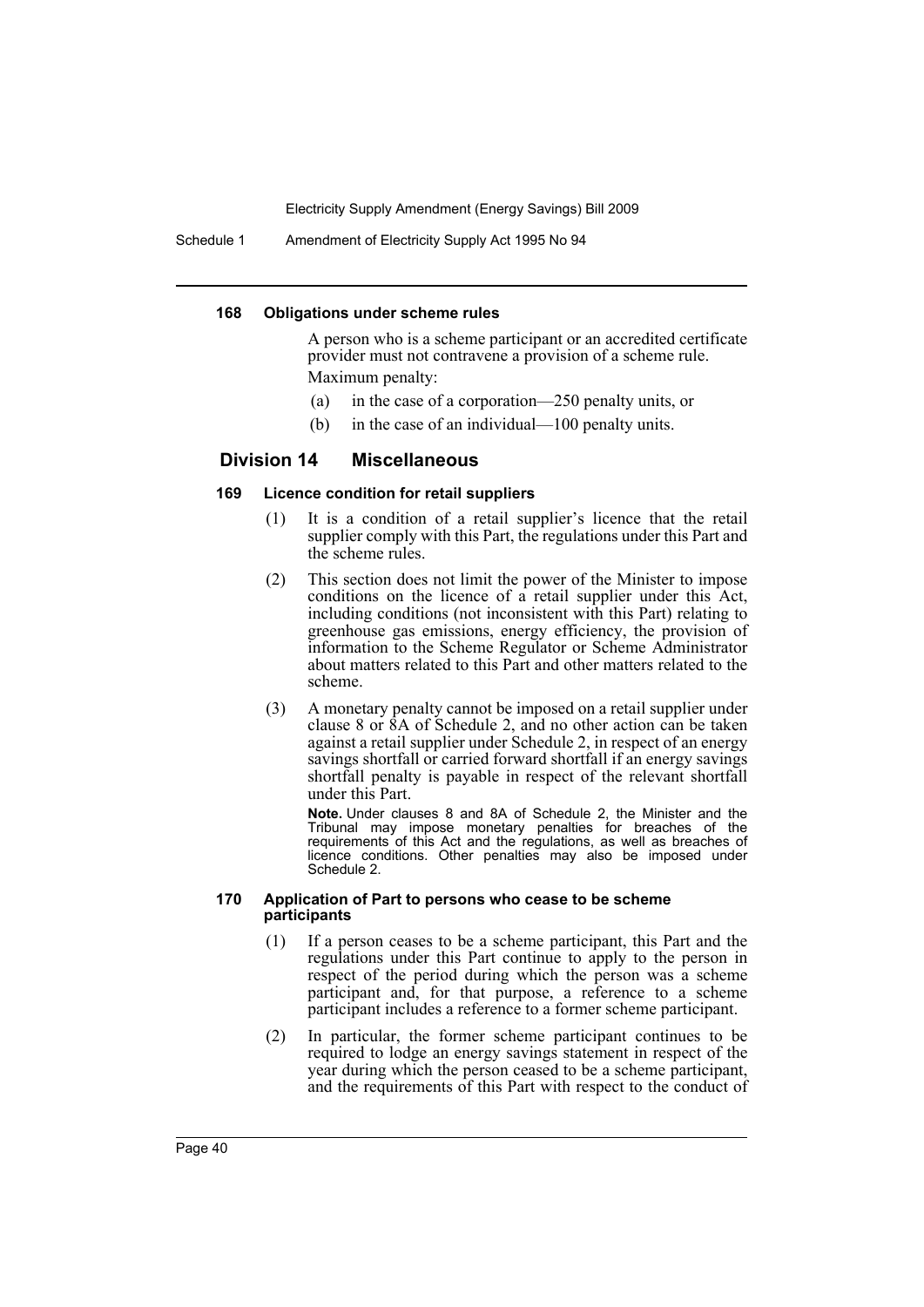Amendment of Electricity Supply Act 1995 No 94 Schedule 1

audits and the provision of information, documents and evidence to the Scheme Regulator or Scheme Administrator continue to apply in respect of the person as if the person were a scheme participant.

- (3) The Minister may, by notice in writing to the former scheme participant, bring forward the date on which the person would otherwise be required to lodge an energy savings statement with the Scheme Regulator in respect of the year during which the person ceased to be a scheme participant.
- (4) The notice may specify a date (a *submission date*) on which the former scheme participant is required to lodge the energy savings statement with the Scheme Regulator, being a date that is earlier than the date on which the person would otherwise be required to lodge the statement.
- (5) The submission date must not be earlier than 28 days after the person ceased to be a scheme participant.
- (6) If the Minister brings forward the date for submission of an energy savings statement under this section, the provisions of this Act regarding the lodgment of an energy savings statement and the payment of an energy savings shortfall penalty apply as if a reference to the date of 1 March were a reference to the submission date.

### **171 Appeals to Administrative Decisions Tribunal**

- (1) A scheme participant or former scheme participant who is aggrieved by any of the following decisions of the Scheme Regulator may apply to the Administrative Decisions Tribunal for a review of the decision:
	- (a) a determination as to the individual energy savings target for the scheme participant or former scheme participant for a year,
	- (b) a decision to refuse to accept the surrender of an energy savings certificate for the purposes of meeting the scheme participant's or former scheme participant's individual energy savings target or remedying a carried forward shortfall,
	- (c) an assessment of the amount of any energy savings shortfall penalty payable by the scheme participant or former scheme participant for a year,
	- (d) any other decision of the Scheme Regulator of a kind prescribed by the regulations.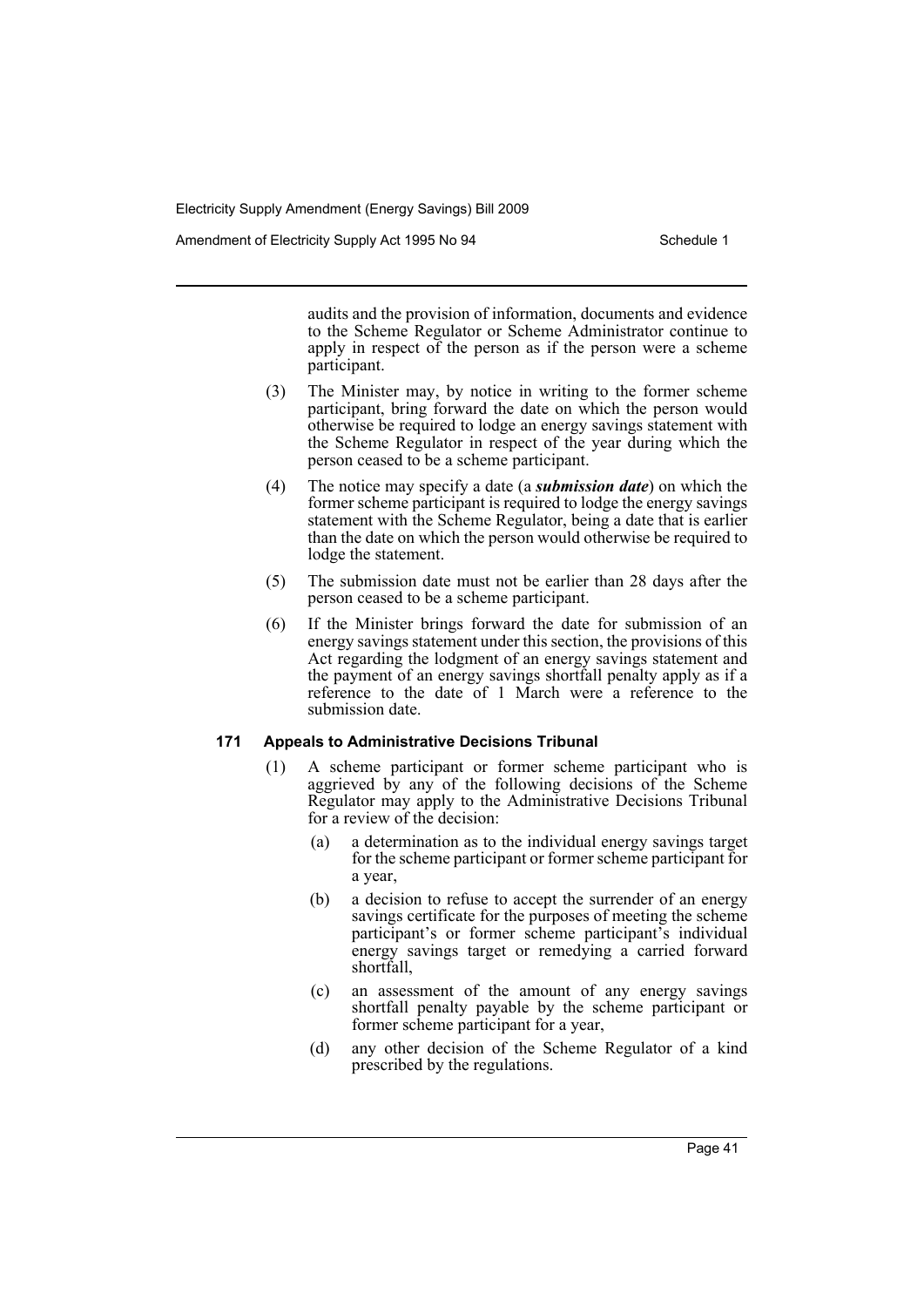Schedule 1 Amendment of Electricity Supply Act 1995 No 94

- (2) A person who is or was accredited, or who has applied to be accredited, under this Part as a certificate provider and who is aggrieved by any of the following decisions of the Scheme Administrator may apply to the Administrative Decisions Tribunal for a review of the decision:
	- (a) a decision to refuse accreditation of the person as a certificate provider,
	- (b) a decision to cancel or suspend the accreditation of the person as a certificate provider,
	- (c) a decision to refuse registration of the creation of an energy savings certificate,
	- (d) any other decision of the Scheme Administrator of a kind prescribed by the regulations.
- (3) A person who has applied for the registration of a transfer of an energy savings certificate under this Part and who is aggrieved by a decision of the Scheme Administrator to refuse registration of the transfer may apply to the Administrative Decisions Tribunal for a review of the decision.
- (4) A person who is the subject of an order by the Scheme Administrator under this Part requiring the person to surrender energy savings certificates to the Scheme Administrator and who is aggrieved by a decision of the Scheme Administrator to impose that order may apply to the Administrative Decisions Tribunal for a review of the decision.

### **172 Certificate evidence**

A certificate of the Scheme Regulator certifying that, on a date or during a period specified in the certificate:

- (a) a person was or was not a scheme participant, or
- (b) the individual energy savings target for a scheme participant was the amount specified in the certificate, or
- (c) the energy savings shortfall for a scheme participant for a year, or the carried forward shortfall for a year, was the amount specified in the certificate, or
- (d) the energy savings shortfall penalty payable by a scheme participant was the amount specified in the certificate,

is admissible in evidence in proceedings before any court or tribunal and is prima facie evidence of the matters stated in the certificate.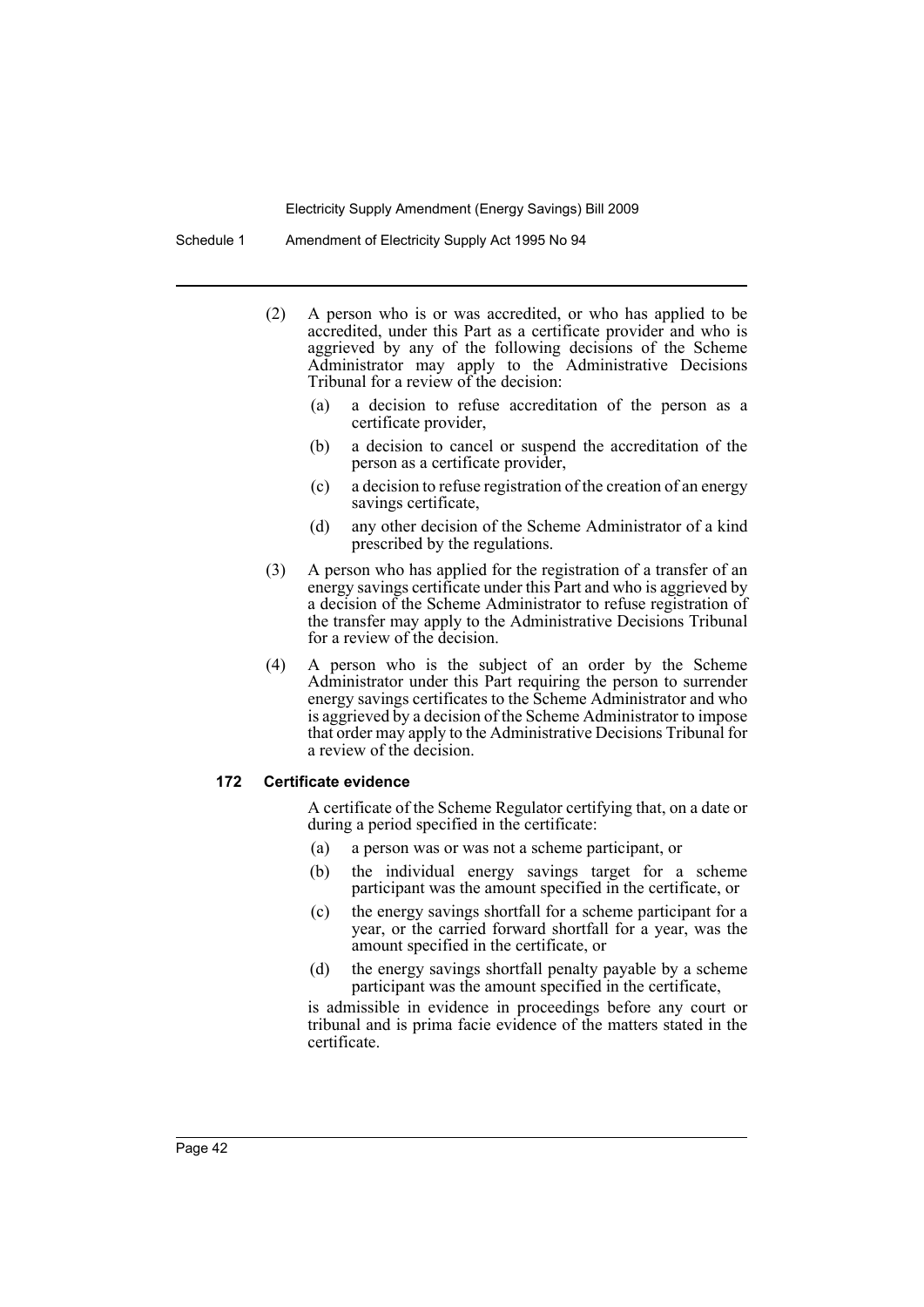Amendment of Electricity Supply Act 1995 No 94 Schedule 1

### **173 Personal liability**

A matter or thing done or omitted to be done by the Scheme Regulator, the Scheme Administrator, or a member or officer of, or a person acting under the direction of, the Scheme Regulator or Scheme Administrator does not, if the matter or thing was done or omitted in good faith for the purpose of executing this or any other Act, subject the member, officer or person so acting personally to any action, liability, claim or demand.

### **174 Annual report by Scheme Regulator**

- (1) As soon as practicable after 1 March (but on or before 31 July) in each year, the Scheme Regulator must prepare and forward to the Minister a report on the extent to which scheme participants have complied, or failed to comply, with individual energy savings targets during the previous year.
- (2) Without limiting the above, the report is to contain the following:
	- (a) the name of each scheme participant and the performance of the participant in relation to the participant's individual energy savings target in the year to which the report relates,
	- (b) the total number of energy savings certificates surrendered in the year to which the report relates,
	- (c) the total number of energy savings certificates created in the year to which the report relates,
	- (d) an estimate, prepared by the Scheme Administrator, of the actual energy savings that have been realised under the scheme in the year to which the report relates (having regard to the number of energy savings certificates that have been created),
	- (e) an estimate, prepared by the Scheme Administrator, of the actual energy savings that will be realised under the scheme in the next  $10$  years (having regard to the number of energy savings certificates that have been created).
- (3) The report must also set out the functions delegated by the Scheme Regulator or Scheme Administrator and the person or body to whom they were delegated.
- (4) The Minister must lay the report or cause it to be laid before both Houses of Parliament as soon as practicable after receiving the report.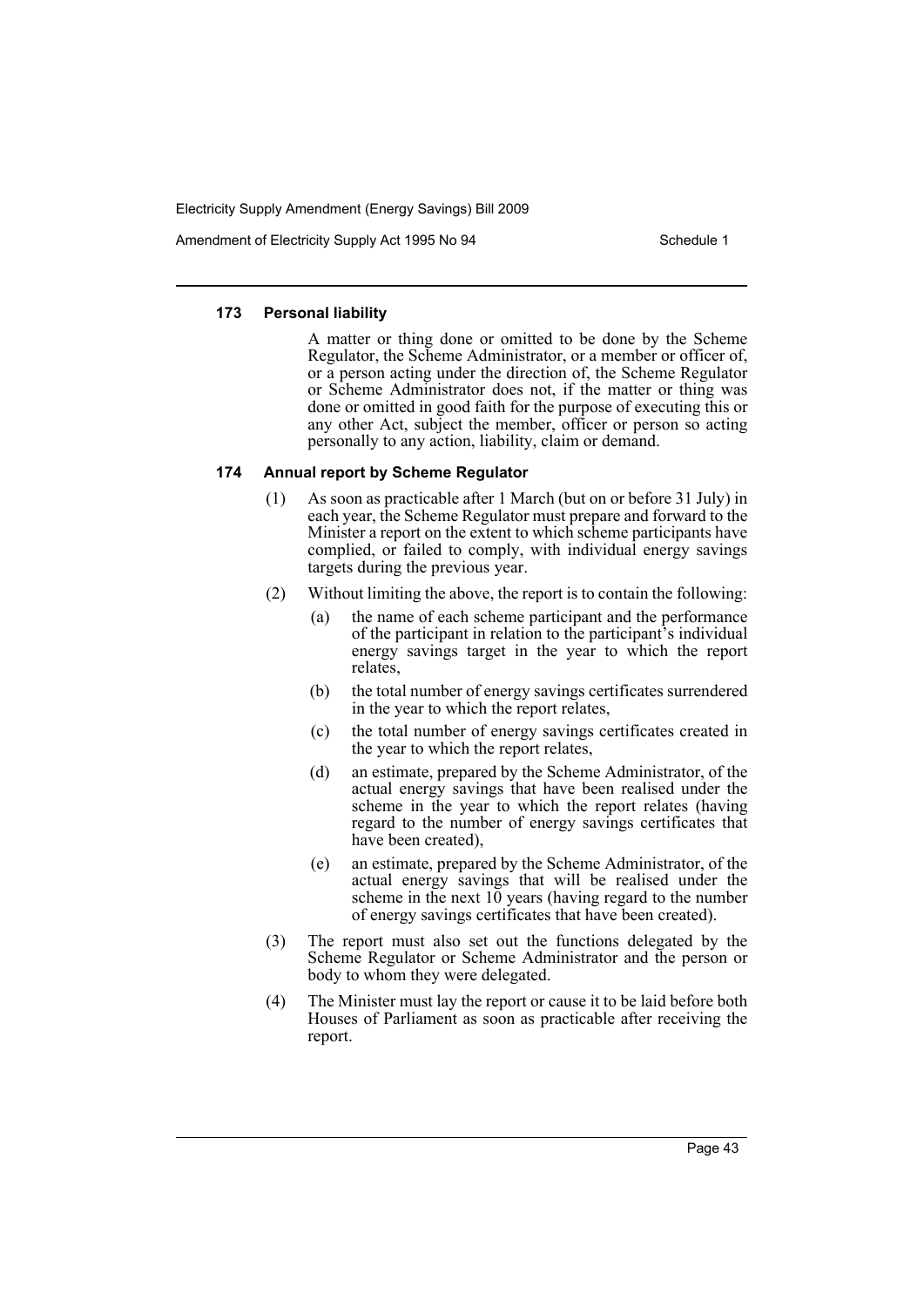Schedule 1 Amendment of Electricity Supply Act 1995 No 94

- (5) For the purposes of enabling the Scheme Regulator to compile a report under this section, the Scheme Administrator must furnish the Scheme Regulator with:
	- (a) the estimates the Scheme Administrator is required to prepare for inclusion in the report, and
	- (b) such other information as the Scheme Regulator reasonably requires to complete the report.
- (6) The first report under this section is to be made in the year 2010.

# **175 Five-yearly reviews of scheme**

- (1) The Minister is to review the operation of the scheme to determine whether the policy objectives of the scheme remain valid and whether the terms of this Part remain appropriate for securing those objectives.
- (2) The first review is to be undertaken as soon as possible after the end of the period of 5 years from 1 July 2009.
- (3) After that, a review is to be undertaken at the end of each subsequent period of 5 years.
- (4) A report on the outcome of the review is to be tabled in each House of Parliament within 12 months after the end of the period to which the review relates.

# **176 Waiver or suspension of obligations in emergencies**

- (1) The Minister may, by order published in the Gazette, waive, or suspend for a specified period, the obligation of a scheme participant to meet its individual energy savings target or remedy a carried forward shortfall, but only if it appears to the Minister that a scheme participant is or will be unable to meet the individual energy savings target or remedy the carried forward shortfall because of:
	- (a) a systems or other failure of the register of energy savings certificates kept under this Part, or
	- (b) any other emergency affecting the integrity of the register or the energy savings scheme.
- (2) An order may:
	- (a) be made subject to conditions, and
	- (b) apply to all scheme participants or to a specified class of participants, and
	- (c) specify the effect of the waiver or suspension on any other rights conferred or obligations imposed under this Part.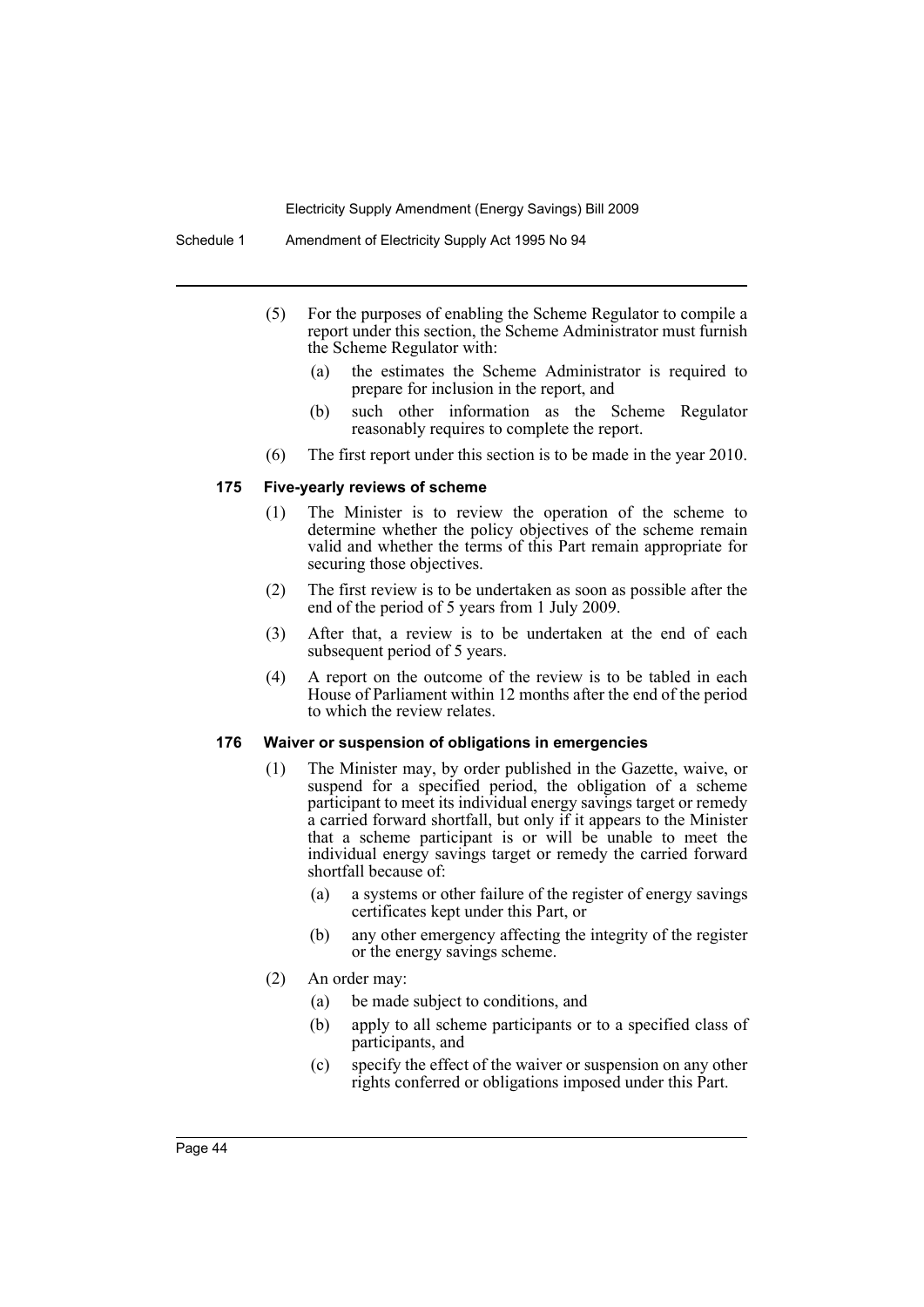Amendment of Electricity Supply Act 1995 No 94 Schedule 1

(3) An order takes effect on the day on which it is published in the Gazette or, if a later day is specified in the order, on that day.

### **177 Termination of scheme on establishment of national scheme**

- (1) The Governor may, by proclamation published on the NSW legislation website, terminate the operation of any or all of the provisions of this Part.
- (2) A proclamation may be made only if the Minister has certified to the Governor that the Minister is satisfied that New South Wales is, or will be, a participant in a scheme that:
	- (a) has been or will be established either nationally or in this State and at least one or more other States or Territories, and
	- (b) is designed to achieve outcomes that include a reduction in the consumption of electricity and the encouragement of participation in activities that result in energy savings.
- (3) The termination of the operation of the provisions concerned takes effect on the day (not being a day earlier than the day on which the proclamation is published on the NSW legislation website) specified in the proclamation.
- (4) The day specified in the proclamation must not be a day that is earlier than the day on which New South Wales becomes, or will become, a participant in the scheme concerned.
- (5) Regulations may be made for or with respect to the effect of the termination of any provisions on rights conferred or obligations imposed under this Part.
- (6) Without limiting the above, the regulations may:
	- (a) prohibit scheme participants from carrying forward an energy savings shortfall, or part of an energy savings shortfall, for a year to the following year as a consequence of the termination of the operation of all or any of the provisions of this Part in respect of that following year, and
	- (b) specify any other conditions that must be complied with respect to termination of all or any of the provisions of this Part.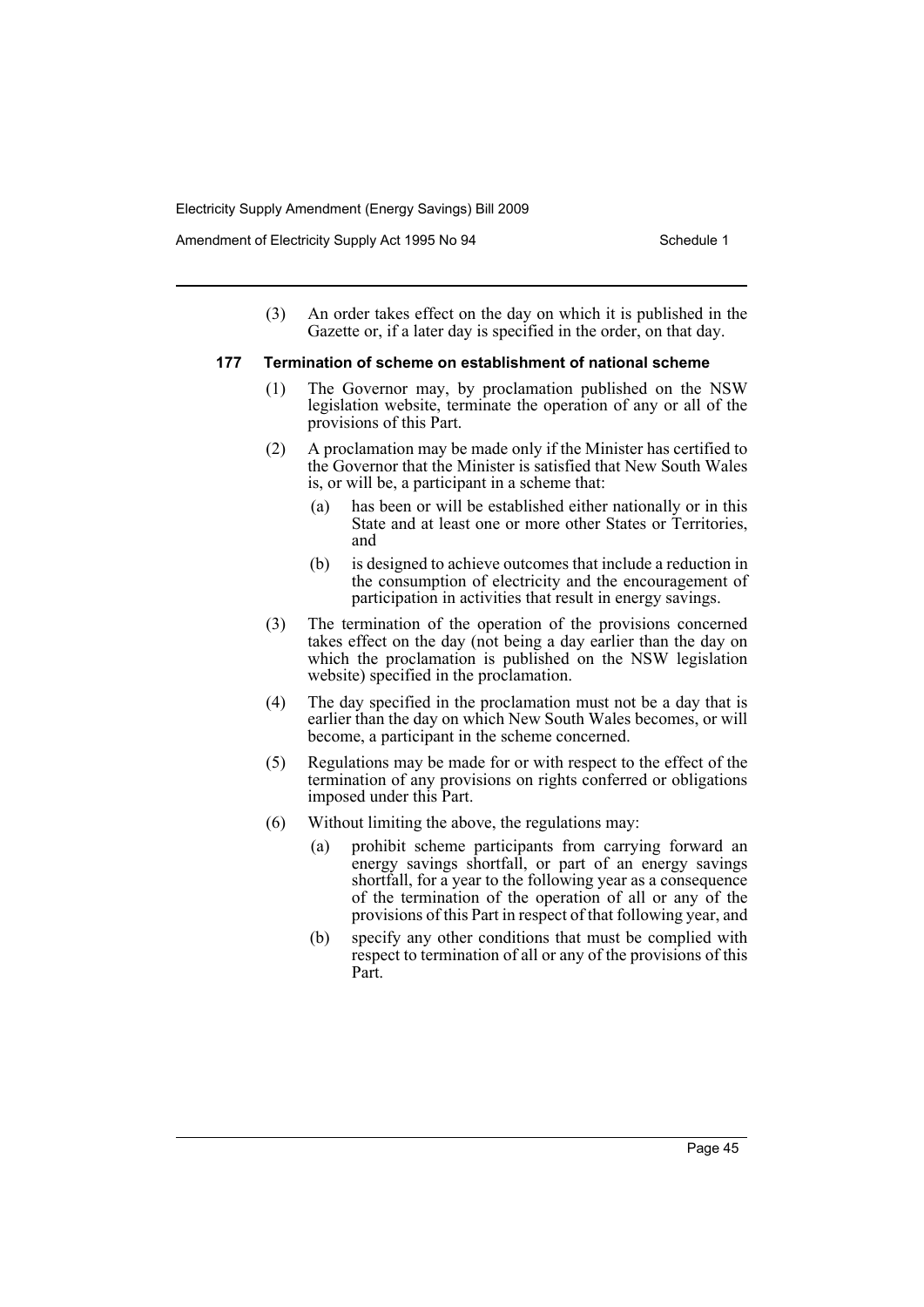Schedule 1 Amendment of Electricity Supply Act 1995 No 94

### **178 Automatic termination of scheme at end of year 2020**

- (1) The scheme terminates at the end of the year 2020.
- (2) This Part continues to have effect with respect to matters arising (including obligations incurred) before the termination of the scheme.
- (3) In particular, persons who are scheme participants in the year 2020 continue to be required to lodge an energy savings statement in respect of that year in accordance with this Part, and the requirements of this Part with respect to the conduct of audits and the provision of information, documents and evidence to the Scheme Regulator and Scheme Administrator continue to apply, even though the scheme is terminated.
- (4) A reference in this Part to a scheme participant includes, after the scheme is terminated, a reference to a former scheme participant.

# **[3] Section 103 Recovery of fees and penalties (before its renumbering by item [6])**

Insert "or 9" after "Part 8A".

# **[4] Section 106 Regulations (before its renumbering by item [6])**

Omit section 106 (1) (h1). Insert instead:

(h1) information and returns to be provided by benchmark participants under Part 8A and scheme participants under Part 9,

# **[5] Section 106 (1) (h2) (before its renumbering by item [6])**

Insert "or by the Minister, the Scheme Regulator or the Scheme Administrator under Part 9" after "Part 8A".

### **[6] Part 9 Miscellaneous**

Renumber existing Part 9 as Part 10 and renumber the sections in that Part with consecutive section numbers starting from section 179. Cross-references in the Act to sections in the new Part 10 are to be renumbered accordingly.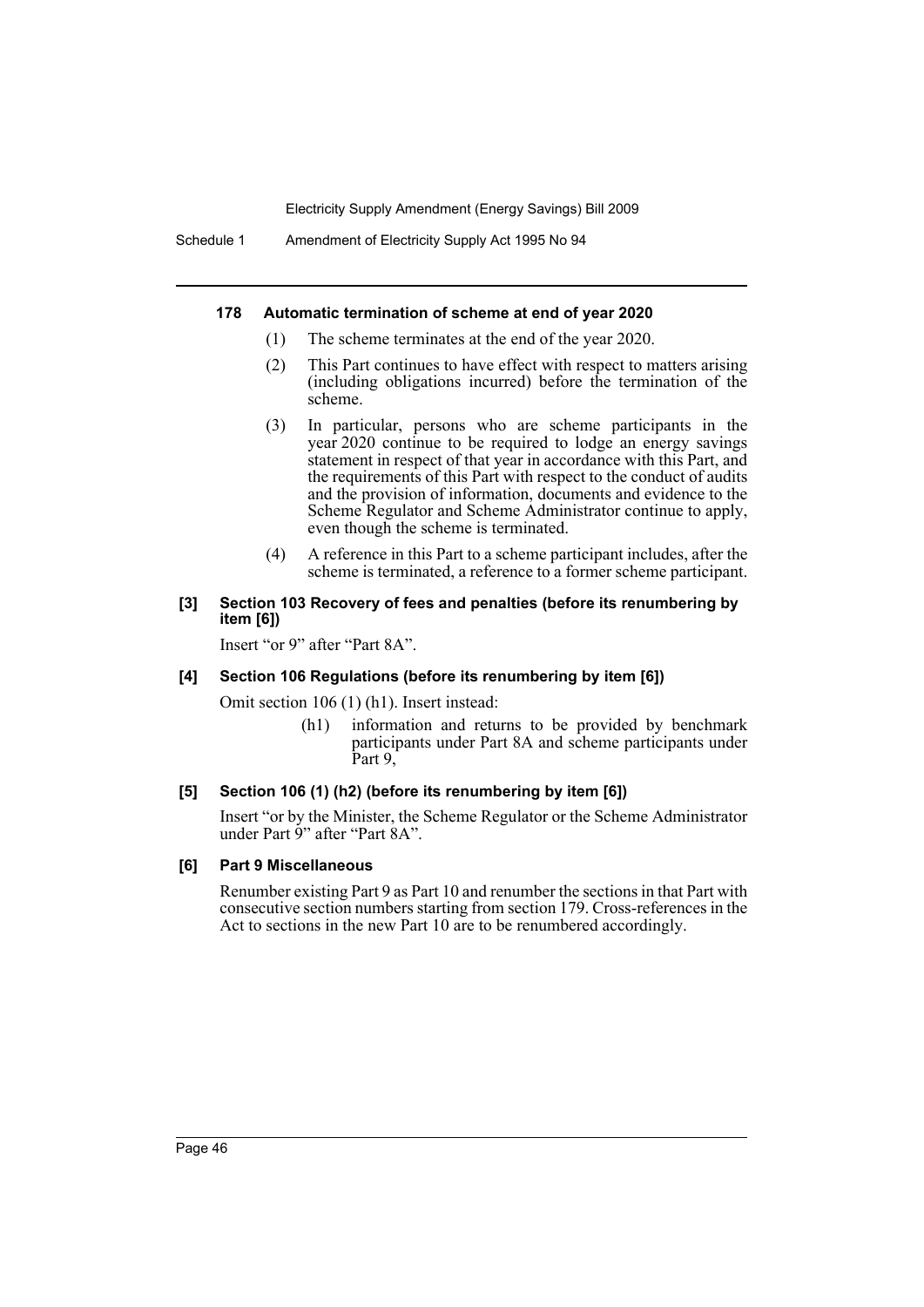Amendment of Electricity Supply Act 1995 No 94 Schedule 1

# **[7] Schedules 5–5B**

Insert after Schedule 4:

# **Schedule 5 Energy savings scheme—targets and energy conversion factors**

(Sections 103, 104 and 108)

| Column 1 | Column <sub>2</sub>                    | Column 3                           |
|----------|----------------------------------------|------------------------------------|
| Year     | <b>Energy savings</b><br>scheme target | <b>Energy conversion</b><br>factor |
| 2009     | 0.01                                   | 1.01                               |
| 2010     | 0.015                                  | 1.01                               |
| 2011     | 0.025                                  | 1.01                               |
| 2012     | 0.035                                  | 1.01                               |
| 2013     | 0.045                                  | 1.01                               |
| 2014     | 0.05                                   | 1.01                               |
| 2015     | 0.05                                   | 1.01                               |
| 2016     | 0.05                                   | 1.01                               |
| 2017     | 0.05                                   | 1.01                               |
| 2018     | 0.05                                   | 1.01                               |
| 2019     | 0.05                                   | 1.01                               |
| 2020     | 0.05                                   | 1.01                               |

# **Schedule 5A Energy savings scheme calculation of penalties**

(Sections 113 and 114)

| Column 1 | Column 2                                    | Column 3                            |
|----------|---------------------------------------------|-------------------------------------|
| Year     | Base penalty rate (\$)<br>per megawatt hour | <b>Penalty conversion</b><br>factor |
| 2009     | 24.50                                       | 0.94                                |
| 2010     | 24.50                                       | 0.94                                |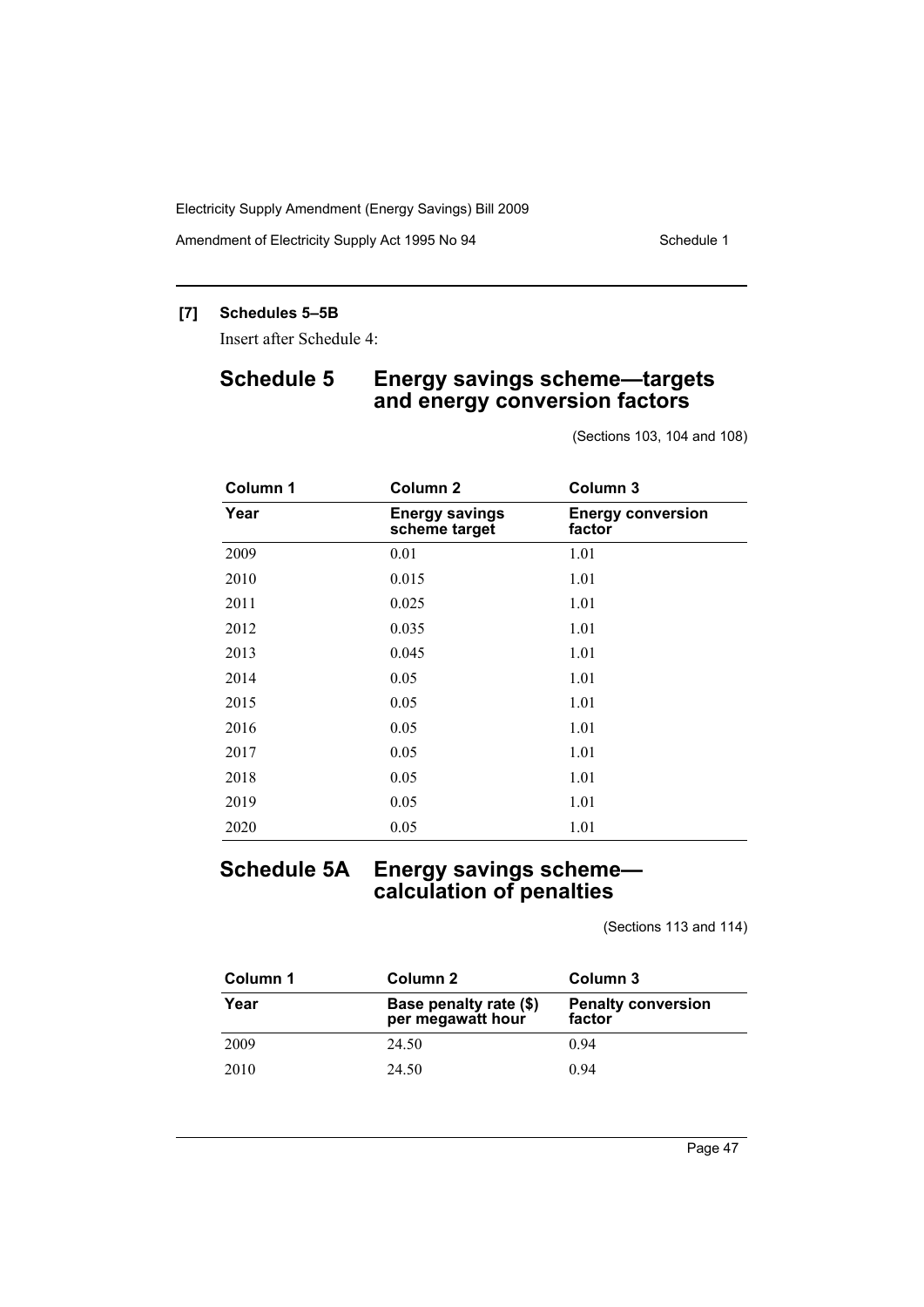Schedule 1 Amendment of Electricity Supply Act 1995 No 94

| Column 1 | Column <sub>2</sub>                         | Column <sub>3</sub>                 |
|----------|---------------------------------------------|-------------------------------------|
| Year     | Base penalty rate (\$)<br>per megawatt hour | <b>Penalty conversion</b><br>factor |
| 2011     | 24.50                                       | 0.94                                |
| 2012     | 24.50                                       | 0.94                                |
| 2013     | 24.50                                       | 0.94                                |
| 2014     | 24.50                                       | 0.94                                |
| 2015     | 24.50                                       | 0.94                                |
| 2016     | 24.50                                       | 0.94                                |
| 2017     | 24.50                                       | 0.94                                |
| 2018     | 24.50                                       | 0.94                                |
| 2019     | 24.50                                       | 0.94                                |
| 2020     | 24.50                                       | 0.94                                |

**Note.** The base penalty rates set out in column 2 are the base penalty rates prior to any adjustment for movements in the consumer price index. If the regulations provide for the adjustment of the base penalty rate for movements in the consumer price index, the scheme penalty rate is to be calculated using the base penalty rate as so adjusted.

# **Schedule 5B Energy savings scheme—certificate conversion factors**

(Section 130)

| Column 1 | Column <sub>2</sub>                  |
|----------|--------------------------------------|
| Year     | <b>Certificate conversion factor</b> |
| 2009     | 1.06                                 |
| 2010     | 1.06                                 |
| 2011     | 1.06                                 |
| 2012     | 1.06                                 |
| 2013     | 1.06                                 |
| 2014     | 1.06                                 |
| 2015     | 1.06                                 |
| 2016     | 1.06                                 |
| 2017     | 1.06                                 |
|          |                                      |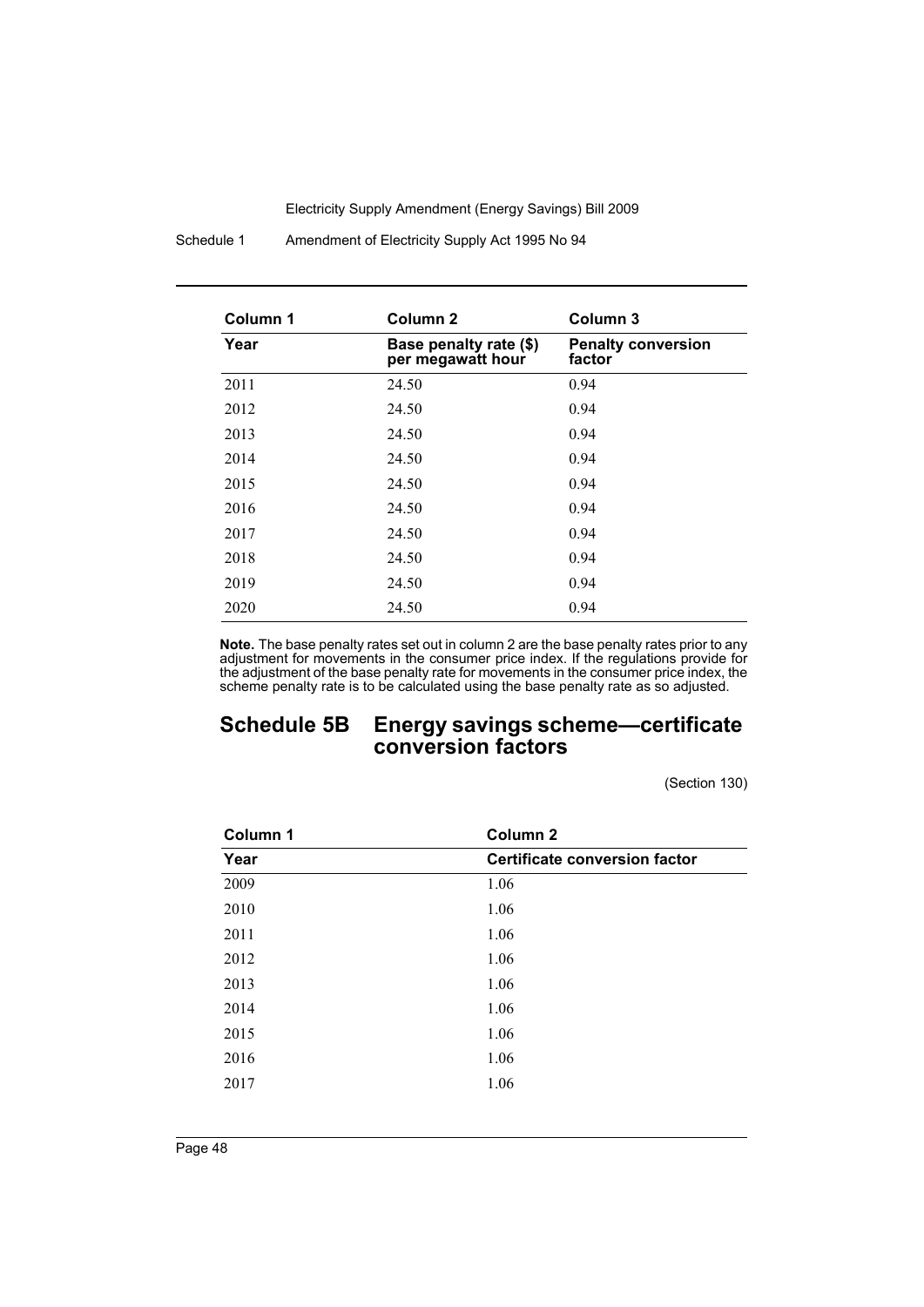Amendment of Electricity Supply Act 1995 No 94 Schedule 1

| Column 1 | Column 2                      |  |
|----------|-------------------------------|--|
| Year     | Certificate conversion factor |  |
| 2018     | 1.06                          |  |
| 2019     | 1.06                          |  |
| 2020     | 1.06                          |  |

# **[8] Schedule 6 Savings, transitional and other provisions**

Insert at the end of clause 1 (1):

*Electricity Supply Amendment (Energy Savings) Act 2009*

# **[9] Schedule 6, Part 9**

Insert after Part 8:

# **Part 9 Provisions consequent on enactment of Electricity Supply Amendment (Energy Savings) Act 2009**

# **52 Definitions**

(1) In this Part:

*abatement certificate* means an abatement certificate under Part 8A.

*demand side abatement activity* means an activity that, immediately before the commencement of the energy savings scheme:

- (a) is a demand side abatement activity under the greenhouse gas benchmark rules for Part 8A, and
- (b) is an activity in respect of which abatement certificates can be created under Part 8A.

*energy savings scheme* means the energy savings scheme established by Part 9.

*recognised energy saving activity* has the same meaning as it has in Part 9.

(2) In this Part, a reference to the commencement of the energy savings scheme is a reference to the commencement of Part 9, as inserted by the *Electricity Supply Amendment (Energy Savings) Act 2009*.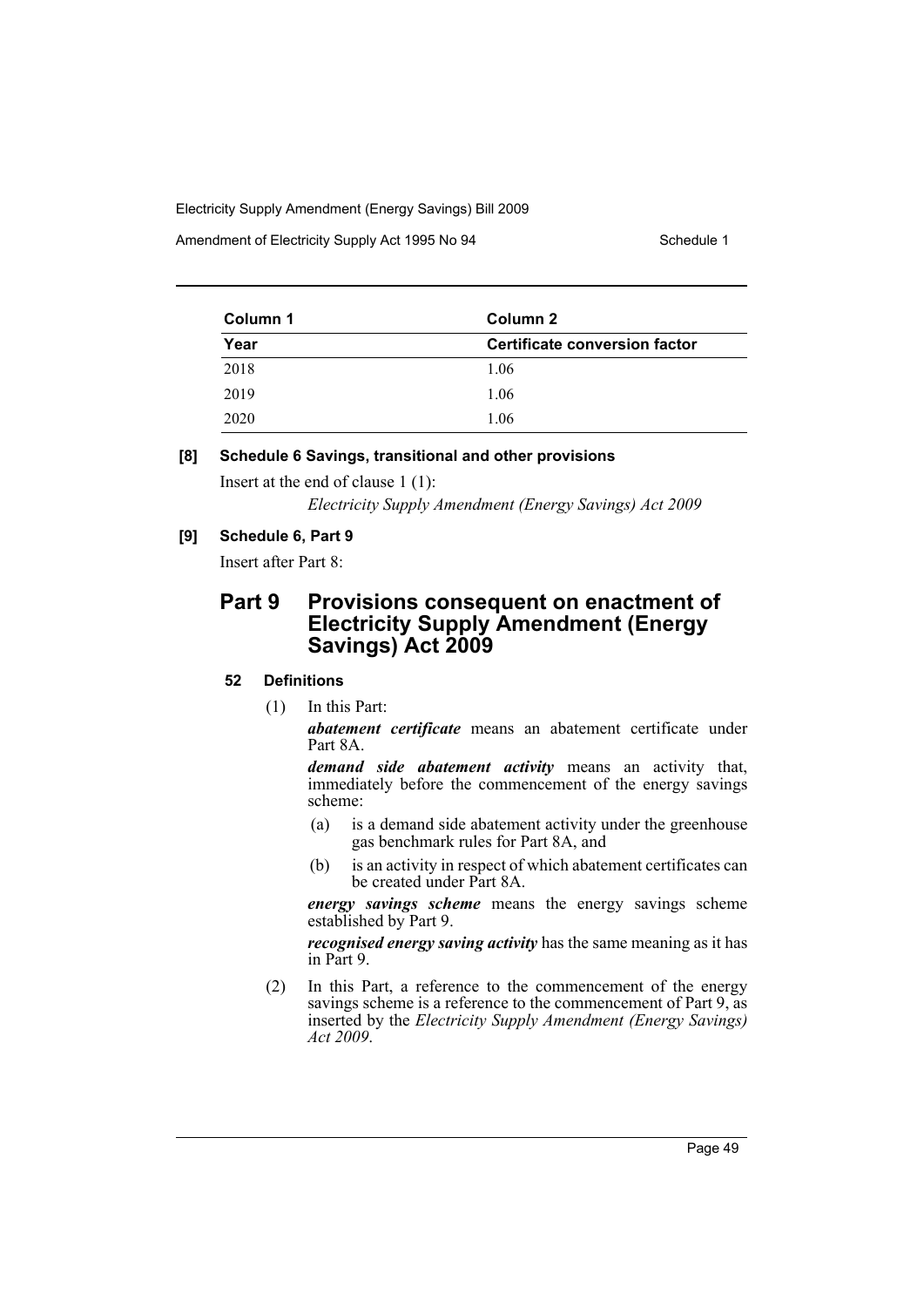Schedule 1 Amendment of Electricity Supply Act 1995 No 94

### **53 Accreditation of abatement certificate providers as energy savings certificate providers**

- (1) A person who, immediately before the commencement of the energy savings scheme, was an accredited abatement certificate provider under Part 8A in respect of a demand side abatement activity, or an applicant for accreditation under Part 8A in respect of a demand side abatement activity, is eligible for accreditation as a certificate provider under the energy savings scheme in respect of that activity if:
	- (a) the activity is a recognised energy saving activity, and
	- (b) the Scheme Administrator under Part 9 is satisfied the person is otherwise eligible for accreditation as a certificate provider in respect of the activity concerned under Part 9.
- (2) A person to whom this clause applies is eligible for accreditation in respect of an activity and, on accreditation, may create energy savings certificates in respect of an activity, even if the activity commenced before 1 July 2008 (despite section 127 (5)).
- (3) The Scheme Administrator under Part 9 may grant such accreditation without requiring the person to apply for accreditation under Part 9.
- (4) If the person is engaged in an industry or activity that benefits from a full exemption under the energy savings scheme, or is a related body corporate of a person who is so engaged, the Scheme Administrator may grant accreditation to the person as a certificate provider in respect of an activity that reduces consumption of electricity in the industry or activity concerned (despite section 135) subject to a condition that the person must not create energy savings certificates in respect of the relevant activity if the activity commences on or after 1 January 2013.
- (5) Section 171 (Appeals to Administrative Decisions Tribunal) does not apply in respect of the condition of accreditation referred to in subclause (4).

### **54 Creation of abatement certificates in respect of demand side abatement activities**

(1) On the commencement of the energy savings scheme, an abatement certificate cannot be created in respect of a demand side abatement activity that is a recognised energy saving activity, unless the activity took place before the commencement of the energy savings scheme.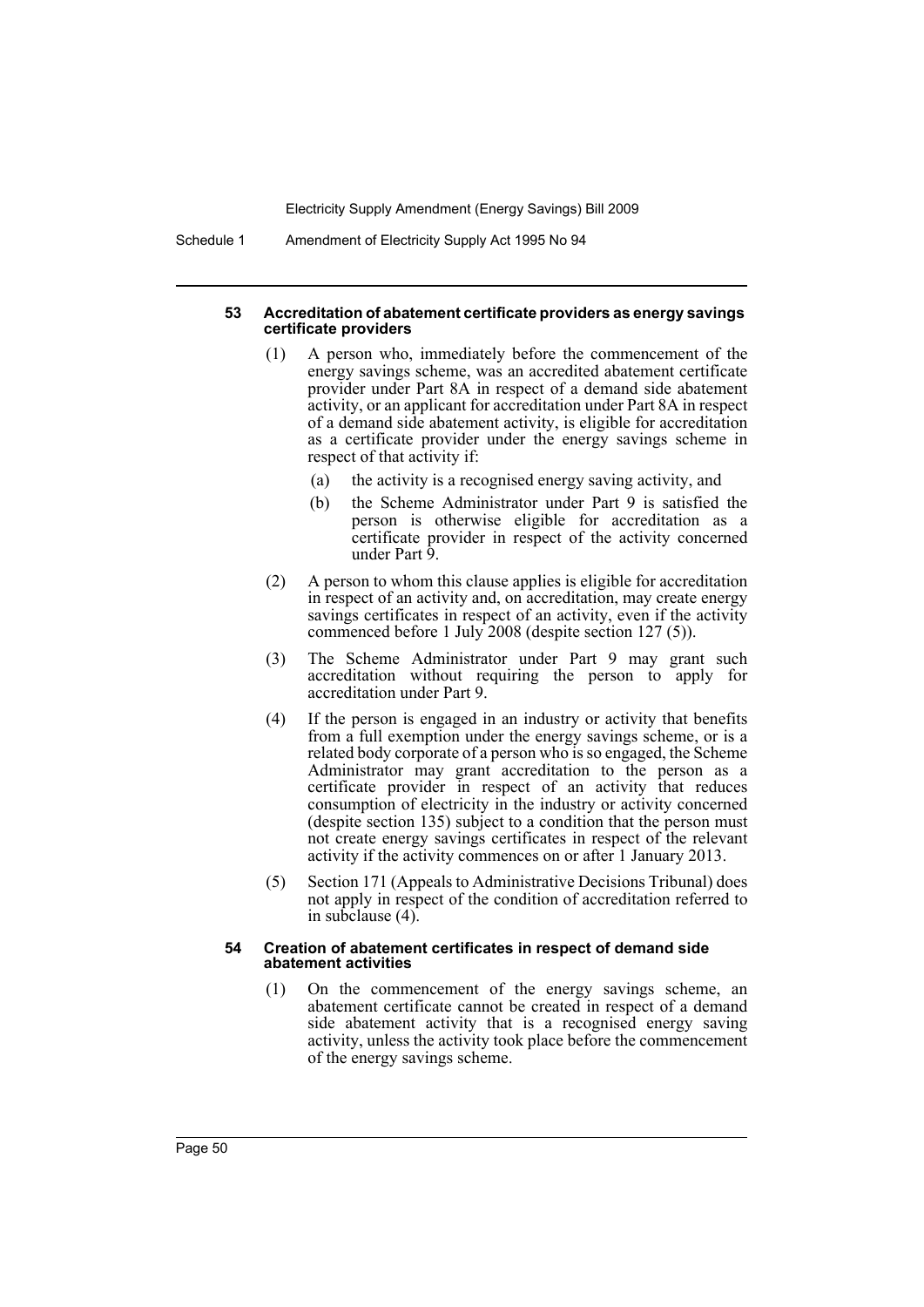Amendment of Electricity Supply Act 1995 No 94 Schedule 1

- (2) On the commencement of the energy savings scheme, the accreditation of any person as an abatement certificate provider under Part 8A is taken to be subject to a condition that the person must not create abatement certificates in respect of a demand side abatement activity that is a recognised energy saving activity, unless the activity took place before the commencement of the energy savings scheme.
- (3) The Scheme Administrator under Part 8A may, by notice in writing to an accredited abatement certificate provider, cancel the accreditation of the person as an abatement certificate provider in respect of any demand side abatement activity that, on the commencement of the energy savings scheme, is a recognised energy saving activity.
- (4) The regulations and greenhouse gas benchmark rules under Part 8A apply in relation to this clause in the same way as they apply to Part 8A. **Note.** The regulations and greenhouse gas benchmark rules under Part 8A can specify when an activity is considered to have "taken place".

### **55 Exemptions for year 2009**

- (1) An exemption for the year 2009 may be granted under Division 5 of Part 9 at any time before the beginning of the year 2010.
- (2) Any such exemption is taken to have effect in respect of the whole of the year 2009.
- (3) This clause has effect despite section 122.

#### **56 Amendments by other Acts to renumbered provisions**

- (1) An amendment made by another Act to a provision of this Act that is renumbered by the *Electricity Supply Amendment (Energy Savings) Act 2009* has effect as if the amendment were referring to the provision of this Act as renumbered.
- (2) If an amendment made by another Act to this Act inserts a provision in a Part of this Act that is renumbered by the *Electricity Supply Amendment (Energy Savings) Act 2009*, the inserted provision is to be appropriately renumbered.
- (3) If an amendment made by another Act to this Act contains a reference to a provision of this Act that is renumbered by the *Electricity Supply Amendment (Energy Savings) Act 2009*, the reference to the provision is also to be appropriately renumbered.